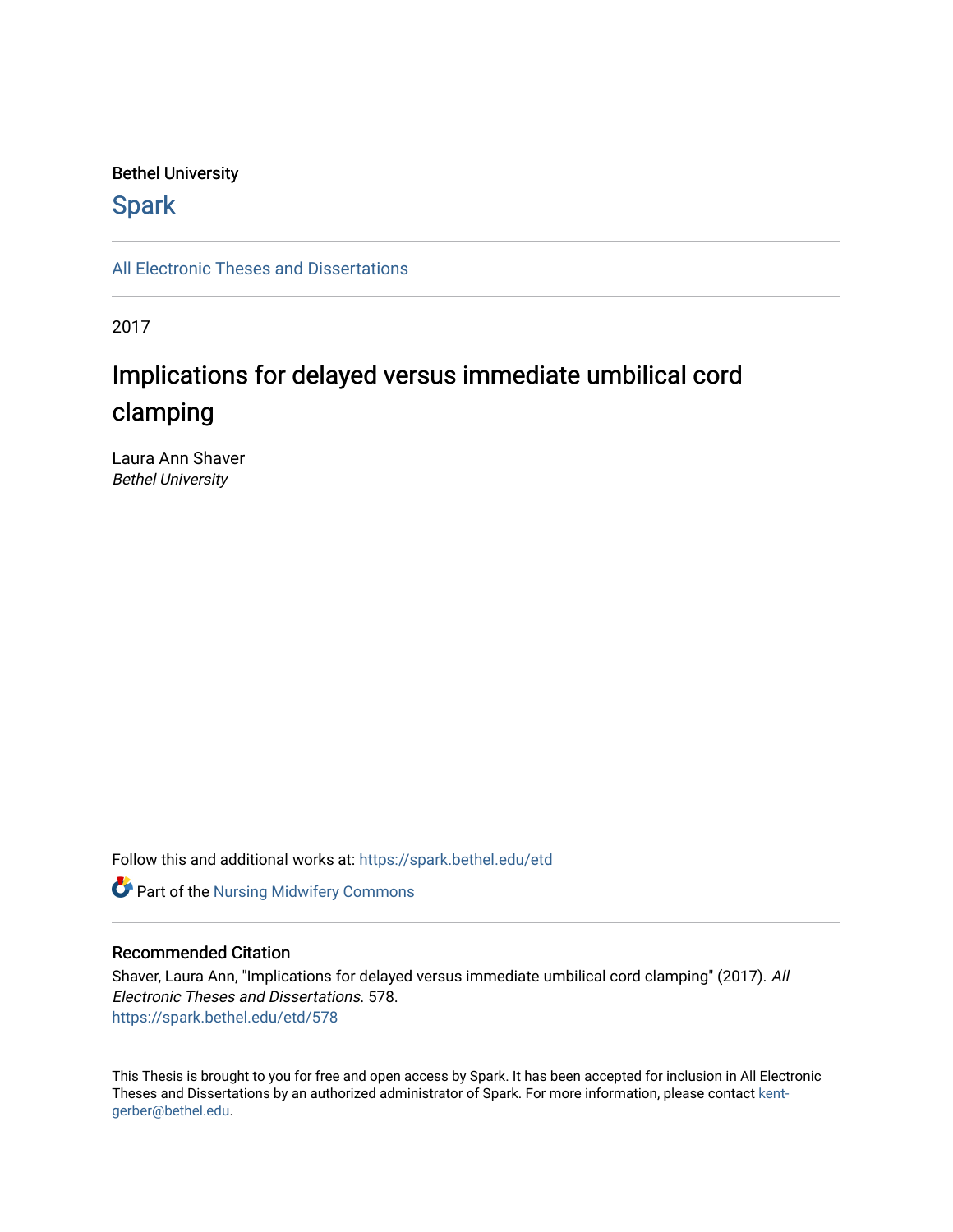# **IMPLICATIONS FOR DELAYED VERSUS IMMEDIATE UMBILICAL CORD CLAMPING**

# **A MASTER'S PROJECT**

# **SUBMITTED TO THE GRADUATE FACULTY**

# **OF THE GRADUATE SCHOOL**

# **BETHEL UNIVERSITY**

**BY**

# **LAURA SHAVER**

# **IN PARTIAL FULFILLMENT OF THE REQUIREMENTS**

# **FOR THE DEGREE OF**

# **MASTER'S OF SCIENCE IN NURSE-MIDWIFERY**

**MAY 2017**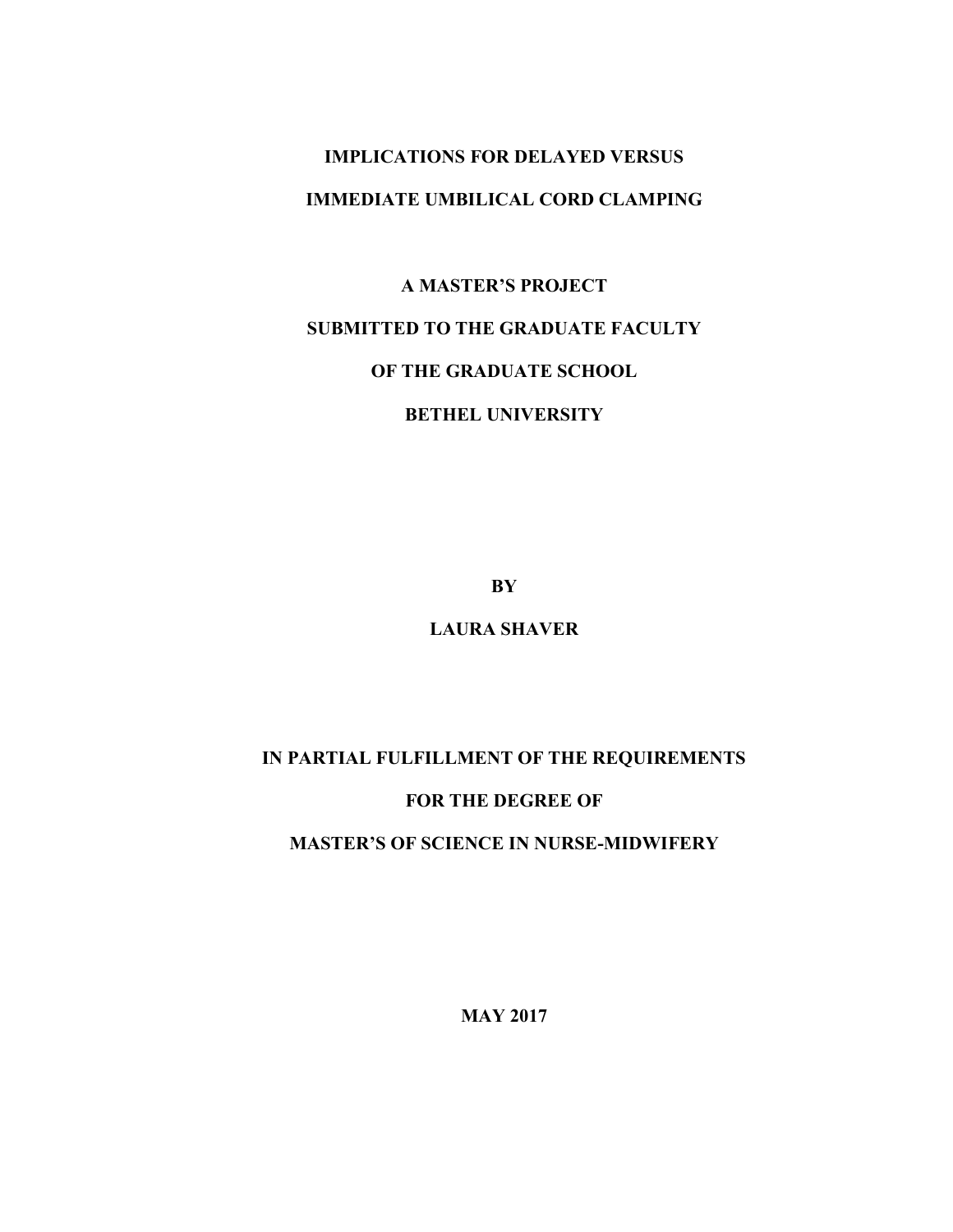# **BETHEL UNIVERSITY**

**Laura Shaver** 

**May 2017**

## **Approvals:**

**Project Advisor Name: Julie Ann Vingers, PhD, APRN, CNM** Project Advisor Signature: Julieau 1 **Second Reader Name: Katrina Wu, MSN, APRN, CNM**<br>Second Reader Signature:  $\sqrt{\sqrt{\mu}}$ Second Reader Signature: Katu **Director of Graduate Nursing Program Name: Jane Wrede, PhD, APRN, CNM Director of graduate Nursing Program Signature:**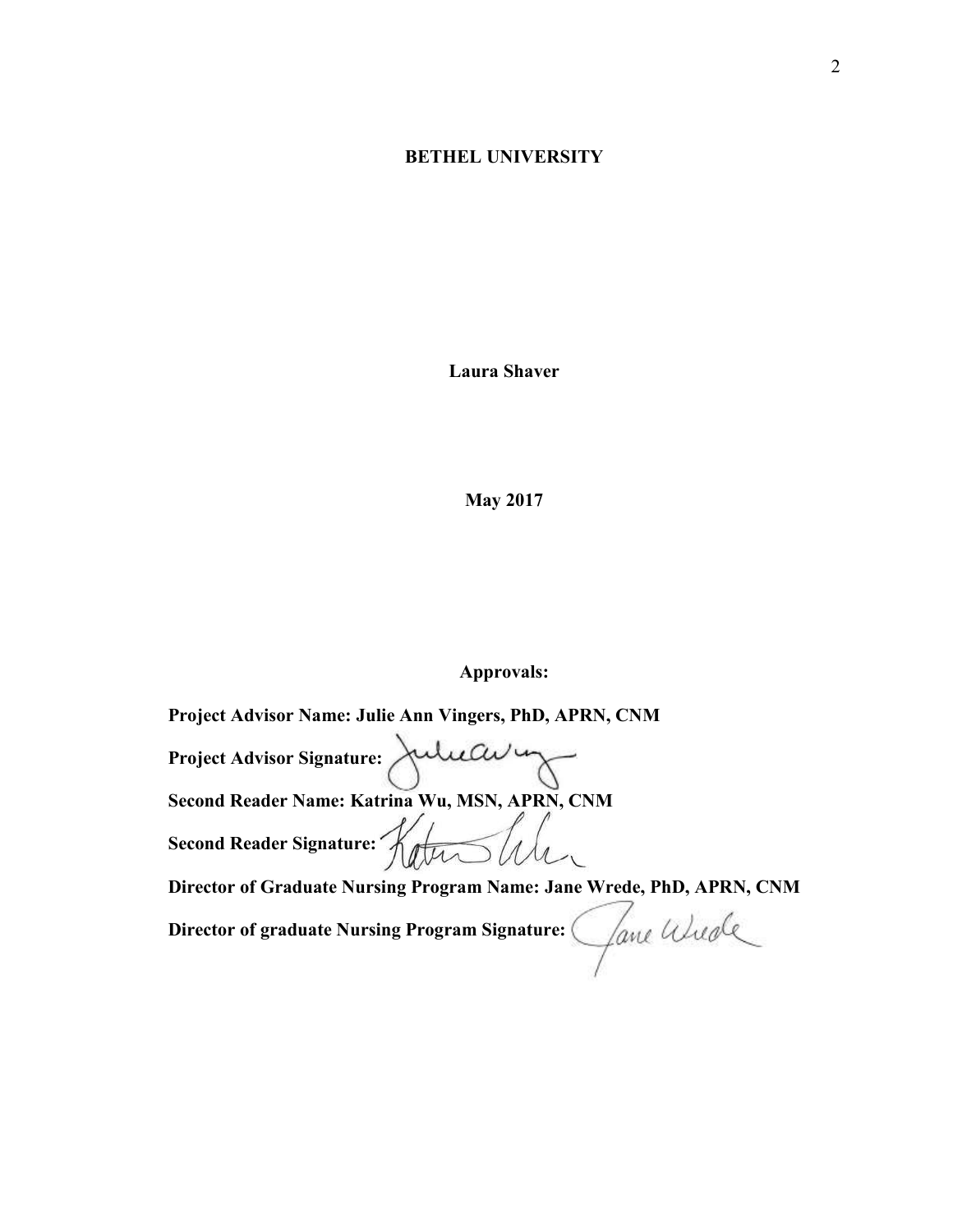#### **Acknowledgements**

I would like to thank my Savior Jesus Christ, for without him, I would not have had the strength to complete this journey. You never left me, even when I thought this was too much for me to handle. I prevailed, with you walking along with me, through the tears, sleepless nights, and many miles travelled. Like Jacob, all the miles led me to **Bethel** 

To my wonderful husband, I love you with all of my heart and am so happy you helped me through this journey, never once doubting the path where God was leading me. You were there for me with triumphs and through tears. For this, I am forever grateful. You always kept me going and reminded me that "this is only for a short while, and God has us on this path."

To Kristin, I am thankful to you for the many supportive conversations you have shared with me. I am proud of who you are and who you have become. Thank you, baby girl.

To my darling Jessica, I am not sure how I would have made it through this journey without you talking me through many miles of driving with post call delirium. You are very special to me and I am forever indebted to you for the continuous support you have given me (and the serious laughs that no one would ever understand).

Finally, I would like to thank Dr. Julie Ann Vingers of Bethel University Nurse-Midwifery faculty. Your encouragement throughout every semester helped me to keep my head high and push through (no matter how far away from home). I consider you a friend for life. "You can do anything in two years" were your famous words that helped me every step of the way.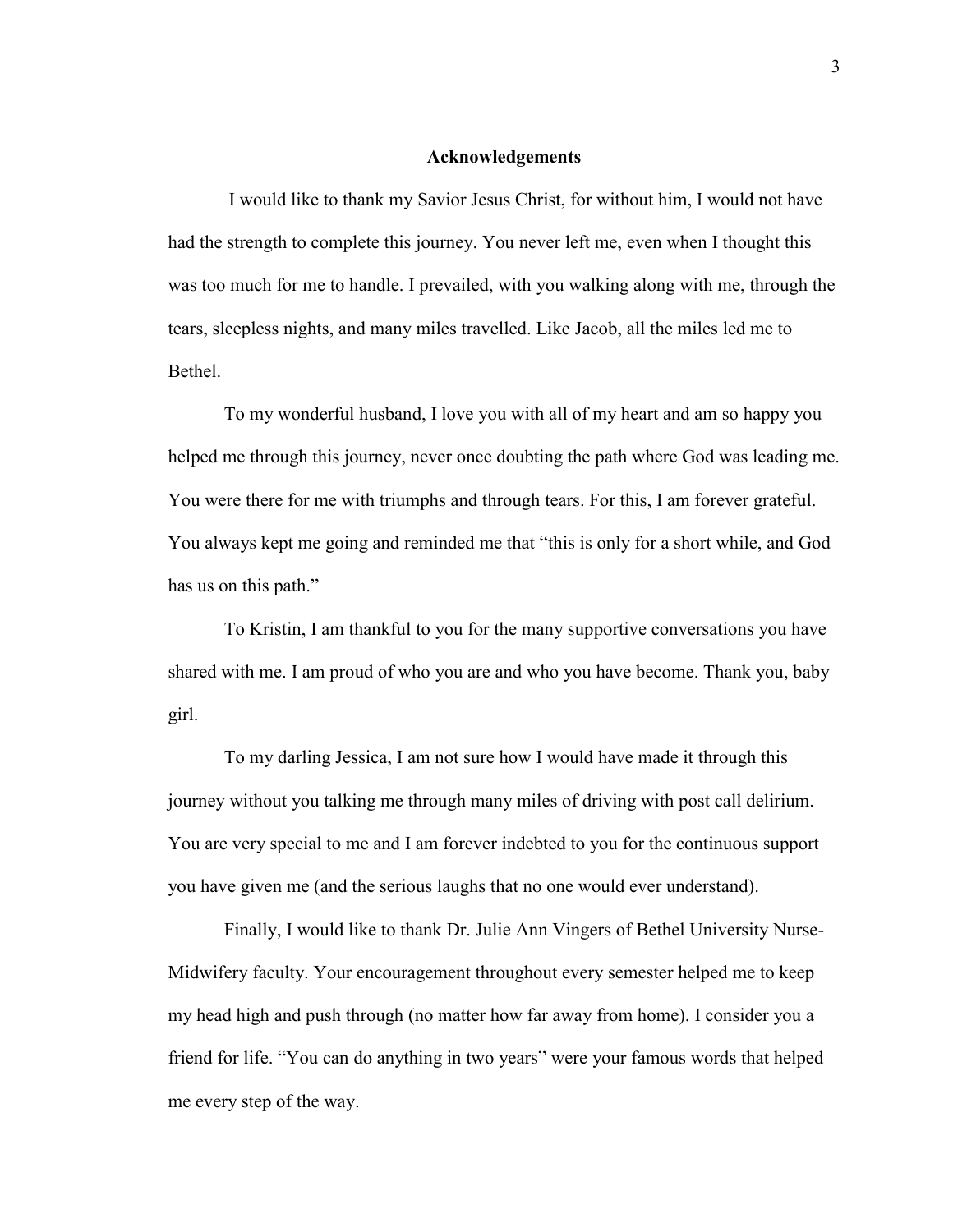#### **Abstract**

**Purpose:** The purpose of the critical review of literature was to identify and analyze benefits of delayed umbilical cord clamping in full term and preterm infants with a focus on iron stores, hemoglobin, hematocrit, and hyperbilirubinemia.

**Methods:** Twenty-two articles were included in the critical literature review with the purpose of determining whether delayed umbilical cord clamping caused increases in iron stores, hemoglobin and hematocrit, or had no clinical significant increases in hyperbilirubinemia causing neonatal jaundice and the need for phototherapy treatment. **Results/Conclusion:** Delayed umbilical cord clamping is a low risk, cost effective intervention that is safe and has many benefits to both preterm and full term infants. Furthermore, delayed umbilical cord clamping should be the standard of care within all birth settings.

**Implications for Research and Practice:** Nurse-midwives should implement delayed umbilical cord clamping in every birth since it has been proven to have many benefits including decreasing iron deficiency anemia in the newborn for up to six months of life, increasing hemoglobin and hematocrit without any significant rates of hyperbilirubinemia, decreasing rates of intraventricular hemorrhage, late onset sepsis, and necrotizing enterocolitis in the preterm infant. Nurse-midwives must be visionary leaders in implementing change within organizations for the practice of delayed umbilical cord clamping for all births.

**Keywords:** delayed, immediate, and early umbilical cord clamping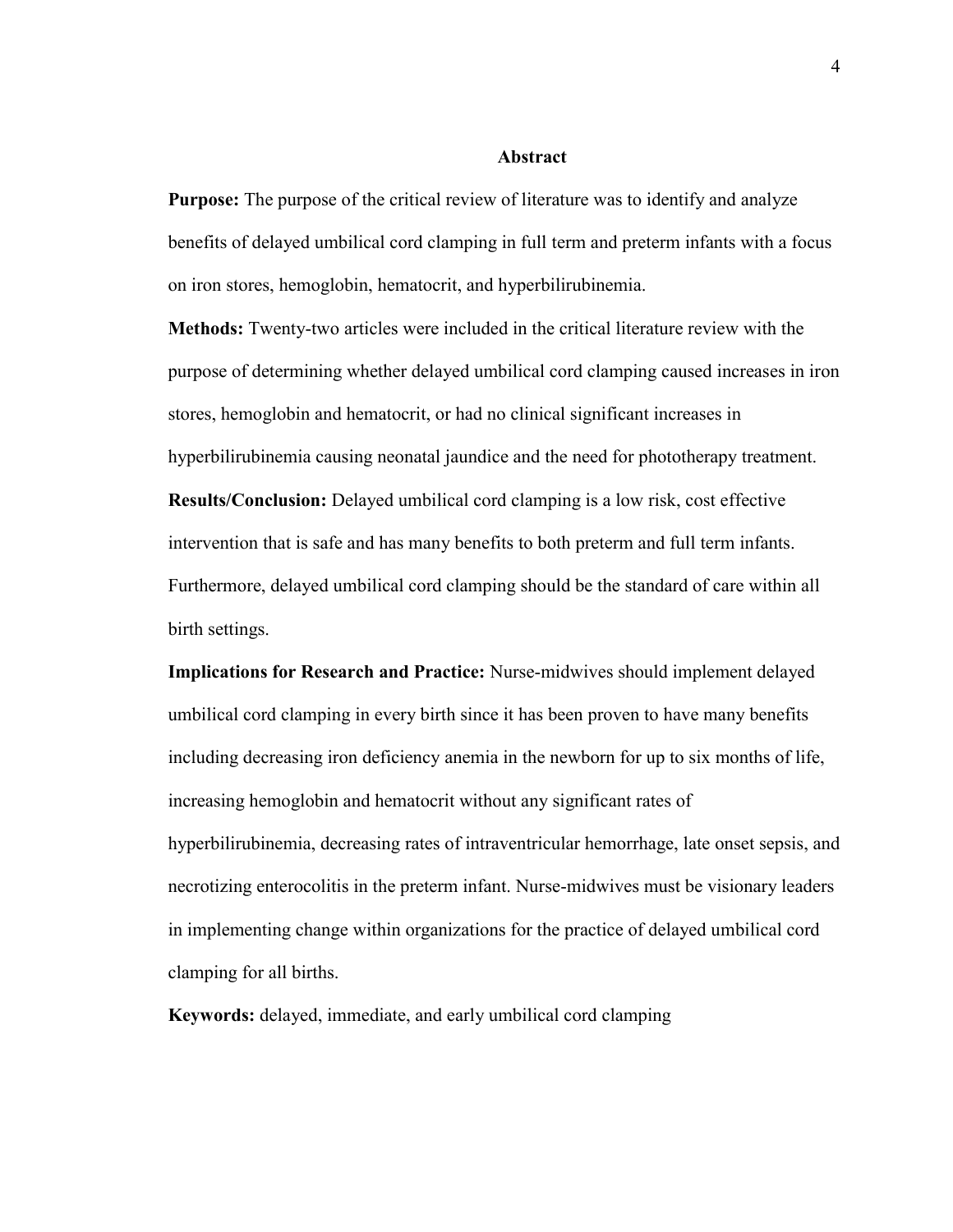# **Table of Contents**

| 20                                                          |
|-------------------------------------------------------------|
|                                                             |
| Preterm Births with Immediate Versus Delayed Umbilical Cord |
|                                                             |
|                                                             |
|                                                             |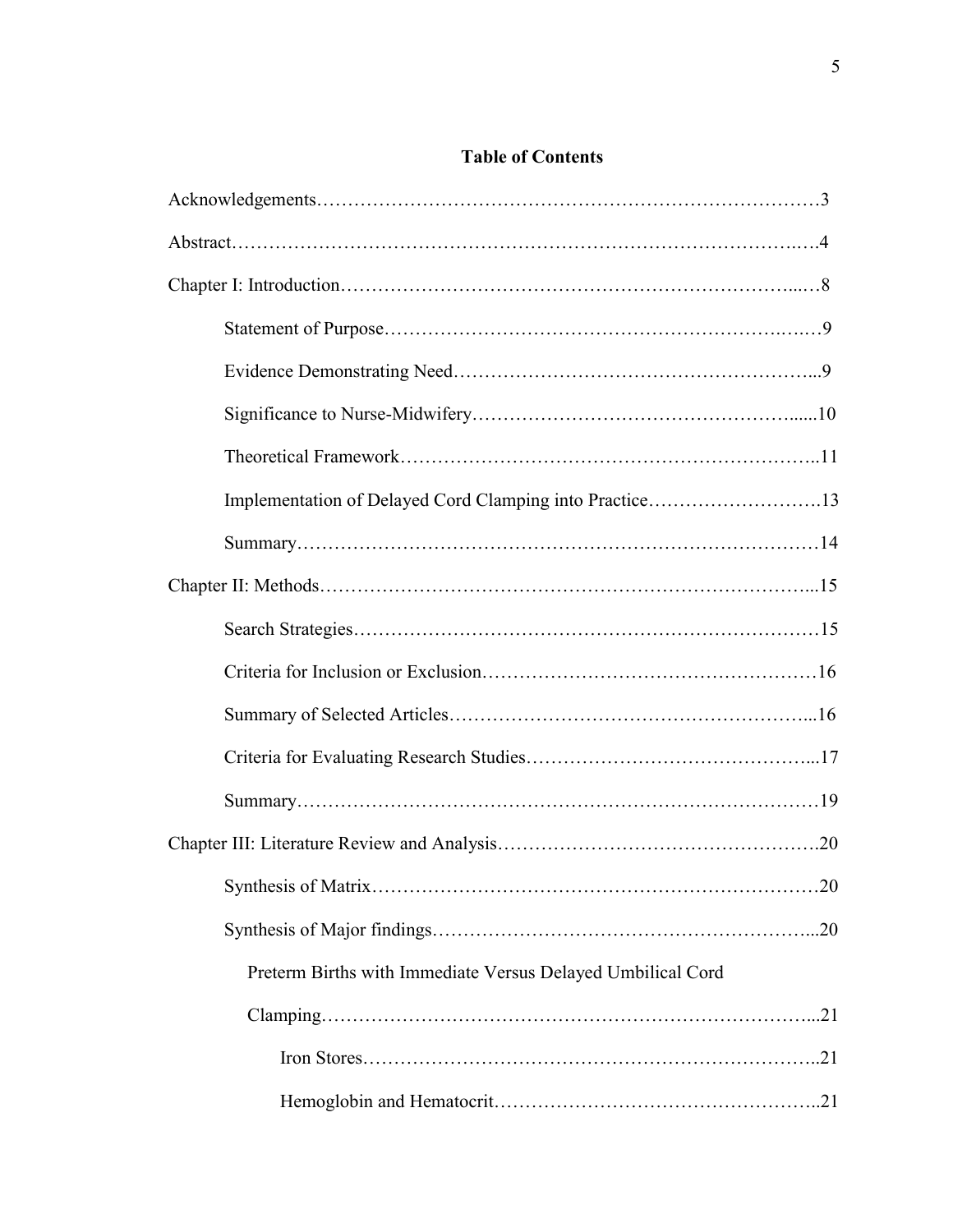| Intraventricular Hemorrhage, Late Onset Sepsis, and Necrotizing |  |
|-----------------------------------------------------------------|--|
|                                                                 |  |
| Full Term Births with Immediate Versus Delayed Umbilical Cord   |  |
|                                                                 |  |
|                                                                 |  |
|                                                                 |  |
|                                                                 |  |
|                                                                 |  |
|                                                                 |  |
|                                                                 |  |
|                                                                 |  |
|                                                                 |  |
|                                                                 |  |
|                                                                 |  |
|                                                                 |  |
|                                                                 |  |
| Intraventricular Hemorrhage, Late Onset Sepsis, and Necrotizing |  |
|                                                                 |  |
|                                                                 |  |
|                                                                 |  |
|                                                                 |  |
| Integration and Application of Theoretical Framework33          |  |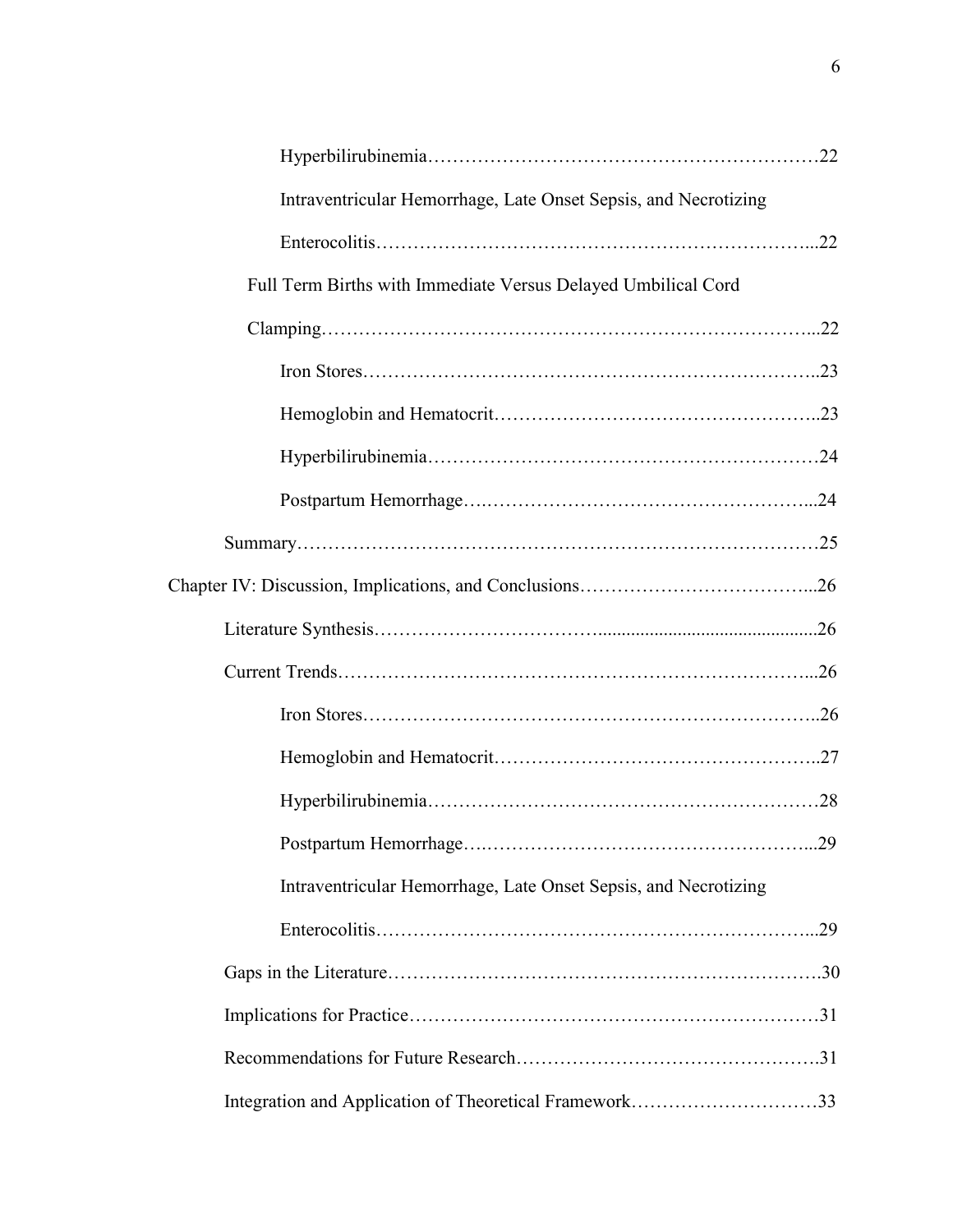| References |  |
|------------|--|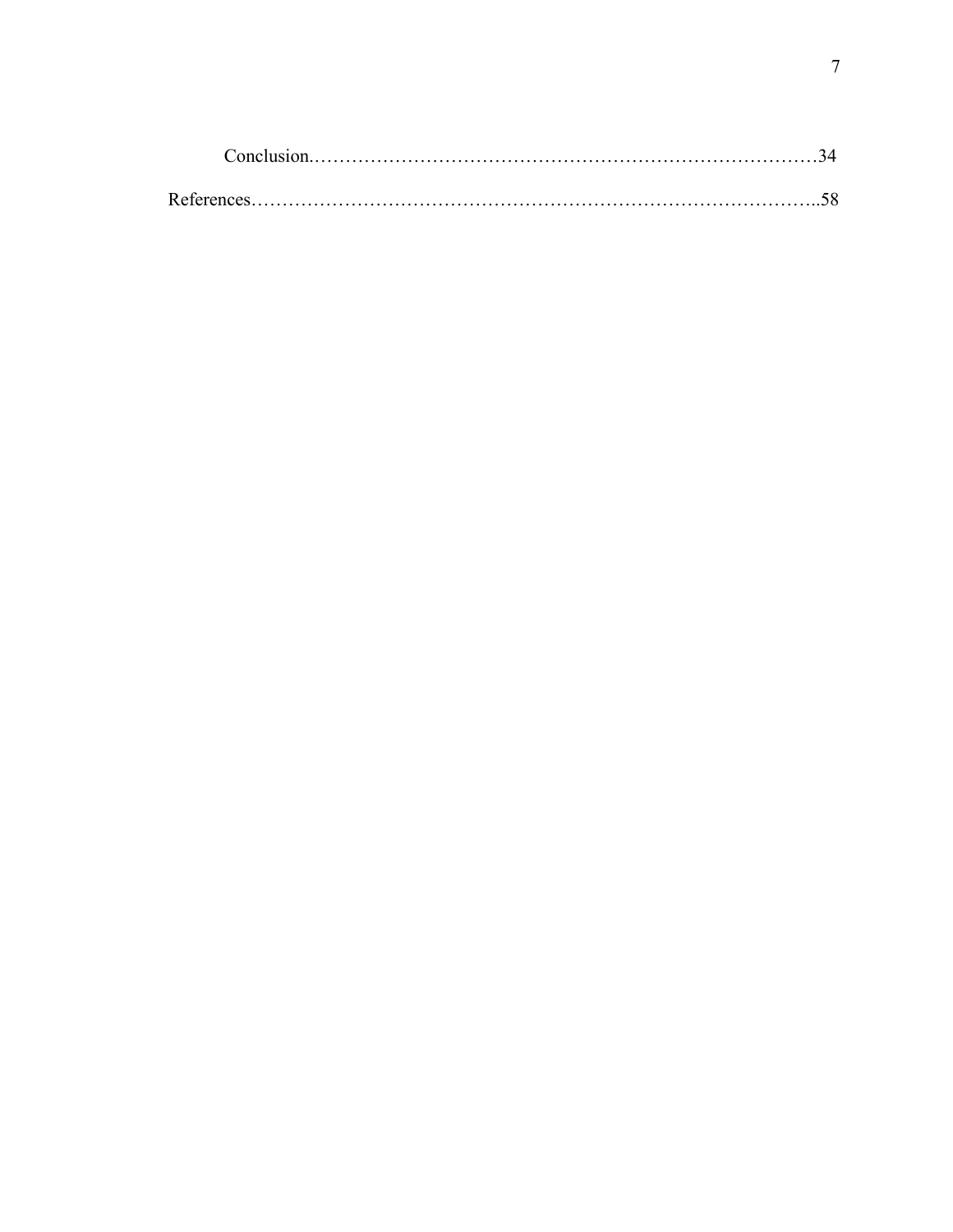#### **Chapter One: Introduction**

Delayed cord clamping is a beneficial, cost effective intervention used in obstetrics. The practice of umbilical cord clamping is controversial and varies significantly among birth settings (Buder, 2015). Initially, clamping and cutting of umbilical cords was introduced in the 17th century to reduce the amount of blood that would spill onto the birth beds and onto birth clothes and the practice continues to this day with no indications to timing (Gruneberg & Crozier, 2015). In the 18 th and 19 th century, Erasmus Darwin, an English physician, recognized that umbilical cords should be left alone until they ceased pulsation because the blood belonged to the child and was necessary for life. If this action were not done, according to Darwin, the child would be much weaker (Bechard, 2015). Along with the invention and use of chloroform in the 1950s came immediate cord clamping due to neonatal respiratory depression at birth and the immediate need for resuscitation (Bayer, 2016).

The benefits of delayed cord clamping have been well researched and established, yet there are still providers who do not do or offer this to their patients. A study conducted by Buder found more than 95% of obstetricians and midwives in the United Kingdom immediately clamp and cut umbilical cords in their practices (Buder, 2015). Delayed cord clamping has been shown to increase the infant's blood volume by 30% or 80-100 ml, which gives the infant valuable blood rich in red blood cells (containing iron), oxygen, and stem cells (Gruneberg  $& Crozier, 2015)$ . This is especially important in the compromised infant having difficulties transitioning to extra-uterine life.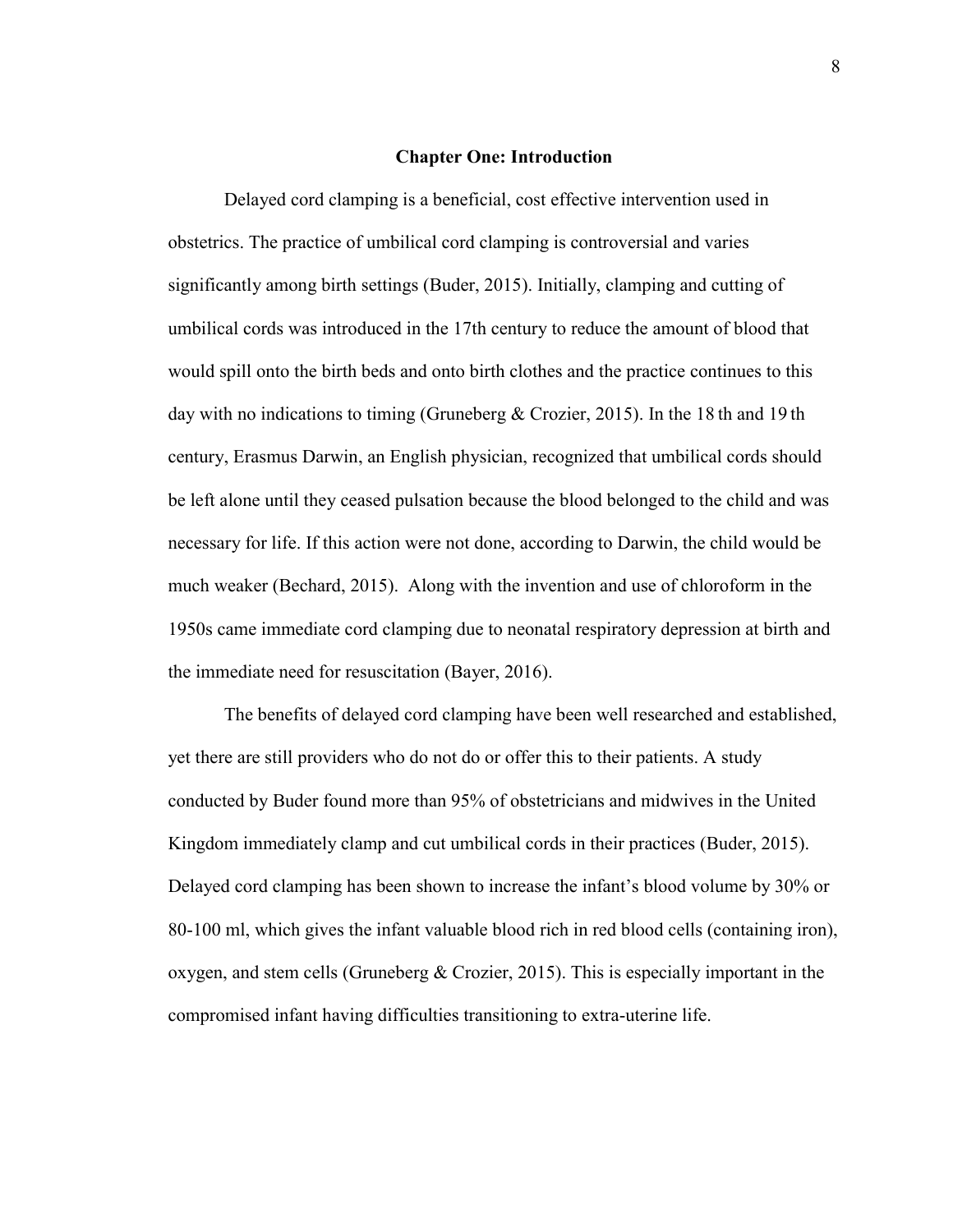## **Statement of Purpose**

The purpose of this critical review of the literature is to determine if the timing of umbilical cord clamping, delayed or immediate, in newborn infants is associated with differences in hemoglobin, hematocrit, and hyperbilirubinemia.

#### **Evidence Demonstrating Need**

Iron deficiency anemia affects children both in the Unites States and globally. In the United States, the rate of anemia is 35% to 47%, and globally the prevalence of anemia is 25% (McAdams, 2014). Inadequate iron stores in infancy can cause irreversible damage on the developing brain even in the context of administration of iron supplementation (Anup, Rich, & Finer, 2016). The Family Health Survey III suggested that in India childhood anemia occurs in 80% of the children between six and 26 months (Yadav et al., 2015). Eighty percent of childhood anemia worldwide is due to iron deficiency (Yadav et al., 2015). Iron deficiency anemia and iron deficiency in infancy are associated with poor cognitive, motor, social emotional, and neurophysiologic outcomes (Leslie, 2015). Andersson et al. (2015) found that using delayed umbilical cord clamping versus immediate umbilical cord clamping improved fine motor skills and social domains in children up to four years of age, which could optimize neurodevelopment in high income countries. In underserved countries where there are few resources rich in iron, delayed cord clamping could be a significant method to prevent childhood anemia.

In preterm infants, delaying cord clamping versus immediately clamping the cord can be beneficial and has been shown to improve hemodynamic stability (Sommers et al., 2012). Immediate cord clamping in the preterm infant deprives the infant of valuable additional blood volume (10%-15%), which has beneficial effects during the extra-

9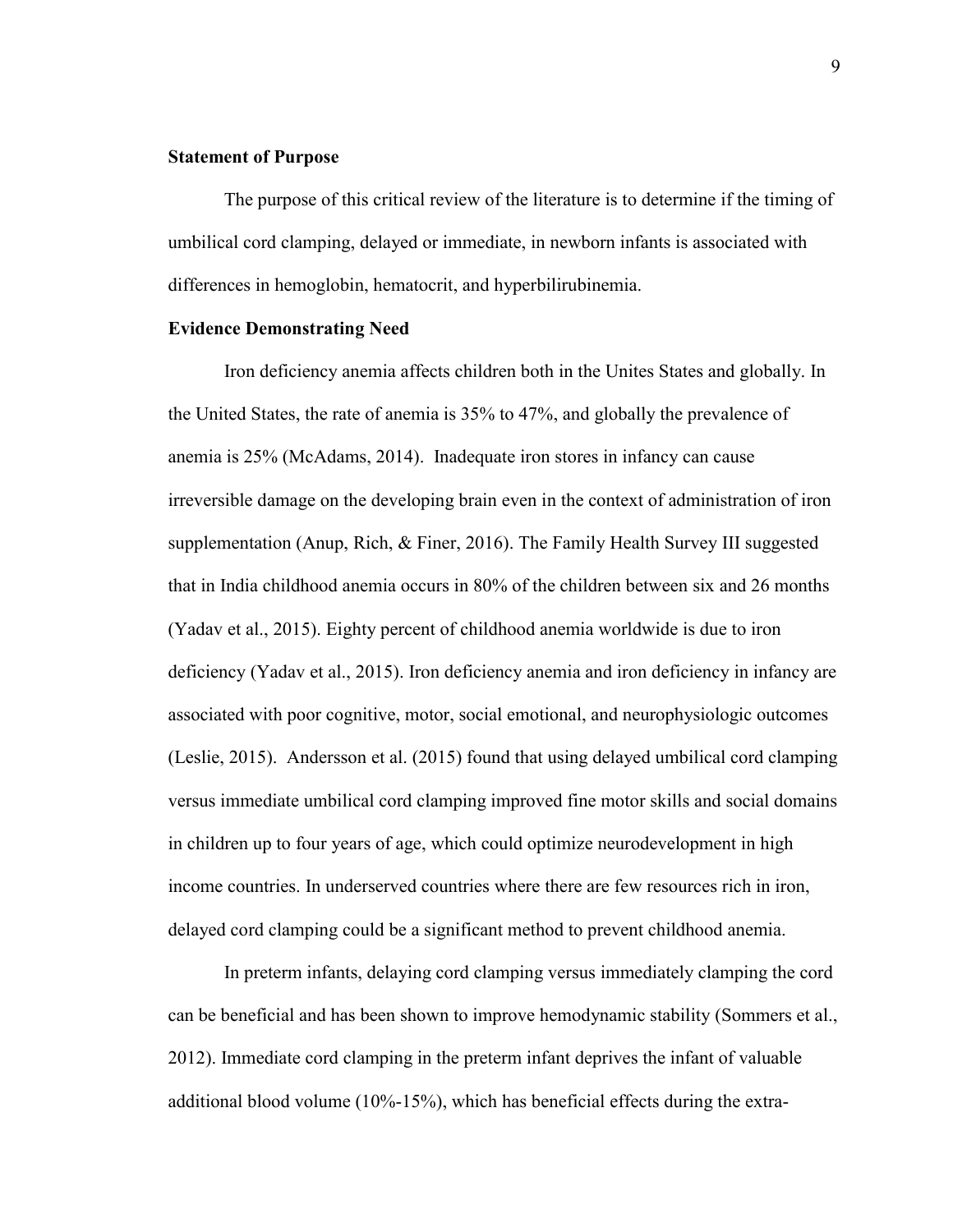uterine transition to life (Sommers et al., 2012). Also, in the preterm infants where delayed cord clamping was done, a decrease of 50% was noted in the occurrences in intraventricular hemorrhage, necrotizing enterocolitis, and the need for more blood transfusions (Chiruvolu et al., 2015).

#### **Significance to Nurse-Midwifery**

Many professional organizations have supported and highly recommended implementation of delayed cord clamping in the context of both full term and preterm births. In 2012, the World Health Organization (WHO) recommended that delayed cord clamping (not earlier than one minute after birth) be implemented to improve maternal and infant health and nutrition outcomes. In its recommendations, WHO also included the need for delayed cord clamping during basic newborn resuscitations and in the event of the need for initial positive pressure ventilation. In the event of asphyxia, the umbilical cord should be cut immediately for resuscitation. The WHO also recommended that delayed cord clamping of at least one to three minutes be done if the mother is HIV positive. The recommendation was given because the benefits of delayed cord clamping strongly outweigh the risks of HIV transmission in the context of appropriate antiviral therapy given to decrease the transmission of HIV (WHO, 2012). The American College of Nurse-Midwives (ACNM) position statement on delayed cord clamping stated that delayed cord clamping should be the standard of care in all birth settings for both term and preterm newborns. In the event resuscitation is needed, ACNM suggested umbilical cord milking. The position statement stated that the benefits of delayed cord clamping result in placental transfusion of blood to the newborn, facilitating extra uterine life by increasing blood volume, birth weight, increasing hemoglobin concentration, and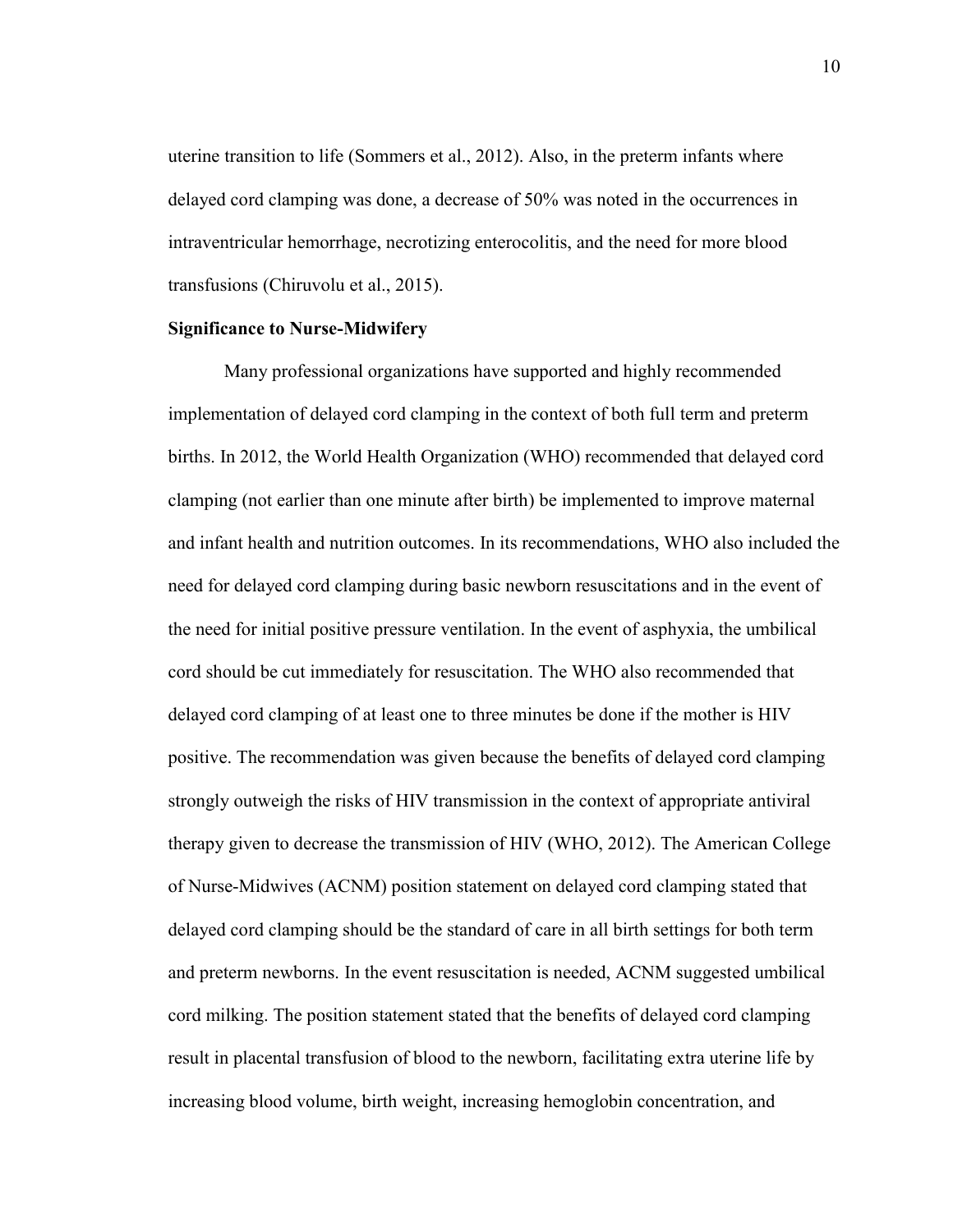therefore increasing infant iron stores. Also, it states that there was no increased risk of developing tachypnea, clinical jaundice, or symptomatic polycythemia. In pre-term births, delaying the umbilical cord clamping for at least 30-60 seconds shows a significant reduction in intraventricular hemorrhage and the need for blood transfusions (ACNM, 2014). The American Academy of Pediatrics (AAP), in 2012, endorsed American College of Obstetrics and Gynecologist's (ACOG) opinion on timing of the umbilical cord clamping after birth, which was updated in 2016 to include the recommendation that umbilical cord clamping should be delayed for all healthy infants (both full term and preterm infants) after at least 30 to 60 seconds have elapsed after the birth (ACOG, 2016). ACOG's opinion stated that in the preterm infant, delaying cord clamping can result in benefits such as improved transitional circulation, better establishment of red blood cell volume, decreased need for blood transfusions, a lowered incidence of intraventricular hemorrhage, and necrotizing enterocolitis. ACOG mentioned there is a small increase in the rates of jaundice requiring phototherapy in term infants (ACOG, 2016), and thus, it was suggested that providers ensure that proper mechanisms are in place to monitor and treat jaundice.

#### **Theoretical Framework**

Change is often seen as an obstacle in healthcare organizations. Implementing change can be a large task and can require support from many of the stakeholders for the change to be an integral part of the organization. Change is crucial for organizations to continue to grow and also to offer evidence-based interventions to patients that are proven to benefit them (Hussain, Akram, Haider, Hussain, & Ali, 2016). Many providers are complacent, remain confident in the status quo, and resist functional changes.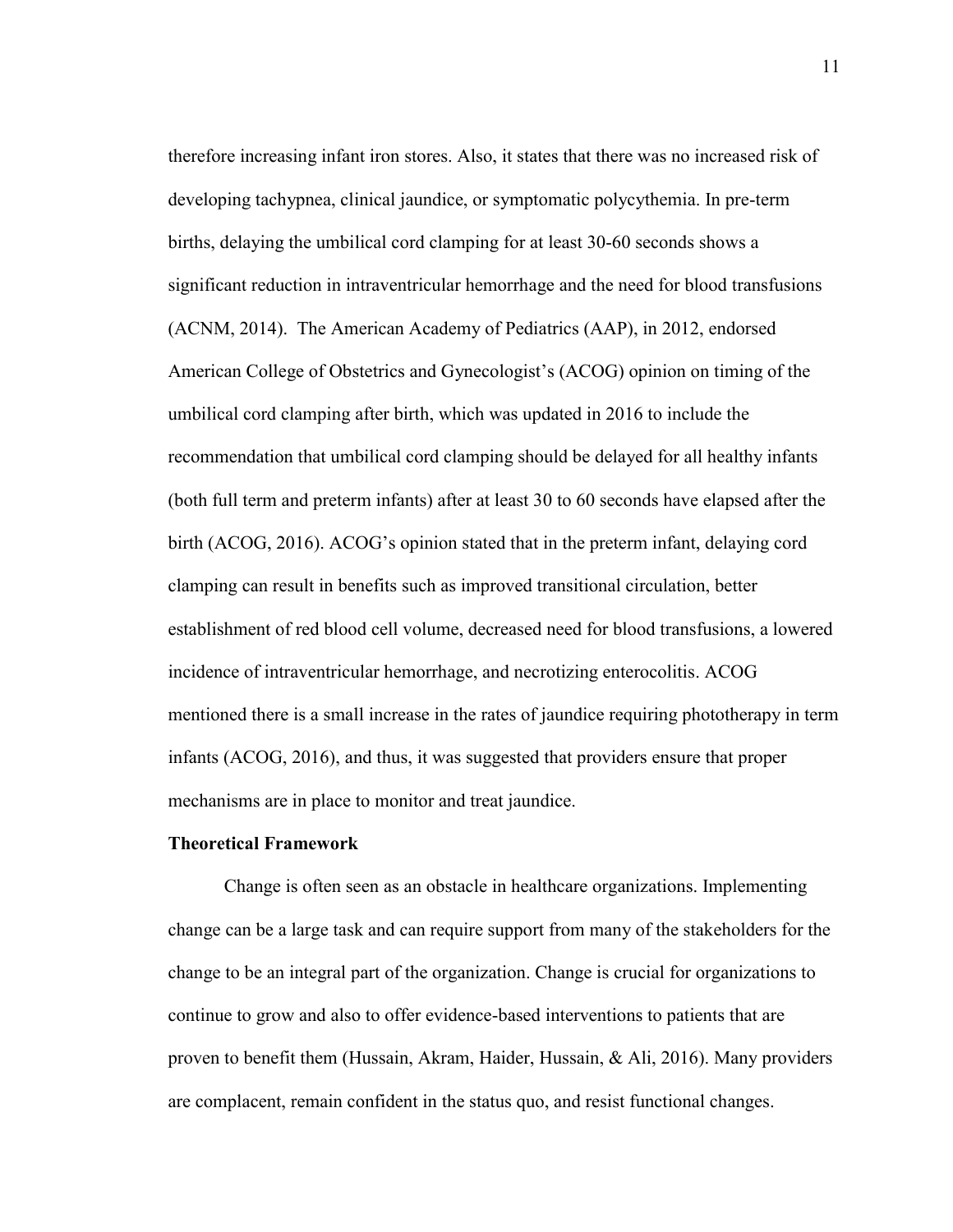Change management within hospitals requires continual forward progress with evidence based practices based on the needs and benefits to patients (Cummings, Bridgman, & Brown, 2016). Barriers to change include anxiety, fear of the unknown, lack of education, and complacency, which is often seen with providers who do not practice delayed cord clamping in the births they attend. Many providers may be unaware or uninformed about the benefits of delayed cord clamping and do not want to embrace change.

Kurt Lewin, the founding father of change management, created a fundamental theory of approaching change and managing change (Cummings, Bridgman, & Brown, 2016). His theory was based on the premise that for change to be created, one must utilize a three step process: 1) unfreezing the change process; 2) moving toward the change through transition; and 3) refreezing of the change process in its new form (McGarry, Cashin, & Fowler, 2012). Lewin believed that one must create an environment for change, transition to the change implemented, and maintain the process of change.

Step one involves unfreezing the change process. In this step, the stakeholders recognize the process needing change and old behaviors that need to be discarded or unlearned so that new evidence based interventions can be utilized (McGarry, Cashin,  $\&$ Fowler, 2012). This process is difficult due to the anxiety felt by providers and the staff that is caused by significant organizational change. As with the implementation of delayed cord clamping rather than immediate cord clamping, the prospect of learning something new causes anxiety often because of lack of education and incompetence of the stakeholders (McGarry, Cashin, & Fowler, 2012). The benefits are often overlooked due to lack of education and complacency. To create the change, the stakeholders must have buy in and support the change. Step two involves transitioning or moving the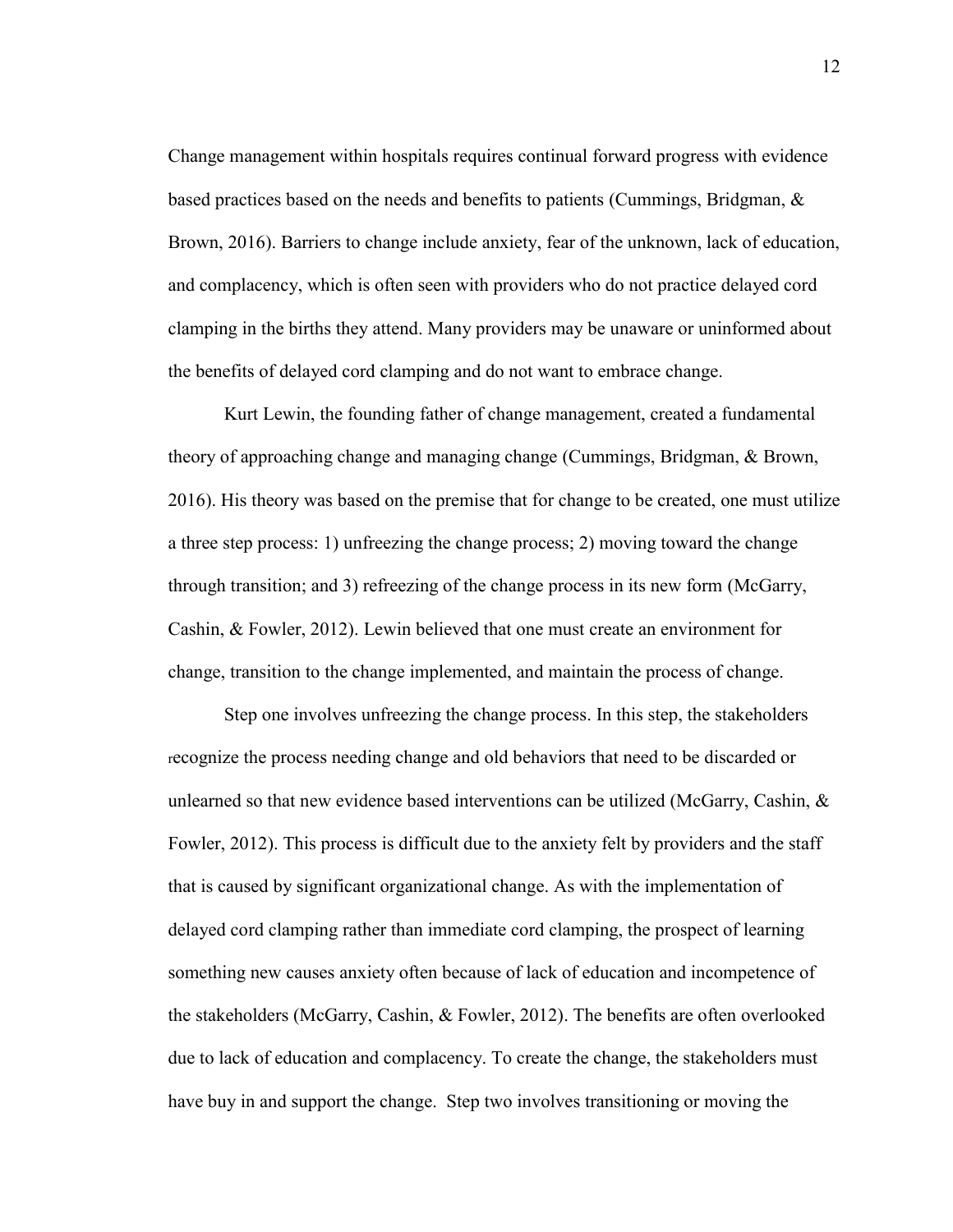change process. Lewin noted that this step may involve trial and error and does not ensure its sustainability. Lastly, the third step involves refreezing the change. This refers to creating a new state of status quo with the new learned behavior. In this step, policies and procedures should be implemented to maintain the change (McGarry, Cashin,  $\&$ Fowler, 2012).

# **Implementation of Delayed Cord Clamping into Practice**

Over the last decade, the WHO, ACOG, AAP, and ACNM supported delayed cord clamping and no longer recommended immediate cord clamping within the active third stage of labor, but yet changes in the practice are still questioned, in spite of the evidence to the contrary, and hospital policies and protocols are rare (Malqvist, Rana, Ranneberg, & Andersson, 2016). By using Lewin's steps to implement change, delayed cord clamping could become current practice in facilities that are not practicing it (McGarry, Cashin, & Fowler, 2012).

Step one, unfreezing the change process, will require educating providers, including hospital staff nurses, nursery nurses, OB-GYN's, and pediatricians, on the benefits of delayed cord clamping. Barriers and resistance will likely be seen in this stage. Overcoming these barriers will only occur when there is buy in from stakeholders as a result of increased education through the study of evidence based research on benefits of delayed cord clamping for the newborn. Step two, the transitional stage, will include the movement from immediate cord clamping in the third stage to delayed cord clamping. This will include changes of thoughts, personal feelings, and behaviors that can move forward the implementation of the intervention. In this step, fears and anxiety will have to be controlled so implementation succeeds. In the third and last step,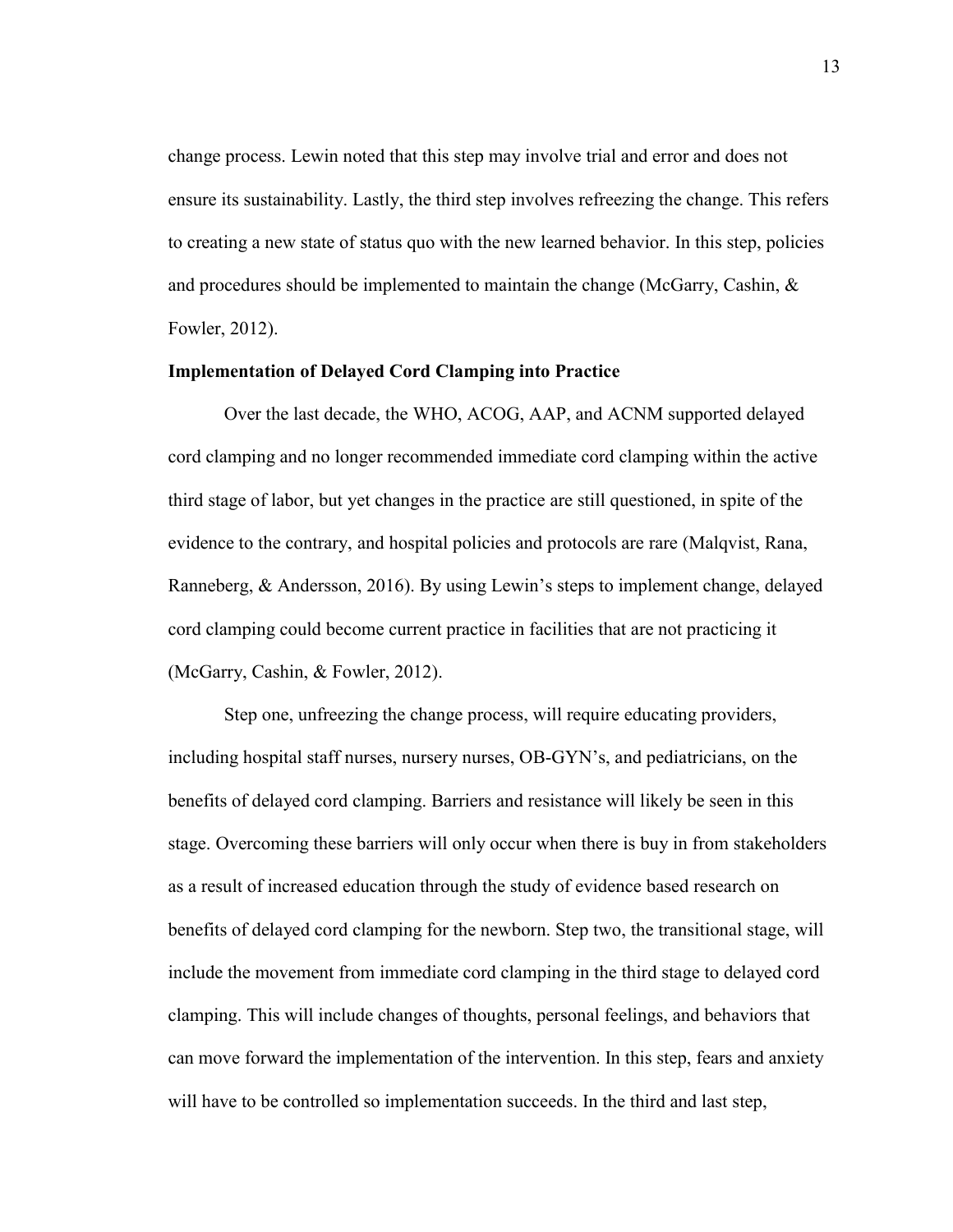refreezing the new change, delayed umbilical cord clamping for every delivery will be the norm and become a new habit followed by providers and supported by the staff. New policies and procedures supporting delayed cord clamping will be implemented within the hospital. Change is often perceived as difficult and painful, and many barriers must be overcome. With the use of Lewin's change theory and three-step process, delayed cord clamping could become normal practice with providers that are currently clamping the cord immediately.

#### **Summary**

Nurse-midwives and obstetrical providers have the ability to delay umbilical cord clamping in every birth setting benefitting the newborn to receive iron rich blood, yet many still do not practice this. Because of the large rates of childhood anemia in the United States and globally, this practice is imperative. Educating both the providers and the mothers could help increase the rates of delayed umbilical cord clamping worldwide. Chapter two will review the methods used to examine scholarly literature on the benefits of delayed umbilical cord clamping such as increased iron stores, increased hemoglobin and hematocrit, and occurrences of hyperbilirubinemia and polycythemia. Chapter three will include a synthesis of the literature reviewed with recommendations for further research.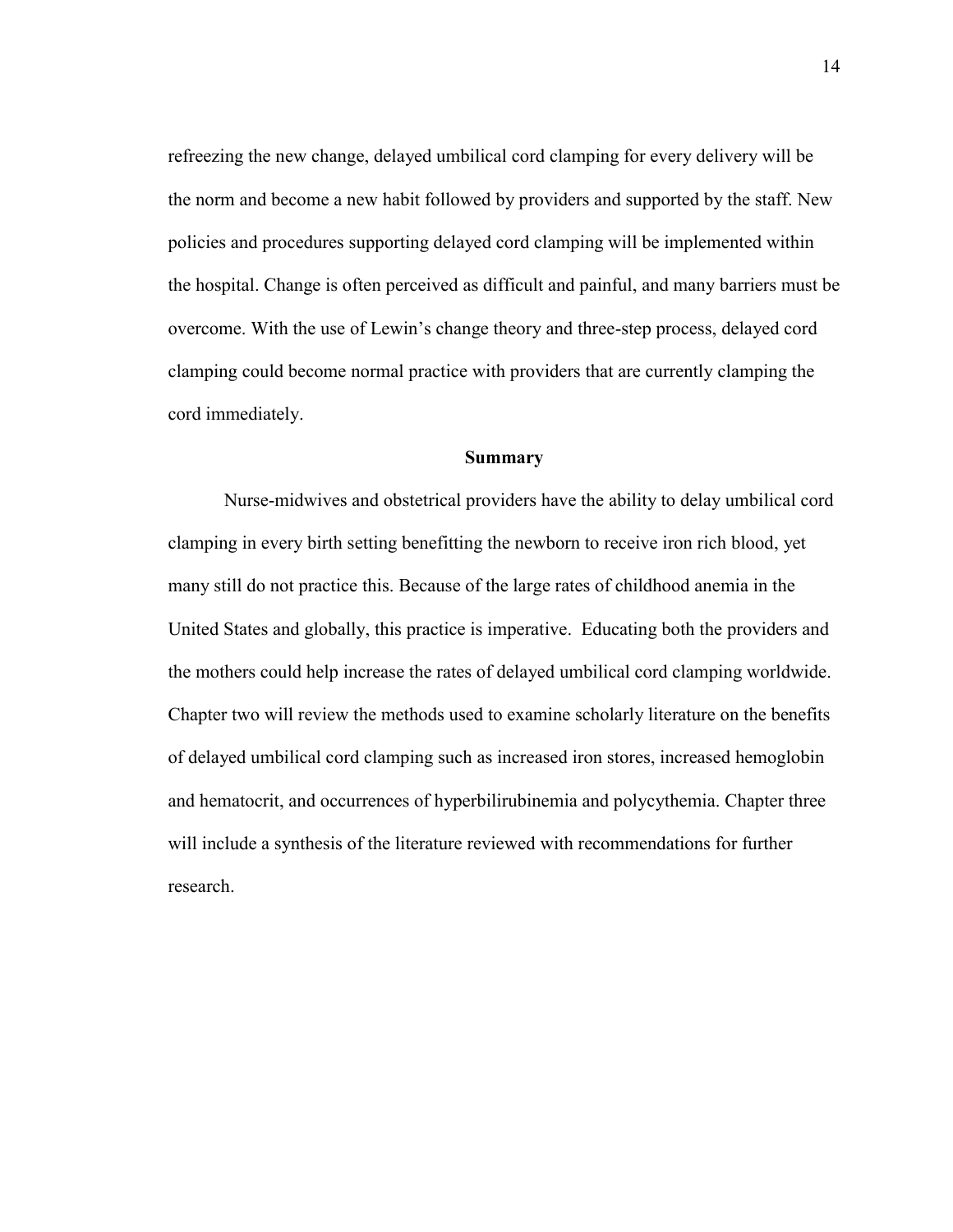#### **Chapter Two: Methods**

The purpose of this chapter is to review the methods used in the critical appraisal of the literature. Scholarly literature that was included in the appraisal will show the effects of delayed umbilical cord clamping and early umbilical cord clamping on term neonates, preterm neonates, iron, hemoglobin and hematocrit, and polycythemia with regard to the need for phototherapy for the treatment of hyperbilirubinemia. Strategies and data bases, inclusion and exclusion criteria for the final 22 research articles, and the level and quality of the articles will be reviewed.

## **Search Strategies**

The intent of the critical literature appraisal is to show the benefits of delayed umbilical cord clamping in newborns. The review of literature includes research studies dated between 2006 and 2015. Articles dated in the years prior to 2012 were used in the literature search where the research question was relevant. An initial search was conducted using the Cumulative Index to Nursing and Allied Health Literature (CINAHL) database entering the following key words: delayed, immediate, and early umbilical cord clamping. This search retrieved 2,657 items. A second search was completed using the Science Direct Journal database entering the same key words. This search retrieved 318 items. Abstracts of the articles were reviewed. Literature that included umbilical cord milking or items that were not included in the research question were excluded. After searching the literature, the following subject terms occurred most frequently: delayed, late, and early umbilical cord clamping, hemoglobin, hematocrit, ferritin, iron, newborn anemia, polycythemia, hyperbilirubinemia, neonatal jaundice, phototherapy in the newborn, placental transfusion, as well as term and preterm infants.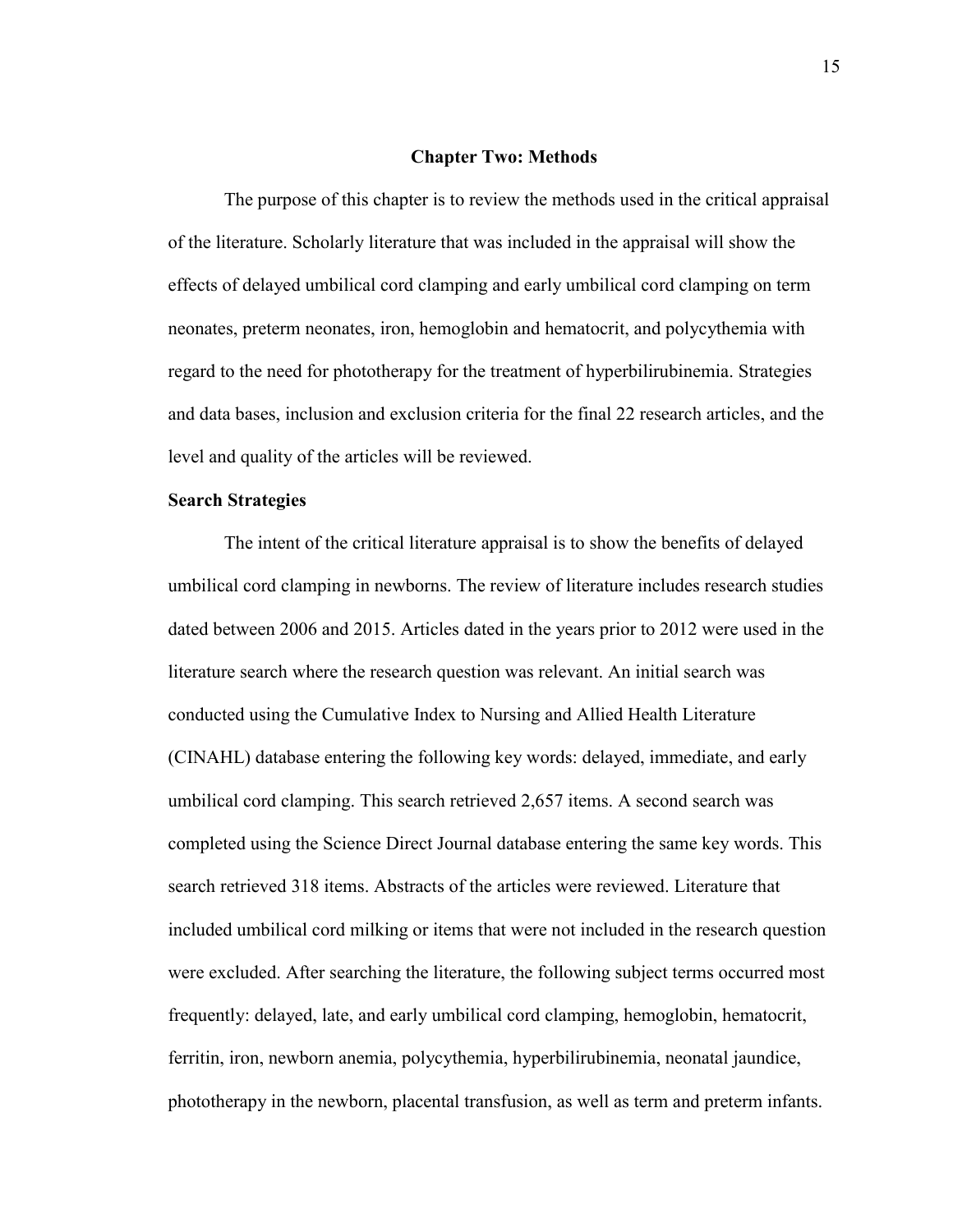## **Criteria for Inclusion and Exclusion**

Experimental, quasi experimental, and non experimental research articles that are of high, good, and low quality were included in the matrix. Articles included in this review used early or immediate and late or delayed umbilical cord clamping on term and preterm infants with detailed follow up on the incidences of hyperbilirubinemia, polycythemia, anemia, serum ferritin levels, hemoglobin, and hematocrit. Articles were also reviewed and excluded then from the literature appraisal on the basis that the content did not relate to the purpose of this review. Studies conducting reviews of literature, expert opinions, surveys, case studies, and meta analysis on delayed versus immediate umbilical cord clamping were included in the initial search so that additional references could be reviewed in a search for additional information. None of these studies was used in the final matrix.

#### **Summaries of Selected Articles**

A total of 180 studies related to delayed or immediate umbilical cord clamping was included in the initial review appraisal. Studies were then sorted according to original research, literature reviews, meta-analysis, case studies, surveys, and expert opinions. Only studies that included mothers who positioned newborns on their abdomens during delaying of clamping of the umbilical cord were included in the matrix. Since placental transfusion differed with the neonate placed in different positions other than on the mother's abdomen during delayed cord clamping, consistency in positioning was important for comparison purposes. Therefore, any studies with different positioning or unclear positioning were excluded.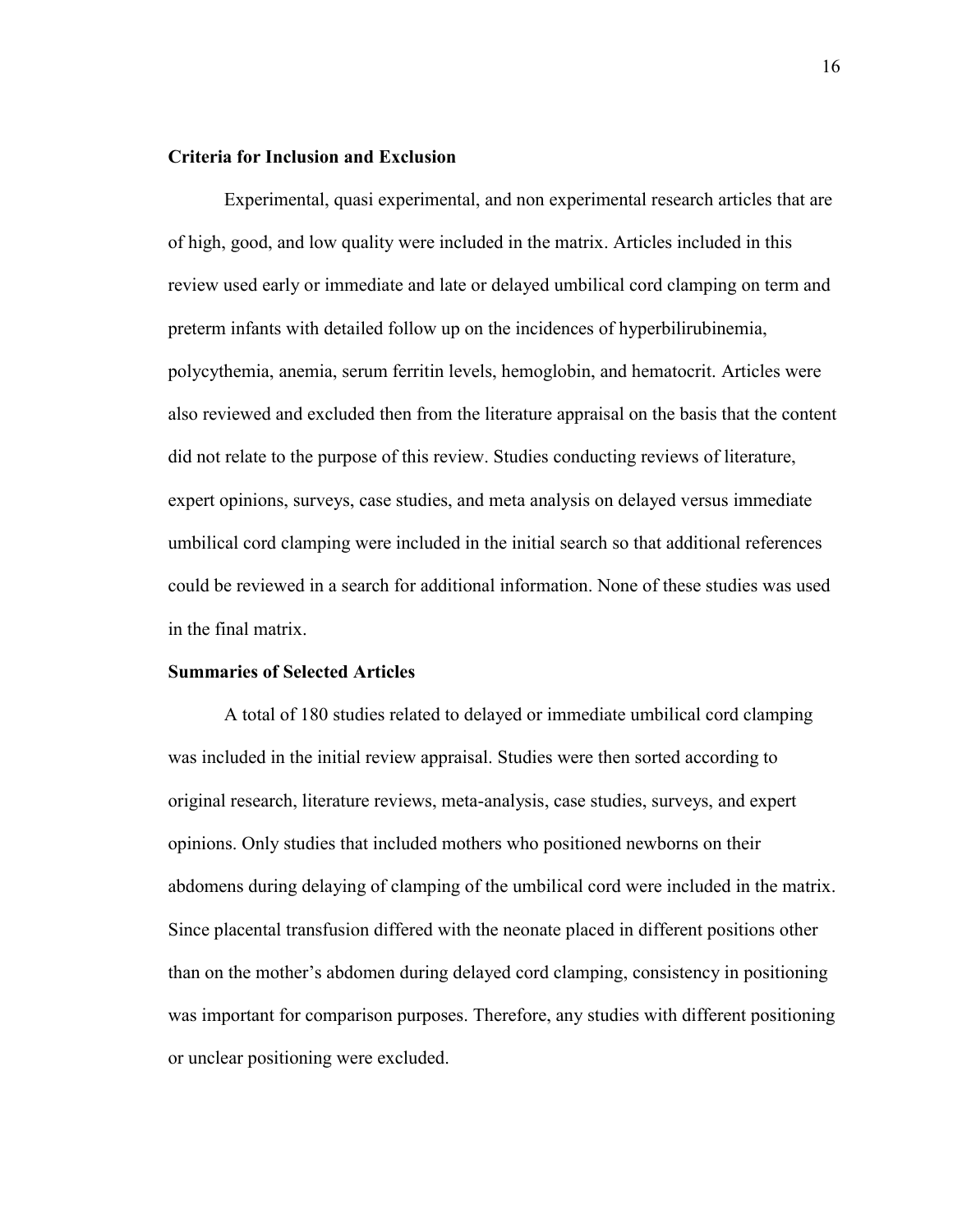Next, the articles were sorted according to types of research: experimental, quasiexperimental, and non experimental. The studies were then reviewed for the research question content. The research was completed throughout the United States, as well as in India, Ireland, and Japan. Randomized control clinical trials, quasi experimental studies, retrospective studies, prospective studies, historical studies, observational studies, descriptive studies, and a correlational study were all used in the final 22 articles included in the appraisal of literature for the matrix (see Appendix 1).

Table 1 shows the studies that were included in the final review of literature. The matrix was used to organize the literature. Headings included on the final matrix are as follows: citation, purpose, sample, design, measurement, results, conclusions, recommendations, as well as level and quality of the research.

#### **Criteria for Evaluating Research Studies**

The John Hopkins Nursing Evidence Based Practice Model and Guidelines were used in the evaluation of the literature in the appraisal (Dearholt  $\&$  Dang, 2012). The model used a rating scale which differentiates the strengths, weaknesses, and quality within the research articles listed as levels I through IV with quality ratings of high, good, and low. The literature appraisal in the 22 articles in the matrix used levels I through IV with quality classified at high, good, and low. Level I studies included randomized control trials, experimental studies, and systematic review of randomized control trials, with or without meta-analysis (Dearholt  $&$  Dang, 2012). Level II studies included quasiexperimental studies, systematic reviews of a combination of random controlled trials, and quasi experimental or mixed quasi experimental studies, with or without metaanalysis. In level III, there are non-experimental studies, systematic reviews of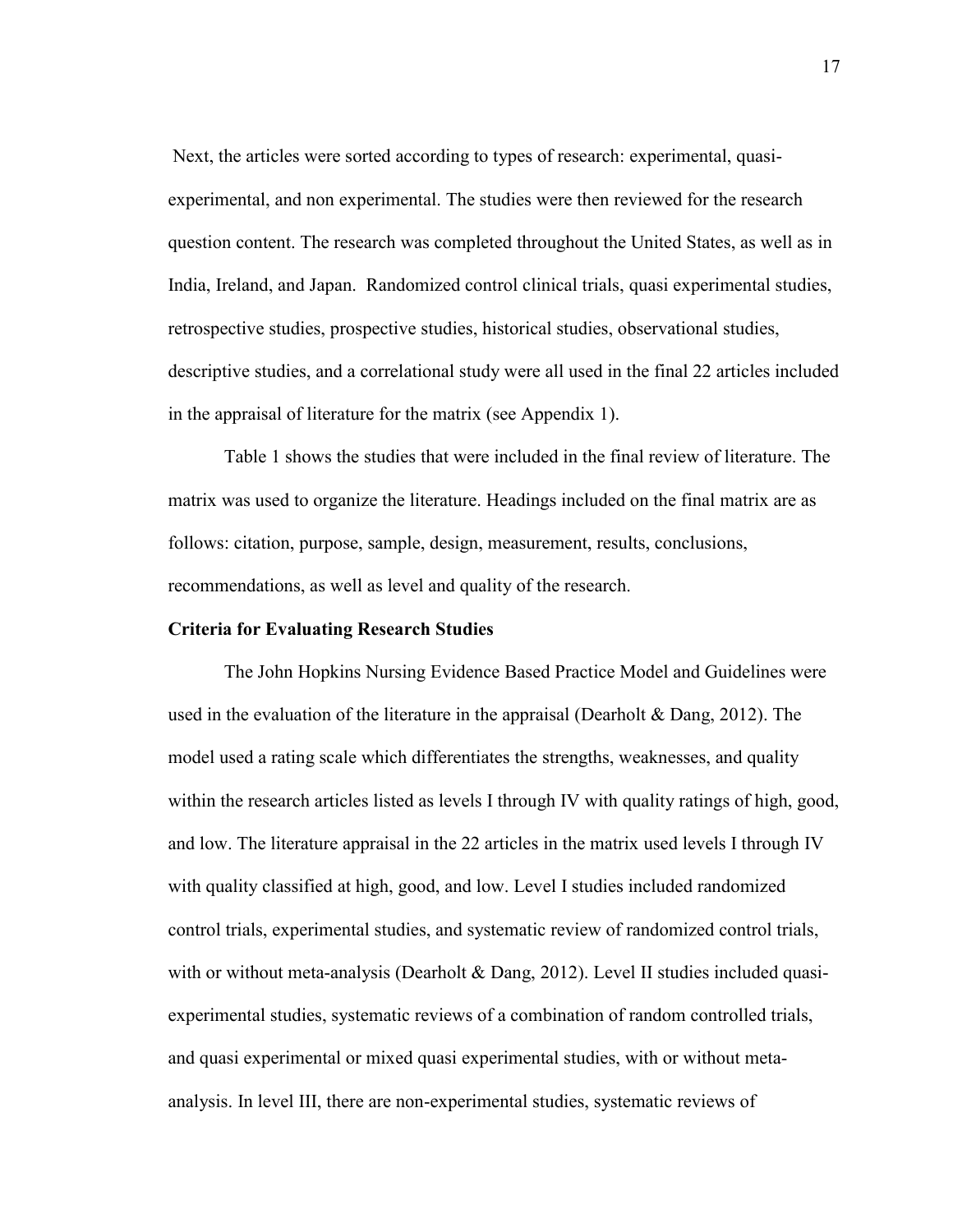combination randomized control trials, and mixed quasi experimental and non experimental studies, with or without meta analysis and qualitative studies. Expert opinions, nationally recognized committees, and consensus panels based on scientific evidence (which also may include clinical practice guidelines) were all included in level IV studies (Dearholt & Dang, 2012).

The quality of the level was also determined by the John Hopkins Appraisal Tool. High quality reviews included consistent results, sufficient sample size, adequate control, definite conclusions, and recommendations that were based on the literature review with reference to evidence (Dearholt & Dang, 2012). Good quality article reviews included reasonably consistent results, sufficient sample size for the sample group, fairly definitive conclusions, and reasonably consistent recommendations based on the literature review that included some reference to evidence. Lastly, low quality reviews had little evidence, inconsistent results, insufficient sample size, and conclusions that could not be deciphered.

Table 1

Quality of Evidence

|                    | High | Good           | Low              |
|--------------------|------|----------------|------------------|
| Experimental       | 10   | 3              |                  |
| Quasi Experimental |      | $\overline{0}$ | $\boldsymbol{0}$ |
| Non Experimental   | 4    | $\overline{2}$ |                  |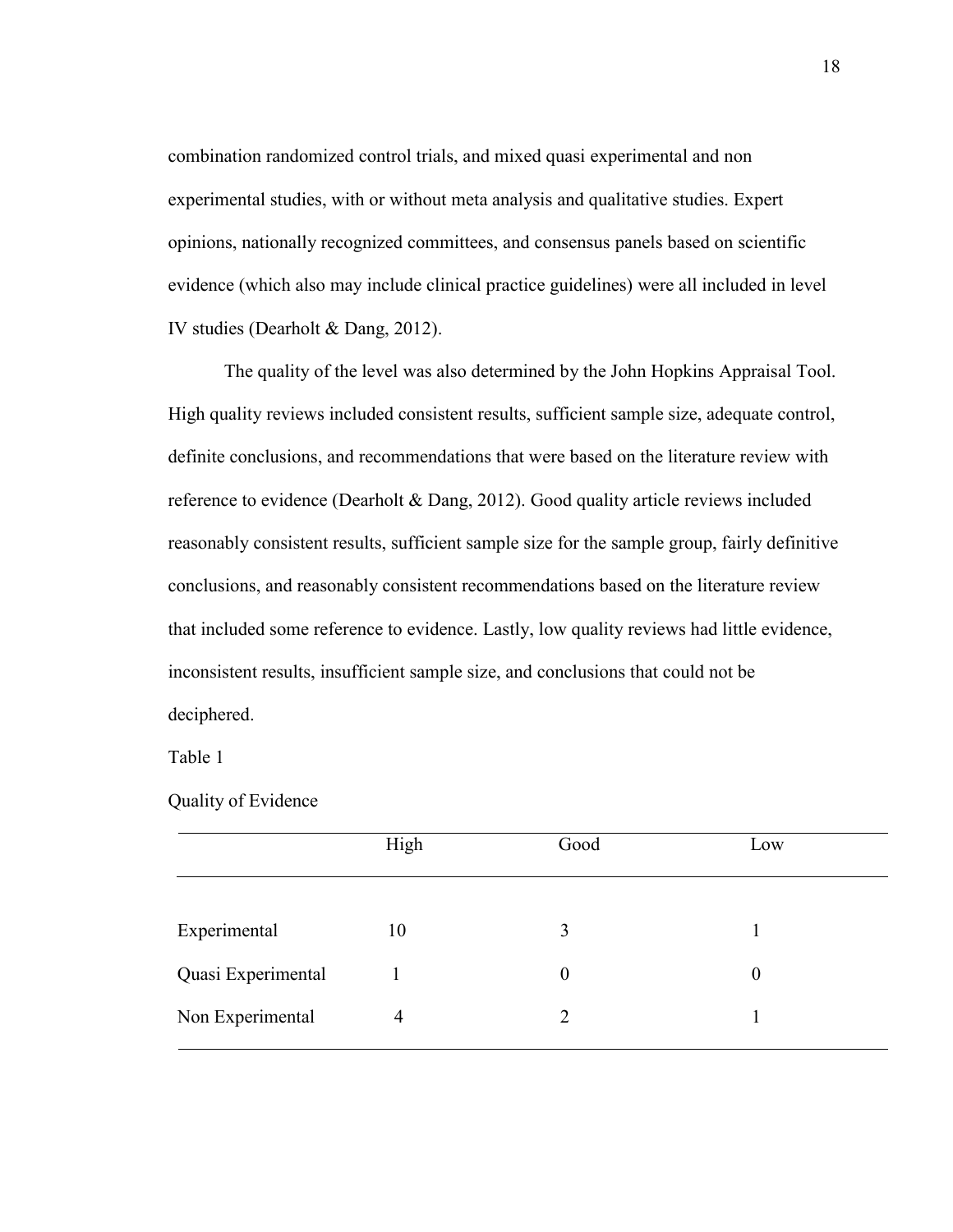# **Summary**

Delayed versus immediate umbilical cord clamping has been researched and practiced for many years and has yielded many articles for the review. Articles were chosen through inclusion and exclusion criteria and, in the end, 22 articles were included in the matrix. The various levels and strengths were then applied to the articles for the critical appraisal through the John Hopkins Research Appraisal Tool. Chapter three will include the literature review and analysis.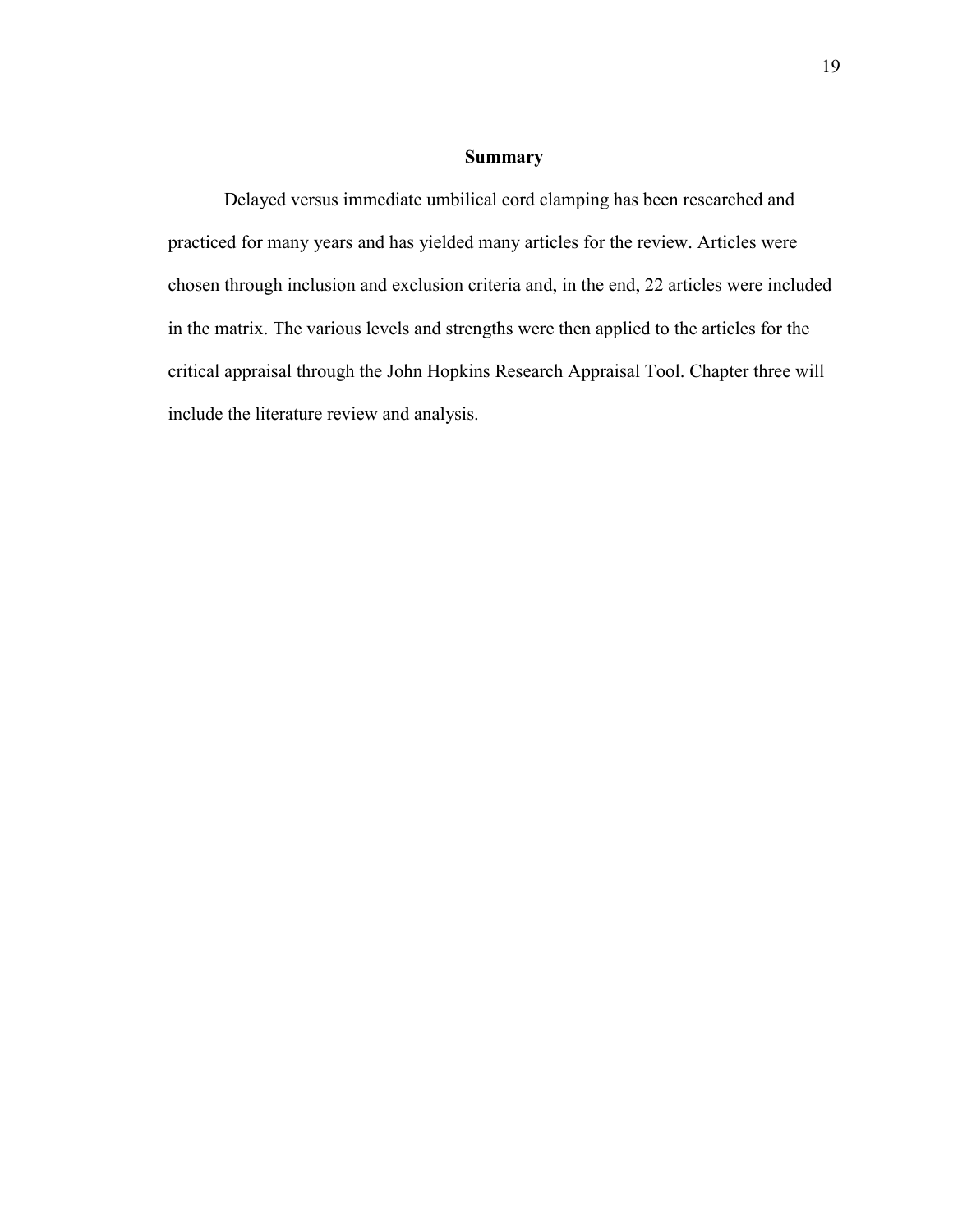#### **Chapter III: Literature Review and Analysis**

#### **Synthesis of Matrix**

The matrix includes thirteen randomized control trials, three prospective case control studies, three historical studies, one descriptive study, one quasi experimental study, and one observational study. Using the John Hopkins Research Evidence Tool, the levels and quality of the literature were obtained and applied (Dearholt & Dang, 2012). The matrix includes the purpose of the study, sample, study design, measurement, results and conclusions, recommendations from the authors, and the level and quality of each piece of literature. The matrix lists the literature in the order of highest level to lowest level, organized in alphabetical order according to the author within each level. Chapter three will discuss the findings from the critical literature review.

#### **Synthesis of Major Findings**

Within the matrix, there are 22 articles that were appraised and reviewed, 21 of which supported delayed umbilical cord clamping with positive implications on both preterm and full term infants. One article included did not support delayed umbilical cord clamping due to the severity of neonatal jaundice in infants born in Japan. Included in the synthesis are studies that focused on preterm and full term births and the implications of delayed versus immediate umbilical cord clamping. Also included are data gathered based on primary outcomes of iron stores, hemoglobin and hematocrit, and hyperbilirubinemia, which were based on the research question. Secondary outcomes reported within the matrix are incidences of postpartum hemorrhage and intraventricular hemorrhage with the use of delayed versus early umbilical cord clamping. Excluded from the review were articles that included umbilical cord milking.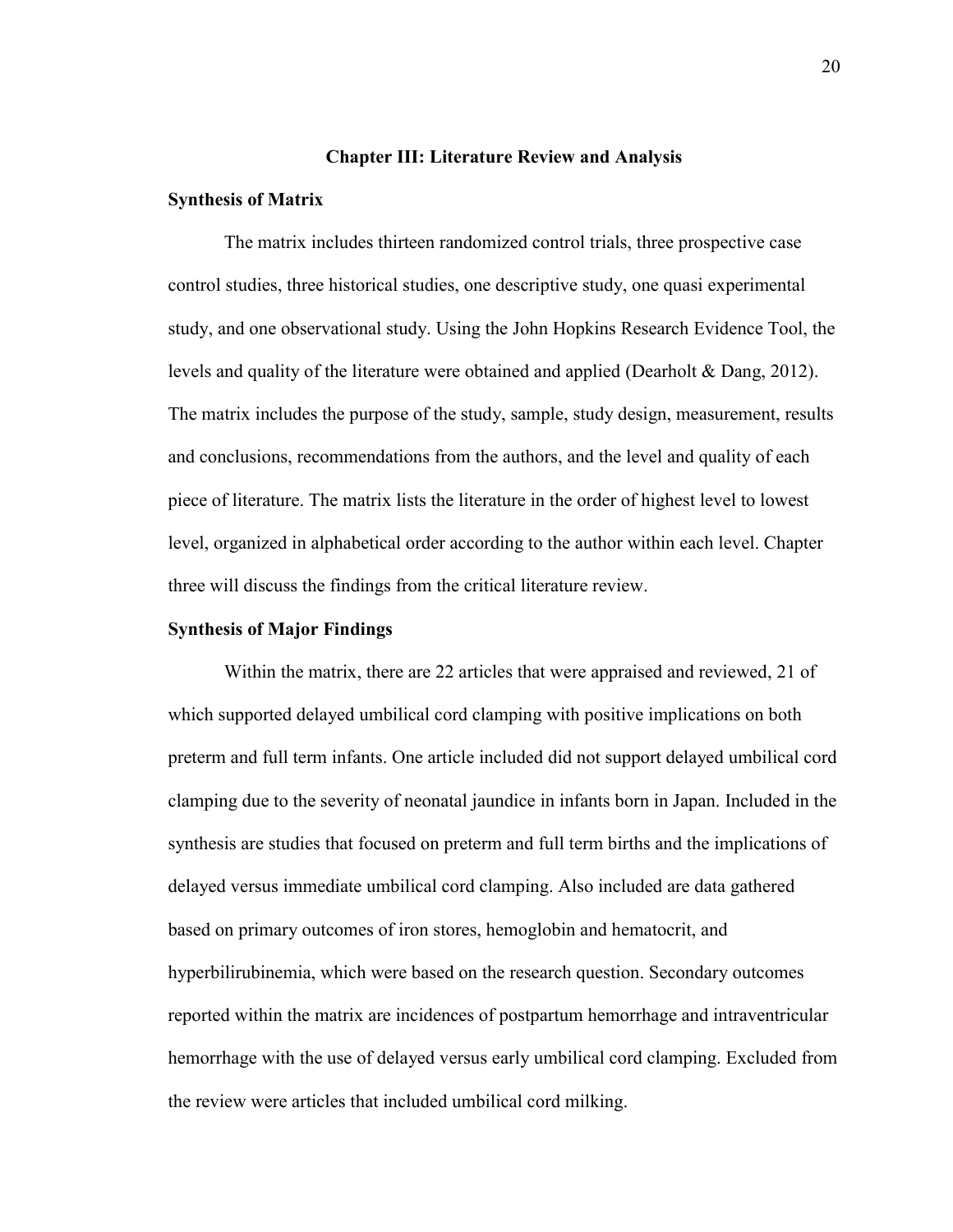#### **Preterm Births with Immediate Versus Delayed Umbilical Cord Clamping**

The critical literature review includes immediate versus delayed umbilical cord clamping in preterm births. Five articles are included in the review that focused on preterm births that used both early and delayed umbilical cord clamping and have results focused on the effects of iron stores, hemoglobin and hematocrit, and hyperbilirubinemia and secondary outcomes such as intraventricular hemorrhage, late onset sepsis, and necrotizing enterocolitis.

# **Iron Stores**

Iron deficiency anemia has been studied and delayed cord clamping has been listed as a strategy to counteract the anemia in preterm infants (Ranjit et al., 2015). Mean serum ferritin levels were significantly higher in the delayed cord clamping groups versus the early clamped group ( $p= 0.037$ ), in infants 30 to 36 weeks' gestation when measured at birth and then again at six weeks of life (Ranjit et al., 2015).

## **Hemoglobin and Hematocrit**

Increasing the hemoglobin and hematocrit in the preterm neonate has led to a decrease in the need for post delivery blood transfusions (88.5 % in the immediate clamped group versus 38.1% in the delayed clamped group) and a more hemodynamically stable infant, as noted with post delivery higher vena cava blood flow, greater right ventricular output, and higher right ventricular stroke volumes at 48 hours, with delayed umbilical cord clamping (Chiruvolu et al., 2015; Sommers et al., 2012). Serum hematocrit levels in delayed umbilical cord clamping were significantly higher at six hours' afterbirth ( $>65\%$ ) versus the immediate umbilical cord clamping ( $<45\%$ ) with no harmful effects (Cernadas et al., 2015).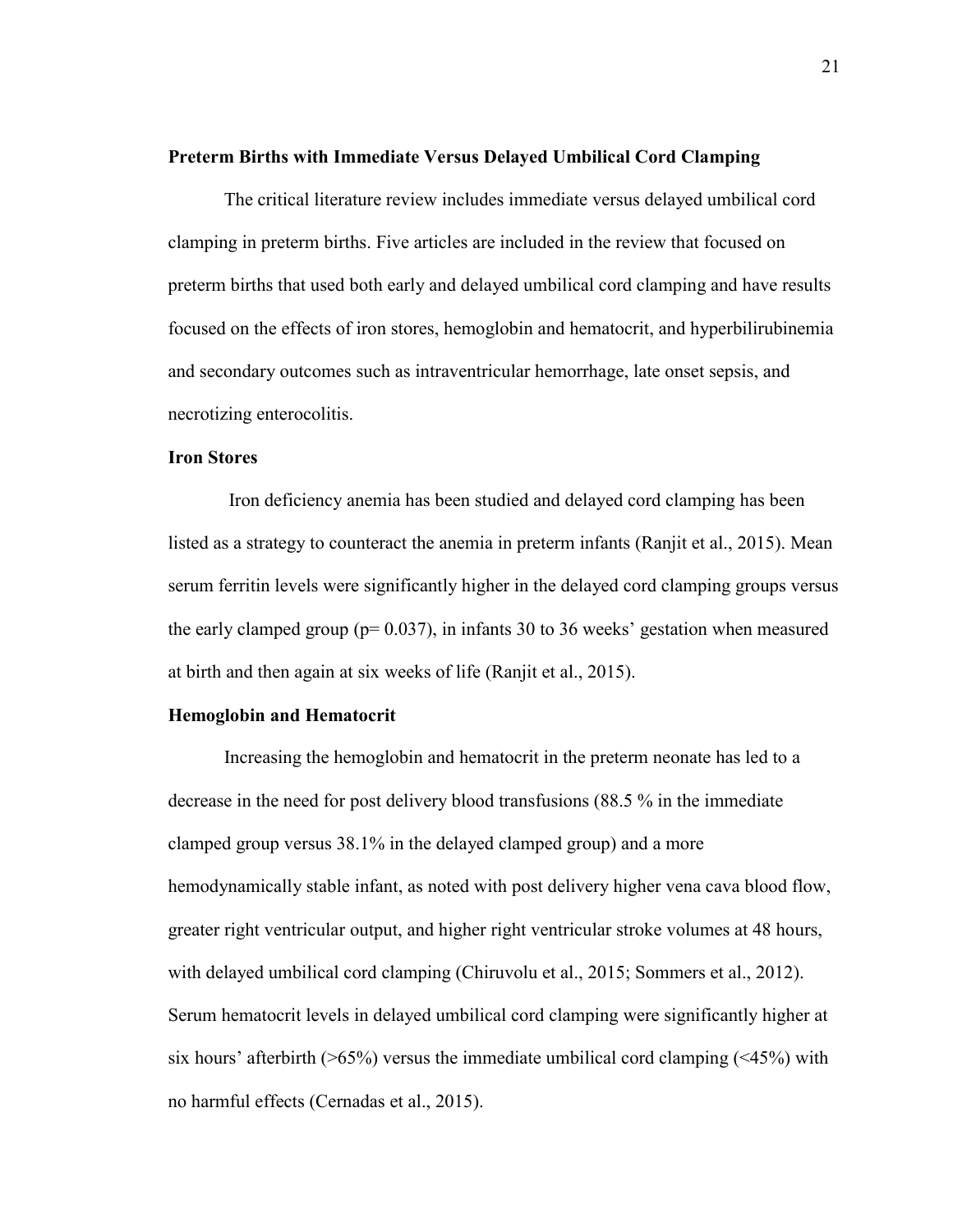## **Hyperbilirubinemia**

Ranjit et al. (2015) found that the delayed umbilical cord clamping group required longer phototherapy and had higher incidences of polycythemia resulting in hyperbilirubinemia in the preterm neonates ( $p=016$ ), whereas Nevill and Meyer (2015) proved that the need for phototherapy due to polycythemia was not significantly higher in either the delayed or early clamped group ( $p= 0.01$ ). Hyperbilirubinemia requiring phototherapy occurred rarely in neonates who had delayed umbilical cord clamping; therefore, the advantages and benefits of delayed umbilical cord clamping outweighed the small occurrences of hyperbilirubinemia (Malhi, Kakar, & Jaffar, 2015).

### **Intraventricular Hemorrhage, Late Onset Sepsis, and Necrotizing Enterocolitis**

Preterm infants have many health disparities to overcome and intraventricular hemorrhage, late onset sepsis, and necrotizing enterocolitis are three of the worst problems they face. Delayed cord clamping has been shown to decrease the rate of necrotizing enterocolitis on preterm infants (Chiruvolu et al., 2015; Ranjit et al., 2015) and on very preterm infants the rate of necrotizing enterocolitis was 3.2%, versus 11% in the immediate clamped group (Nevill & Meyer, 2015). Delayed cord clamping with preterm infants was also shown to have a decreased rate of intraventricular hemorrhage (Chiruvolu et al., 2015; Ranjit et al., 2015). Lastly, Ranjit et al. (2015) found that delayed cord clamping led to a decreased rate of late onset sepsis in the preterm infant.

# **Full-Term Births with Immediate Versus Delayed Umbilical Cord Clamping**

Full term births with immediate umbilical cord clamping versus delayed umbilical cord clamping were also included in the critical review of literature. The articles focused on full term births that used both early and delayed umbilical cord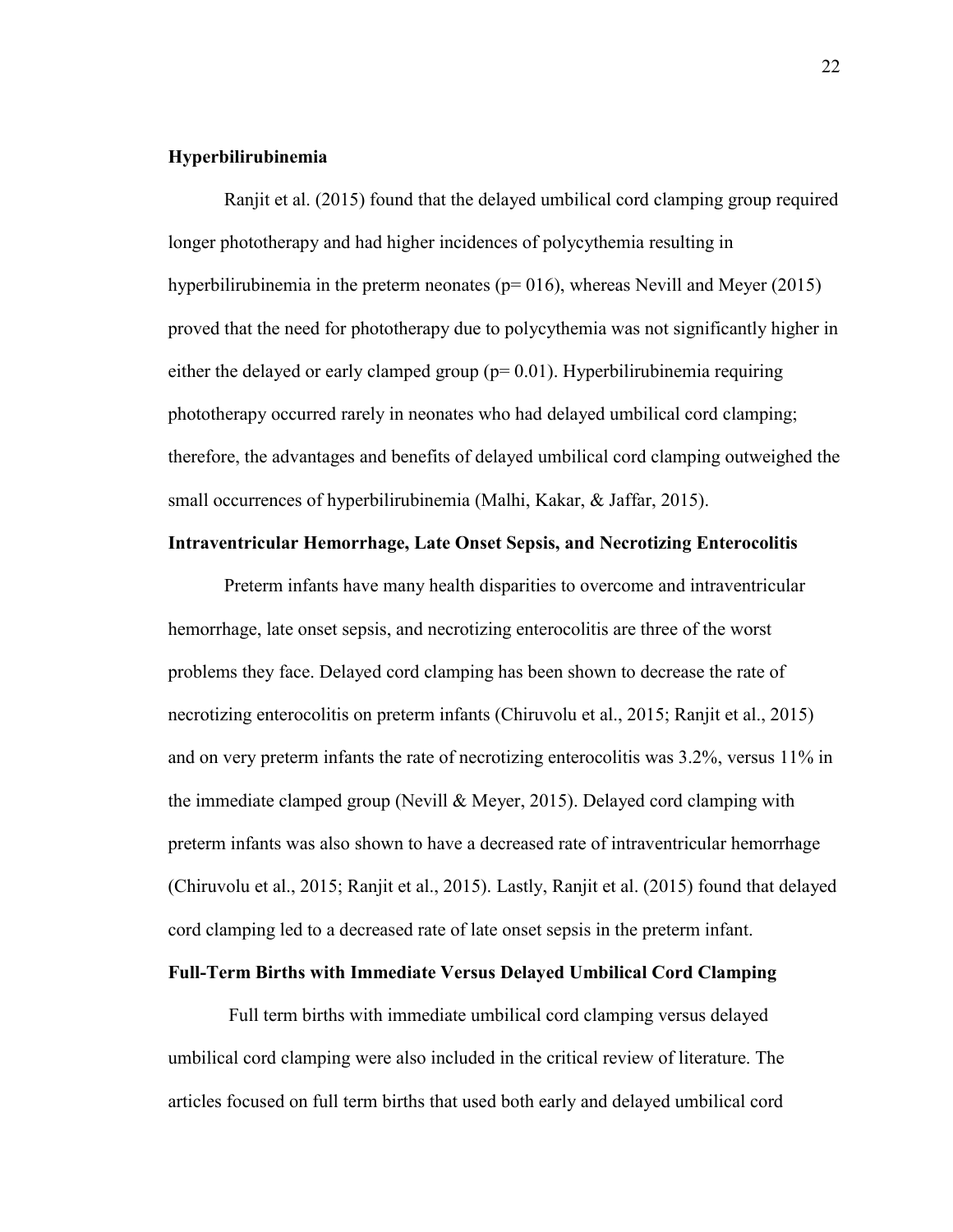clamping and had results focused on the effects of iron stores, hemoglobin and hematocrit, and hyperbilirubinemia, along with secondary outcomes such as postpartum hemorrhage, neonatal distress with or without resuscitation.

# **Iron Stores**

Research on delayed cord clamping indicated infants show improved ferritin levels up to the age of four months (Andersson et al., 2011) and show no significant increases at the age of twelve months when delayed cord clamping was used, compared to early umbilical cord clamping (Andersson, Domellof, Andersson, & Hellstrom-Westas, 2014). There were no significant differences in the two groups  $(n=100)$  with the serum ferritin levels at birth and at 48 hours of life ( $p=0.08$ ) in the neonates (Shirvani et al., 2010). Delayed umbilical cord clamping can increase valuable serum ferritin levels in children lasting until four to six months of age, optimizing brain development (Andersson, Domellof, Andersson, & Hellstrom-Westas, 2014).

## **Hemoglobin and Hematocrit**

Serum hemoglobin and hematocrit showed significant increases at 48 hours (n=242) after birth in the delayed umbilical cord groups versus the immediate umbilical cord clamped groups (Rincon et al., 2014). Serum hematocrit was noted to be higher in the delayed clamped group within the first 72 hours of birth ( $p= 0.02$ ), and this was correlated to the group that did not require as many blood transfusions in the hospital (Backes et al., 2015).

Begum, Zaman, and Khan (2012) found that the hemoglobin levels in the delayed cord clamping group at the seventh day were significantly higher than the immediate clamped group.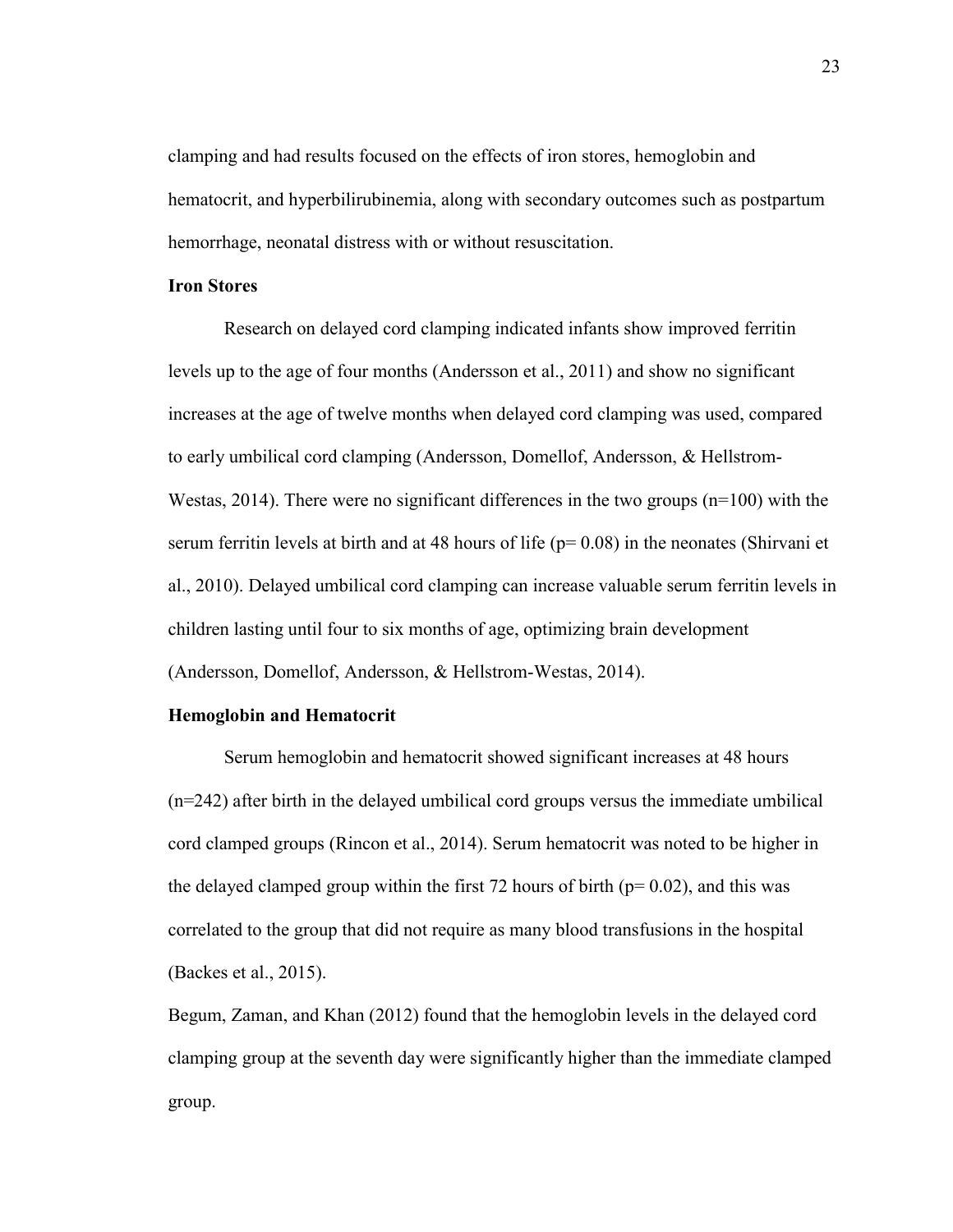## **Hyperbilirubinemia**

Many providers are concerned with using delayed umbilical cord clamping because they feel that the increase in red blood cells will cause polycythemia and result in hyperbilirubinemia that requires phototherapy for neonatal jaundice. Numerous studies in the critical review of literature supported the observation that there were no increases in the rate of hyperbilirubinemia requiring the necessity of phototherapy (Andersson et al., 2011; Begum et al., 2012; Cernadas et al., 2015; El-Moneim et al., 2015; Jahazi, Kordi, Mirbehbahani, & Mazloom, 2008; Mansaray, Yetman, & Berens, 2015; and Shirvani et al., 2010). When polycythemia was diagnosed in a newborn who had delayed umbilical cord clamping, no treatments were needed for hyperbilirubinemia with phototherapy (Rincon et al., 2014). Delayed cord clamping should not be done or suggested because of the increased risk of neonatal jaundice in Japan (Nakagawa et al., 2015). However, the study was of low quality and level (n=28 in phototherapy group). Increased hematocrit levels (>65%) were noted in the delayed umbilical cord clamping group with no polycythemia and no partial exchange transfusions required (Cernadas et al., 2015).

#### **Post-Partum Hemorrhage**

Included in the critical literature review are secondary outcomes to delayed cord clamping in reference to postpartum hemorrhage. Delayed cord clamping brought no significant differences to maternal hemorrhage (400 ml in delayed versus 350 ml in immediate) (Andersson, Hellstrom-Westas, Andersson, Clausen, & Domellof, 2013). In regard to maternal outcomes, there were no differences observed among groups that had delayed umbilical cord clamping versus immediate umbilical cord clamping with any increased postpartum blood loss, postpartum hemorrhage, retained placenta, or need for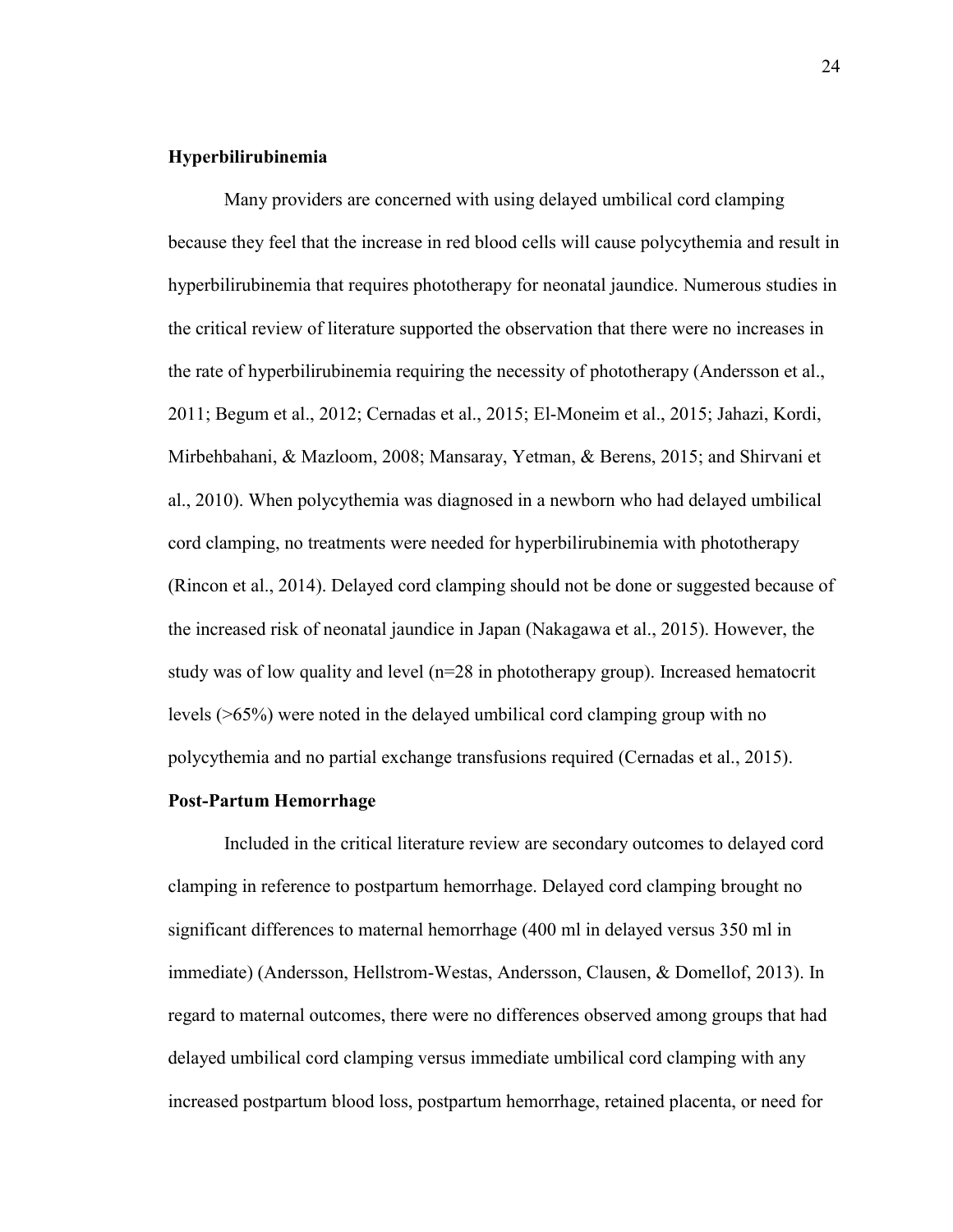maternal blood transfusions (Andersson et al., 2013; Begum et al., 2012; Cernadas et al., 2006).

## **Summary**

The critical review of literature included 22 articles, which studied delayed versus immediate cord clamping on both preterm and full term infants. The majority of the articles included in the critical literature review were randomized control trials that were level I high quality according to the John Hopkins Appraisal Tool. Benefits of delayed umbilical cord clamping included improved iron stores that persist to six months into infancy, increased hemoglobin and hematocrit up to 72 hours of life that decreased the need for many blood transfusions, and fewer instances of increased rates of hyperbilirubinemia requiring phototherapy for jaundice. Also, in preterm infants, delaying umbilical cord clamping was proven to decrease the instances of intraventricular hemorrhage, late onset sepsis, and necrotizing enterocolitis.

Chapter four will address implications for nurse-midwifery practice, explore recommendations for future research to further study the practice question, and additional discussion of Lewin's change theory.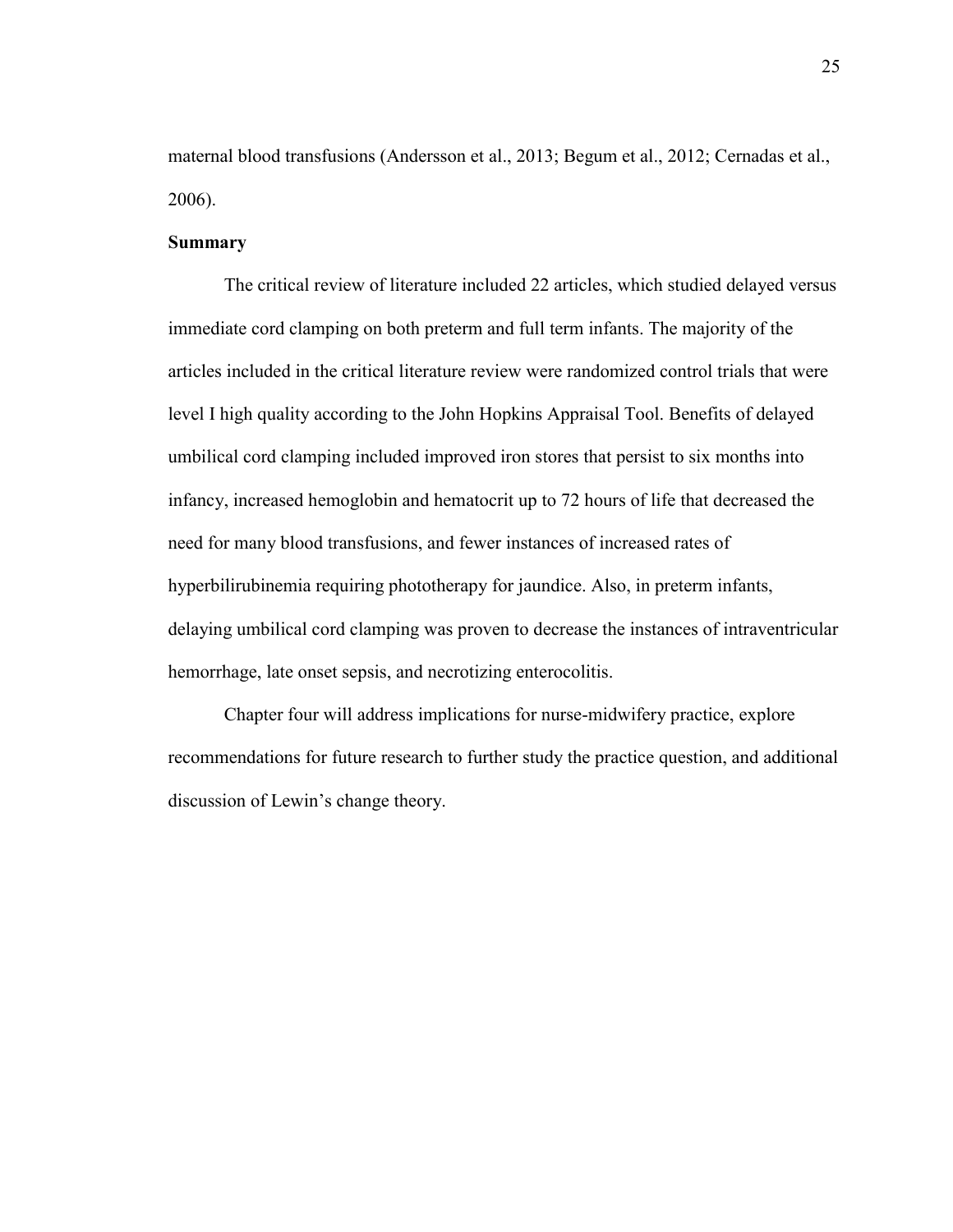#### **Chapter Four: Discussion, Implications, and Conclusions**

The purpose of this review is to reveal whether the timing of umbilical cord clamping would show differences in the newborns' iron stores, hemoglobin, hematocrit, or increased instances of hyperbilirubinemia. In this chapter, several topics will be discussed, including the literature synthesis, current trends and gaps in the literature, implications for nurse-midwifery practice, recommendations for future research, and integration and application of the theoretical framework. The information that will be discussed is based on the critical review of the studies shown in the matrix. Understanding the implications of immediate versus delayed umbilical cord clamping can better equip the nurse-midwife with the knowledge needed to implement this into practice.

#### **Literature Synthesis**

The research question that guided this study is as follows: In newborn infants, is the timing of the umbilical cord clamping (delayed versus immediate) associated with differences in iron stores, hemoglobin, hematocrit, and hyperbilirubinemia? Through the literature synthesis, secondary outcomes were found, such as intraventricular hemorrhage, late onset sepsis, and necrotizing enterocolitis in the preterm infants and postpartum hemorrhage.

#### **Current Trends**

**Iron stores.** Iron deficiency and iron deficiency anemia are global problems in children worldwide, especially in low resource settings (Andersson et al., 2011). Iron deficiency and iron deficiency anemia are associated with poor neurodevelopment and are associated with altered affective responding, impaired motor development, behavioral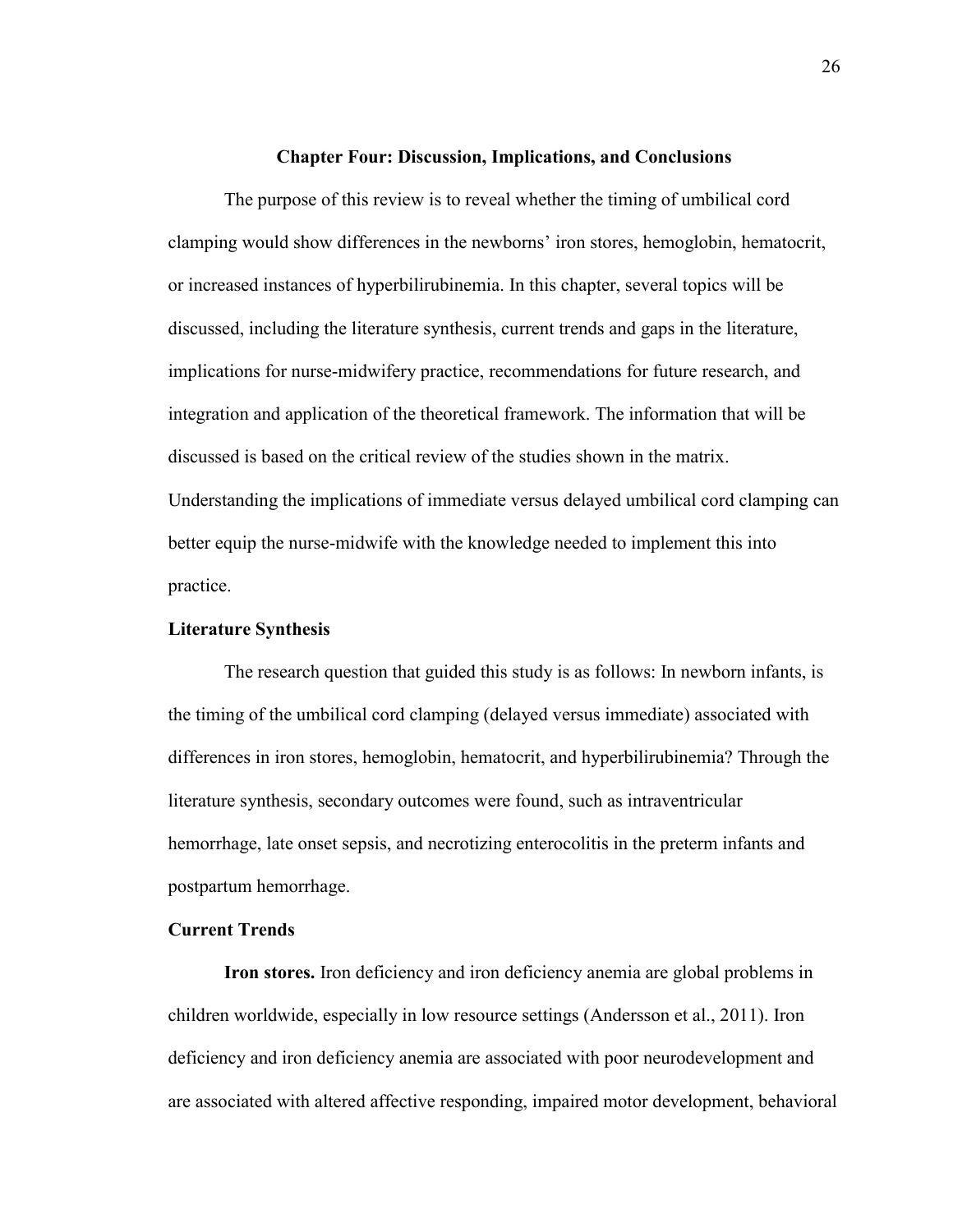abilities, and cognitive delays. Iron in small children, including neonates, is essential for brain growth and development. There are more than three million people in the world who are iron deficient the majority of which are women of reproductive age and children under the age of five years (Raju  $&$  Singhal, 2012). Iron deficiency and iron deficiency anemia are prevalent in both low income and middle income countries. Current treatment for iron deficiency is supplementation. This is easily available in industrialized countries but is not easily obtained in low resource or low income countries. Also, low income parents may not have the resources or available governmental assistance to appropriately treat their children who may have iron deficiency anemia. A large-scale Cochrane review by McDonald, Middleton, Dowswell, and Morris (2013) reported that iron stores seem to persist to the age of three to six months in the delayed clamping group, whereas the early clamped group was likely to be iron deficient at three to six months. Delayed cord clamping is a noninvasive and cost effective method to treat this condition and therefore should be considered as a preventive measure implemented at all births.

 **Hemoglobin and hematocrit.** In both full term and preterm infants, delayed umbilical cord clamping showed a significant increase in the serum hemoglobin and hematocrit (Backes et al., 2015; Elimian et al., 2013; Nevill & Meyer 2015; Ranjit et al., 2015) without any serious medical complications observed (Ertekin et al., 2015). This increase in circulating hemoglobin, hematocrit, and blood volume was most important in instances where there was maternal hemorrhage causing neonatal hypovolemia. Neonatal hypovolemia could lead to hypovolemic shock, with subsequent ischemia and hypoxic tissue inflammation. In preterm infants, where delayed cord clamping was used, there was a decrease in the amount of blood transfusions (Nevill  $\&$  Meyer, 2015). Risk with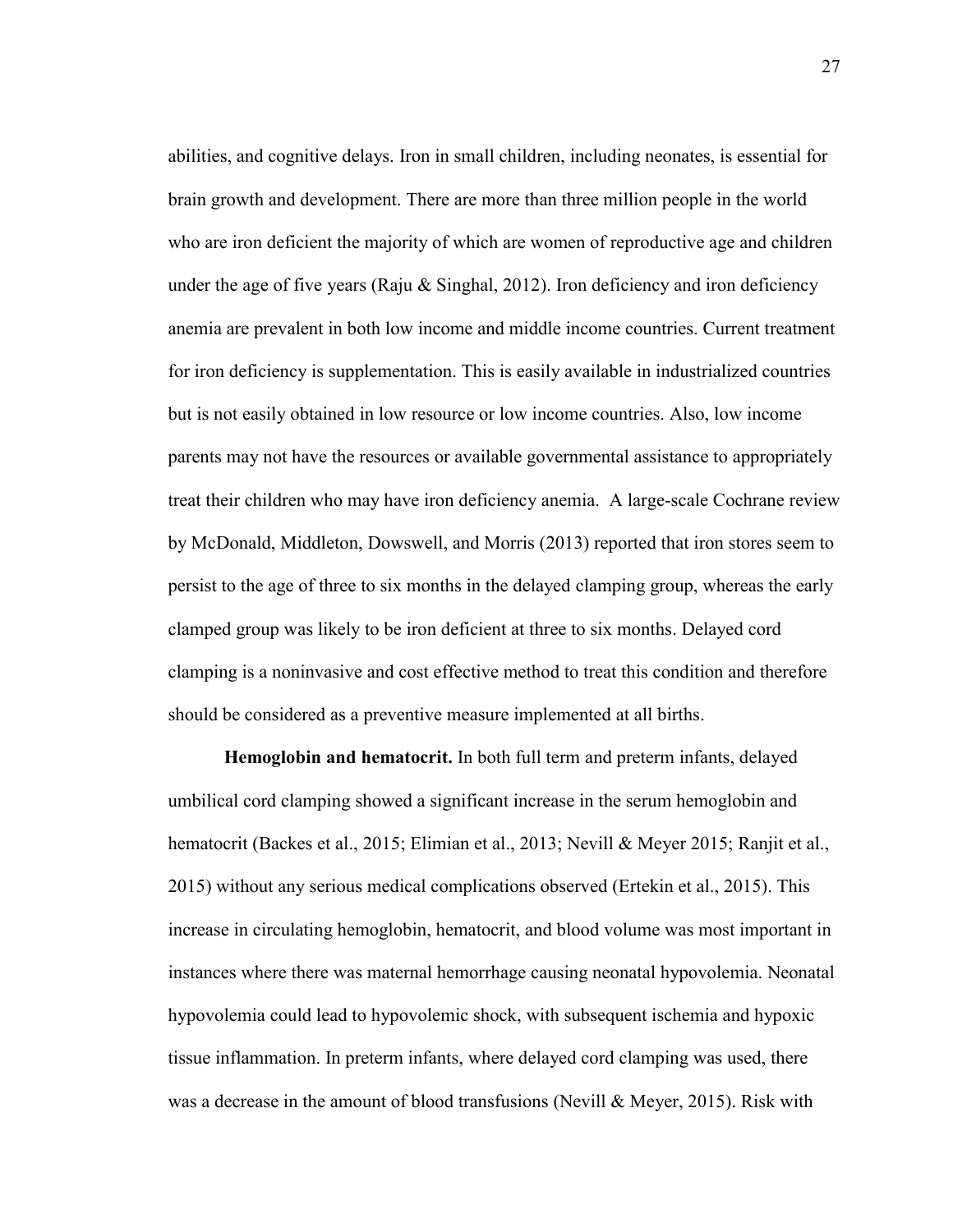blood transfusions, though small currently, do come with serious risk, such as transmission of infections (bacterial and viral), blood transfusion reactions, and acute volume overload. Delayed cord clamping was noted to be safe and feasible in the presence of congenital heart defects (Backes et al., 2015).

**Hyperbilirubinemia**. When delayed umbilical cord clamping was performed, there was an increase in the amount of red blood cells the newborn received via the placental transfusion. Many providers were concerned with polycythemia leading to the risk of hyperbilirubinemia and the need for phototherapy when implementing delayed versus immediate umbilical cord clamping. Although polycythemia was noted in infants that had delayed umbilical cord clamping implemented at birth, there were no significant differences in the need for phototherapy between the delayed group and the immediate clamped group (Begum, Zaman, & Khan, 2012; Cernadas et al., 2016; Ertekin et al., 2015; Jahazi, Kordi, Mirbehbahani, & Mazloom, 2008; Malhi, Kakar, & Jaffar, 2015). A large scale Cochrane review found that there was a slight increase in neonatal jaundice requiring phototherapy in the delayed clamping group (4.36%) versus the early clamped group (2.74%) and recommended delayed cord clamping as long as phototherapy was readily available (McDonald, Middleton, Dowswell, & Morris, 2013). Nakagawa et al., (2015) recommended that in low resource settings, the possible risks versus benefits of delayed umbilical cord clamping should be considered since the availability of readily accessible phototherapy may not be present; however, this study was low level and low quality. Furthermore, Nakagawa et al. (2015) concluded that there may be higher rates of neonatal jaundice requiring phototherapy in the Japanese race (10-14 mg/dl) compared to the African-American race (5-6 mg/dl) at 72-120 hours after birth, which made this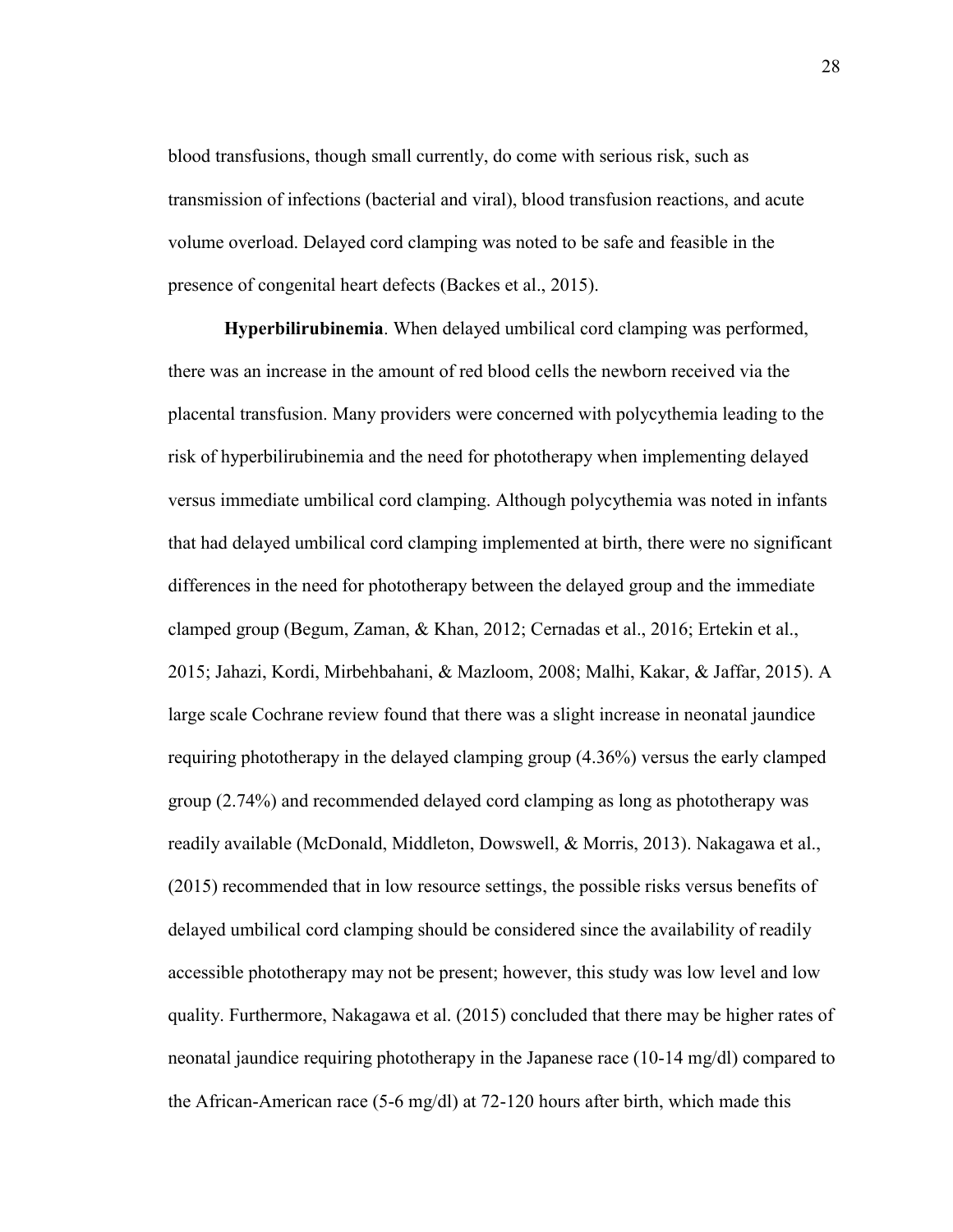research difficult to generalize to the population as a whole. Given the fact that delayed umbilical cord clamping provided increased iron stores and increased vital red blood cells, delayed cord clamping should be implemented in all resource settings.

**Postpartum hemorrhage.** Postpartum hemorrhage is one of the most common causes of maternal deaths (World Health Organization, 2012). Because providers are aware of this, many professionals feel that by delaying umbilical cord clamping, the third stage is prolonged, resulting in hemorrhage (Buder, 2015). This has been found to be incorrect. According to McDonald et al. (2013) and WHO (2012), neither controlled cord traction nor the timing of the umbilical cord clamping have been determining factors in decreasing postpartum hemorrhage. In regard to maternal outcomes, Cernadas et al. (2006) also found that there were no differences in postpartum blood loss, postpartum hemorrhage, or maternal hematocrit levels when delayed cord clamping was implemented. Therefore, the concern over postpartum hemorrhage should not be a barrier for implementing delayed cord clamping into a provider's practice based on the current evidence.

**Intraventricular hemorrhage, late onset sepsis, and necrotizing enterocolitis.**  Preterm infants can also benefit from delayed umbilical cord clamping versus early umbilical cord clamping. McAdams (2014) noted that by implementing delayed umbilical cord clamping, intraventricular hemorrhage can be decreased by 50%. By decreasing this rate by 50% annually, implementing delayed umbilical cord clamping could prevent 3,795 cases of intraventricular hemorrhages in the United States. Also, improvement in the tissue perfusion related to the increase blood volume with delayed umbilical cord clamping has been shown to decrease the amount of necrotizing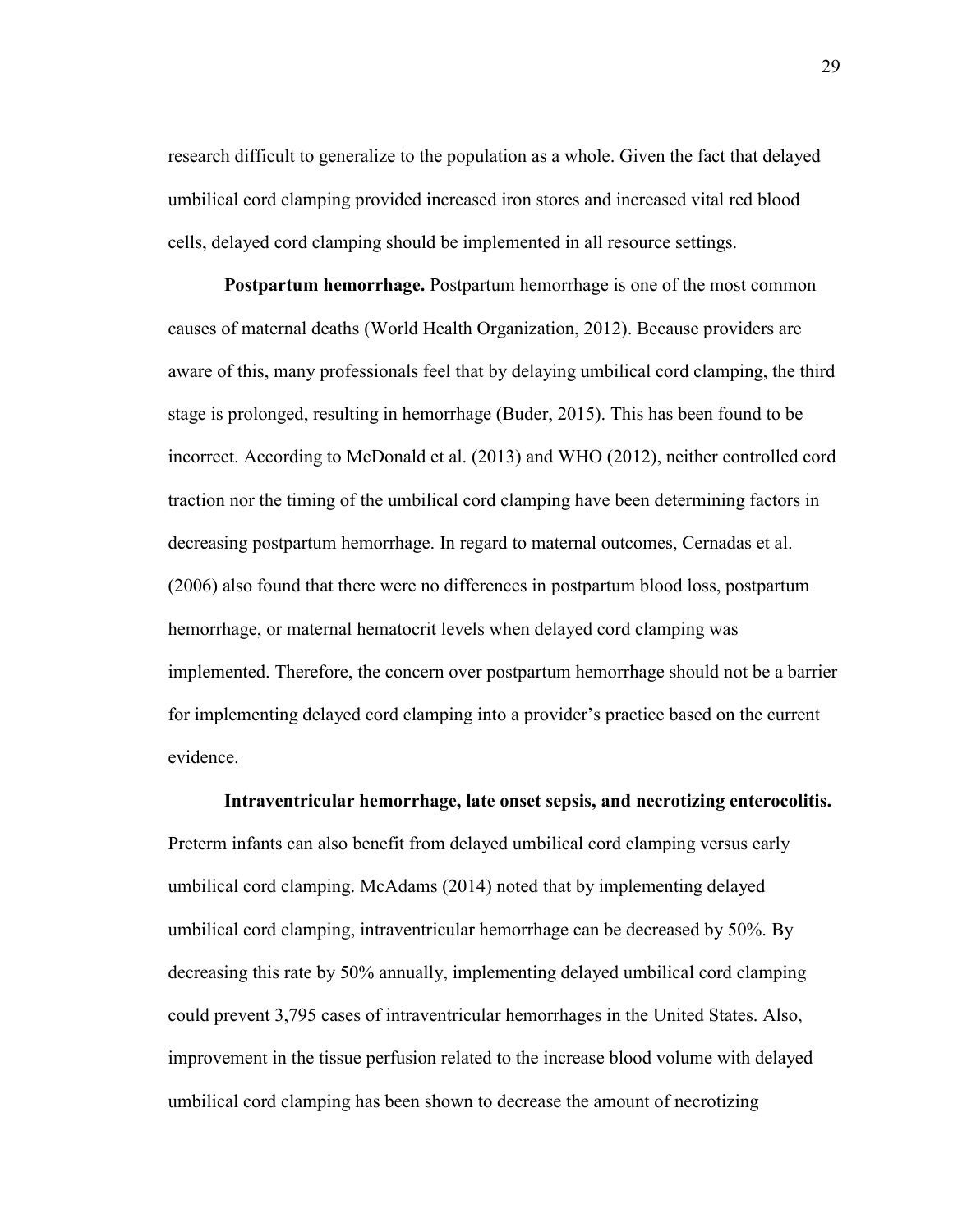enterocolitis. Necrotizing enterocolitis is a serious condition that effects mostly premature infants. The length of stay in the neonatal intensive care unit for infants with necrotizing enterocolitis was 17 to 106 days. The estimated cost for treatment was \$28,912 (hospital costs) and \$6,754 (physician costs), without surgical interventions. Placental transfusion by delayed umbilical cord clamping improved the hemodynamic stability of the preterm newborn decreasing the incidences of intraventricular hemorrhage, necrotizing enterocolitis, and late onset sepsis (Chiruvolu et al., 2015; Nevill & Meyer, 2015), and should be implemented by all providers at every birth.

#### **Gaps in The Literature**

In the critical review of the literature, differences were noted on the length of delay for umbilical cord clamping in both preterm and full term infants. Many professional organizations offered suggestions as to the exact timing of the delay in the clamping, but those suggestions differed. In the preterm infant, many providers chose to delay the umbilical cord clamping by either 15 to 35 seconds or two to six minutes. With full term infant's delays were noted at one to five minutes, though were inconsistences noted with both preterm and full term infants. Because of the noted differences, future studies should include a definitive length of time for delayed umbilical cord clamping for both full term and preterm newborns. Further studies need to be compiled to determine if certain preexisting conditions of the mother, such as iron deficiency anemia prior to the pregnancy and iron deficiency anemia of pregnancy, impact maternal and newborn outcomes when delayed cord clamping is used. Little research has been compiled on the effects of delayed cord clamping on neonates who were born to women of different cultures, or who live in different climates or altitudes. Nakagawa et al. (2015) did note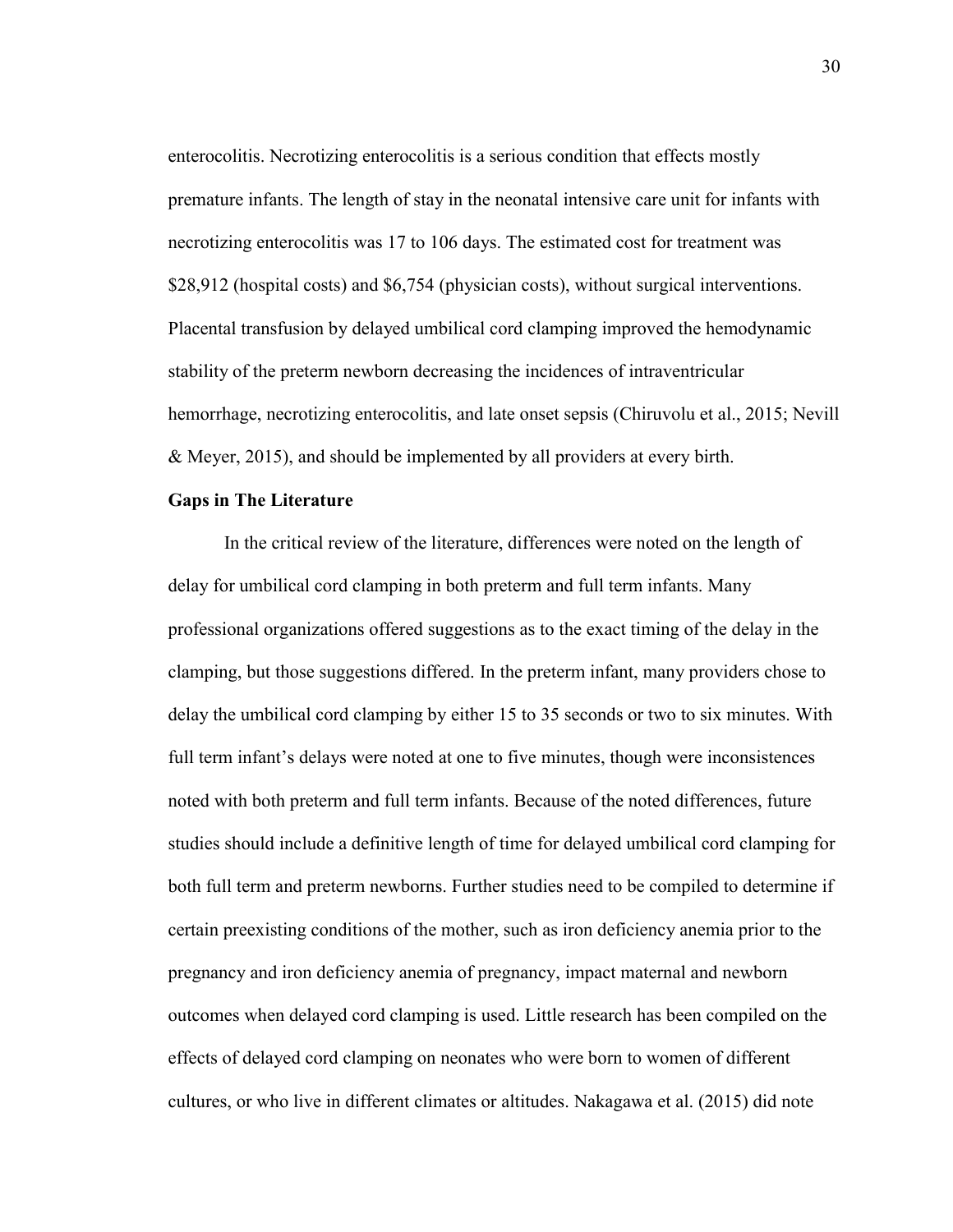that there were increased rates in the occurrences of jaundice in neonates born to women in Japan; therefore, more research is needed on the impact of delayed cord clamping among other ethnic groups.

#### **Implications for Practice**

Midwives strive to keep birth sacred and to partner with the women under their care. They are leaders in change and protect their roles as leaders in change. The care a midwife gives is cost effective, low risk, high quality, and evidenced based. Organizational change to support delayed umbilical cord clamping will require shifting the perspectives of many members of the obstetrical team. Creating an environment of physiological normalcy for the care of women that goes against the status quo is a challenge that midwives can overcome. The midwives' noninterventionist backgrounds will help create the change that is needed to implement delayed umbilical cord clamping in an organization that uses immediate umbilical cord clamping. Nurse-midwives have a duty to act in the best interest of the women and children they care for through evidenced based practices that include the benefits and healthful outcomes of delayed umbilical cord clamping.

## **Recommendations for Future Research**

Future research is necessary on delayed versus early umbilical cord clamping and its implications on the newborn. In preterm infants, when delayed cord clamping has occurred, more studies are needed on longer duration in clamping (i.e., until the cease of pulsations) and its effects. Also, larger studies are needed to follow up on neurodevelopmental outcomes in preterm infants with delayed cord clamping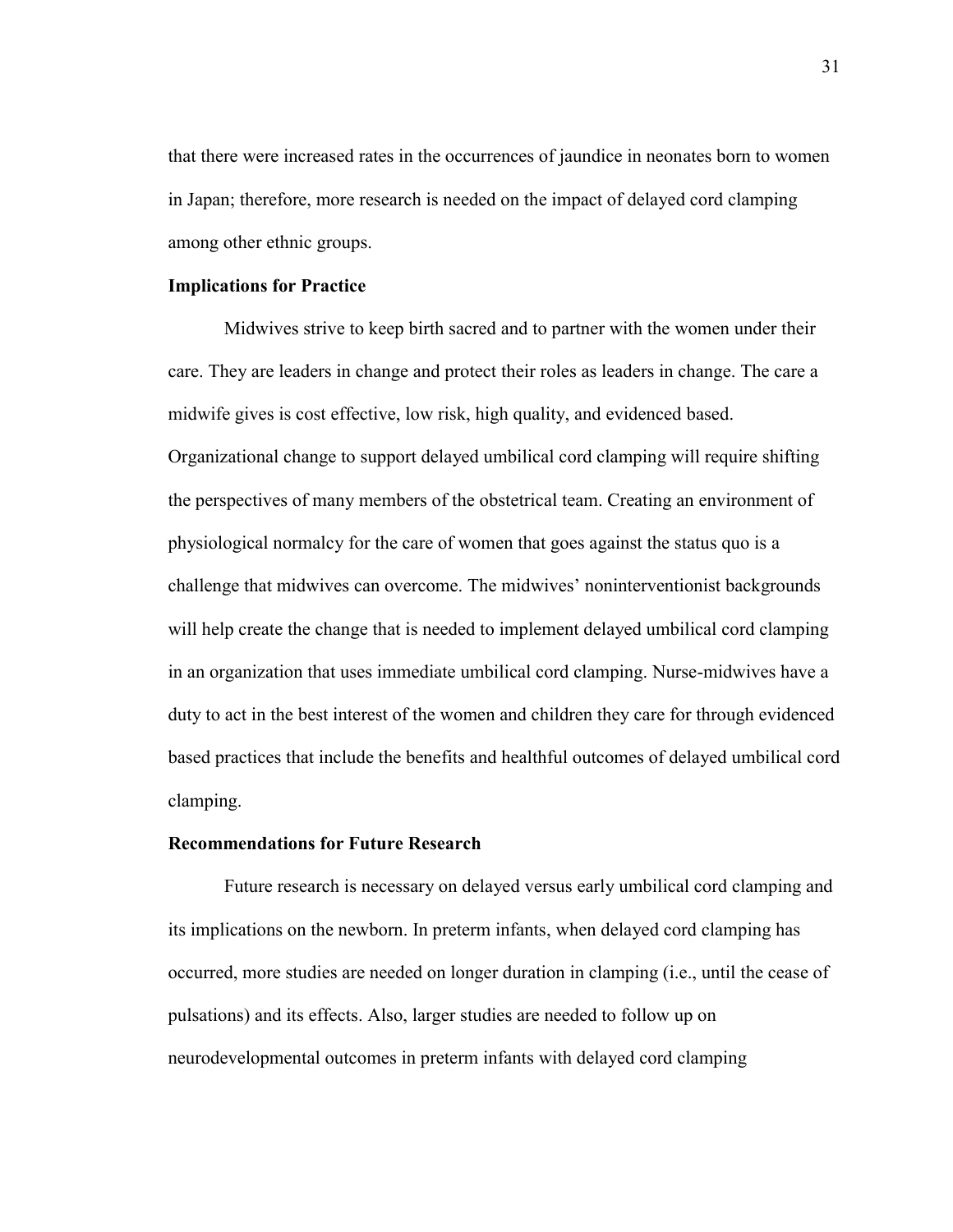implementation (Chiruvolu et al., 2015). Current research only includes neurodevelopmental outcomes of term newborns.

When a depressed infant is delivered, most providers immediately clamp and cut the umbilical cord and initiate neonatal resuscitation or have a team available to do so. Cutting the cord cuts of valuable oxygen that the depressed newborn needs. If the cord were to remain intact, the depressed newborn would continue to receive oxygenated blood. More research is needed on transition to spontaneous respirations of preterm neonates with an intact umbilical cord.

In term infants, future research in delayed cord clamping versus early umbilical clamping is also necessary. Children in the studies included in the critical literature review were at the ages of four months, twelve months, and four years (Andersson et al., 2011; Andersson et al., 2014; Andersson et al., 2015). Future studies should research development in later ages and assess long term effects of delayed cord clamping on iron status in areas that have high and low resources (Andersson et al., 2015).

Lastly, fetal blood contains large numbers of activated hematopoietic stem cells which play a role in organ development of the central nervous system, respiratory cardiovascular, hematologic, immunologic, and endocrine systems (Mercer et al., 2016). Stem cells are also known for treating a variety of hemoglobinopathies, metabolic and hematologic disorders, immune deficiencies, and cancers. Longitudinal studies should be compiled on cancer rates in children who had delayed umbilical cord clamping versus children who had immediate cord clamping.

#### **Integration and Application of Theoretical Framework**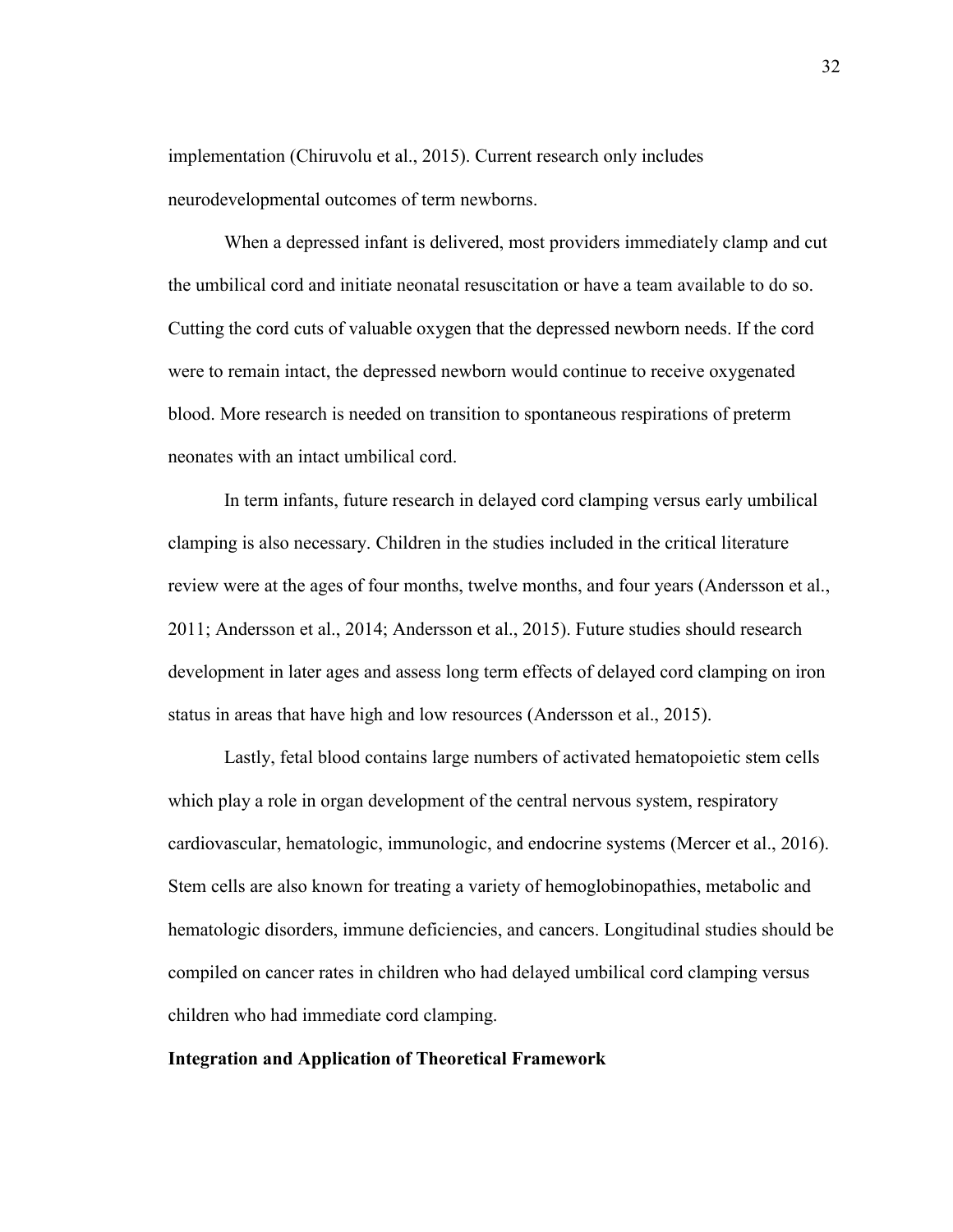Change is difficult and painful for many people and also within many organizations. The majority of providers in obstetrics desire to do what is best for their patients. Sometimes complacency interferes with doing the right thing. The old way of doing things is easy and requires no new learned information or interventions. Continuing to learn and care for patients with evidenced-based practices always benefits women and children. In the theory developed by Lewin (1947) on change, he noted that to facilitate change, a change agent is needed to serve as the organizer to create and monitor the exerted effort. The change agent can be one member of the organization that ensures the change is implemented and becomes best practice within the organization. With organizations that do not practice delayed umbilical cord clamping, initiation of evidenced based information will be required to achieve buy in from the personnel. There are many different members of the birth team who will need education, such as nurses, nurse-midwives, obstetricians, gynecologists, and pediatricians. The patient is also an integral member of the team, and throughout her pregnancy she is most often involved in the education relating to benefits of delayed cord clamping.

Implementation of this change in practice can be done utilizing Lewin's three-step change theory (Mercer et al., 2016). Unfreezing the status quo is in the first step. During this time, the organizer must initiate the initial push for a change in practice from early umbilical cord clamping to delayed cord clamping. Understanding the benefits, education can be disbursed to the providers. In this step, the organizer can expect to have small setbacks, such as negative comments or refusal to buy in. The organizer can enlist the help of other leaders to distribute and discuss evidenced based information and the positive benefits of delayed versus early umbilical cord clamping on the newborn infants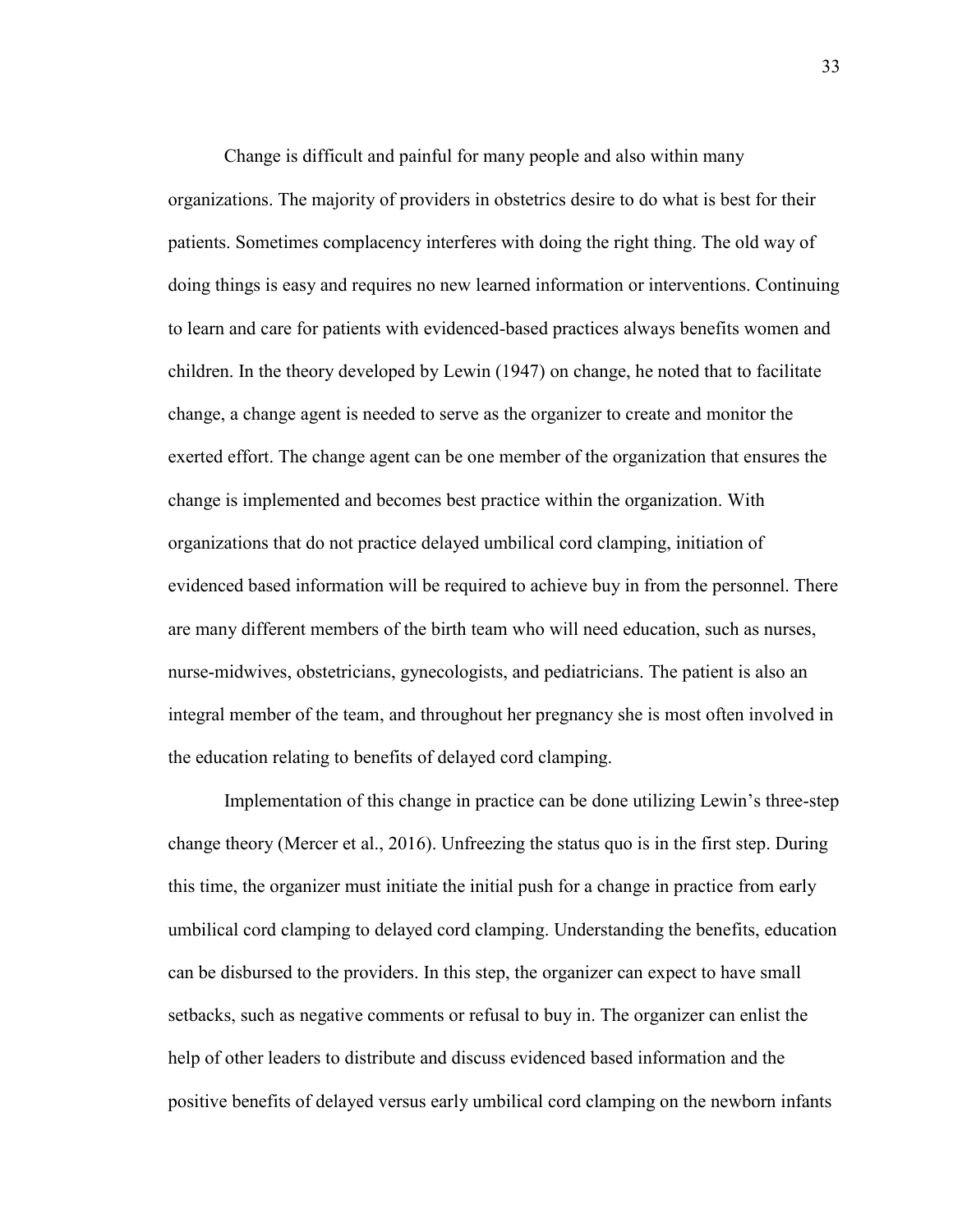(Mercer et al., 2016). At the end of step one, the organizer will need the support of the chief of obstetrics to begin implementing a proposal for the adoption of delayed umbilical cord clamping for both term and preterm infants as a best practice policy.

The second step in Lewin's change theory is change adoption and adaptation to delayed cord clamping in all births. Through this phase, the organizer must introduce the practice and monitor its progress. Also during this time, a new policy for delayed umbilical cord clamping should be reviewed with all stakeholders to determine any true contraindications to this practice.

The third and final step includes refreezing the practice of delayed umbilical cord clamping for all births as a standard practice with all providers within the organization (Mercer et al., 2016). During this step, acceptance and use of the new policy must be integrated into the new culture of the organization such that it becomes the best practice of the providers. This begins the new status quo of the organization with regard to delaying umbilical cord clamping for all births.

# **Conclusion**

The decision to delay umbilical cord clamping or implement early umbilical cord clamping lies in the hands of the nurse-midwife or other providers. The value of this critical literature review lies in the information that showed great benefits to delayed umbilical cord clamping versus early umbilical cord clamping, such as increased iron stores (often lasting to late in infancy), and increased hemoglobin and hematocrit (leading to an increased blood volume with no maternal suboptimal outcomes). In reference to hyperbilirubinemia and polycythemia causing neonatal jaundice, the review found little to no significant cases, but the review revealed that readily accessible phototherapy is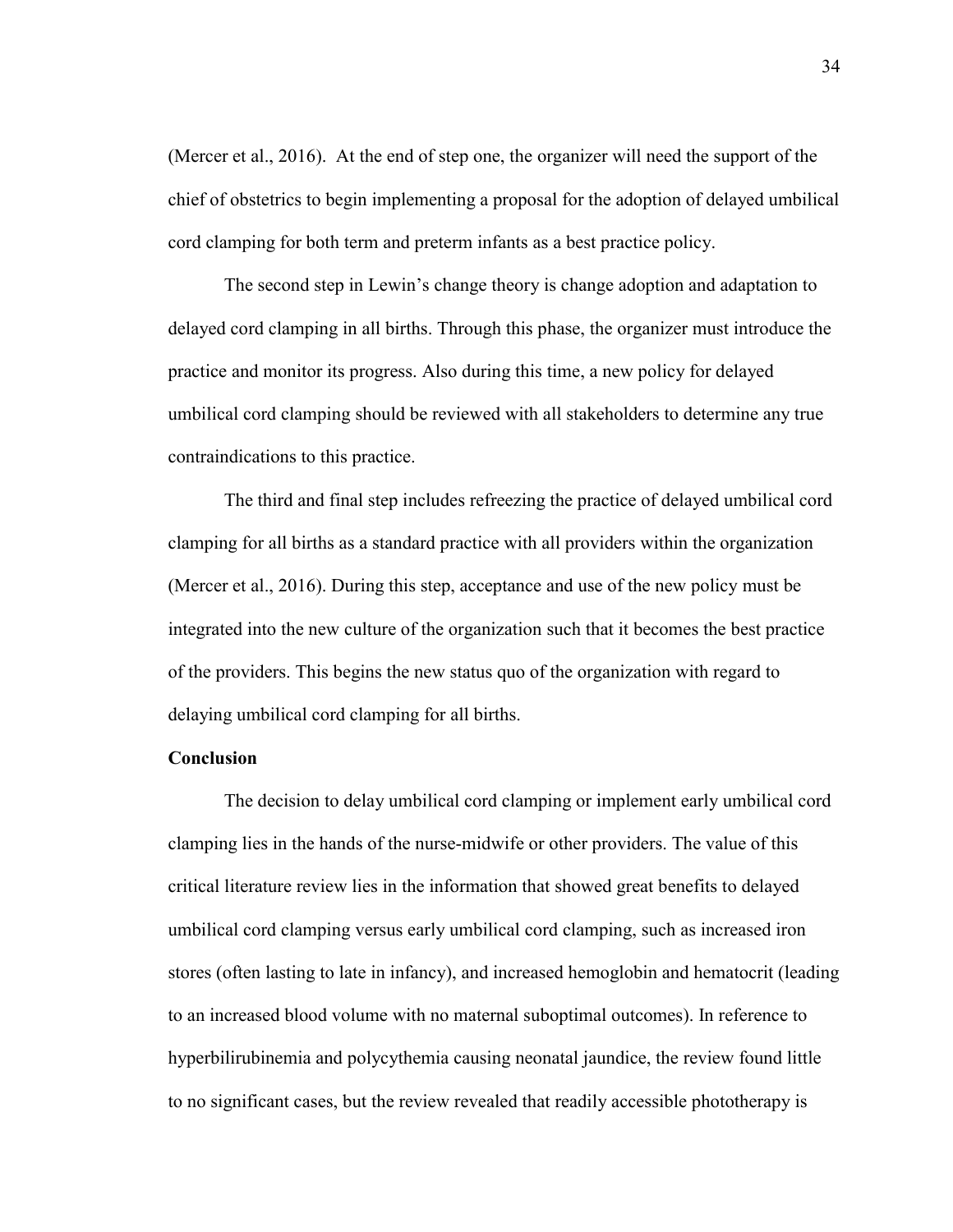warranted. In preterm infants, this critical review of literature also found that delayed versus early umbilical cord clamping showed a decrease in the need for blood transfusions and in the occurrence of intraventricular hemorrhage, late onset sepsis, and necrotizing enterocolitis.

Failure to adopt easy and beneficial evidenced based practices does not allow all newborns to reap the many benefits of delayed umbilical cord clamping. Delayed cord clamping does not impose any financial burden to either the nurse-midwife or to the parents of the newborn. Change in practice is often difficult as providers will have to shift their own perspectives. Delaying the clamping of the umbilical cord using evidenced based information should be implemented into best practices for all providers.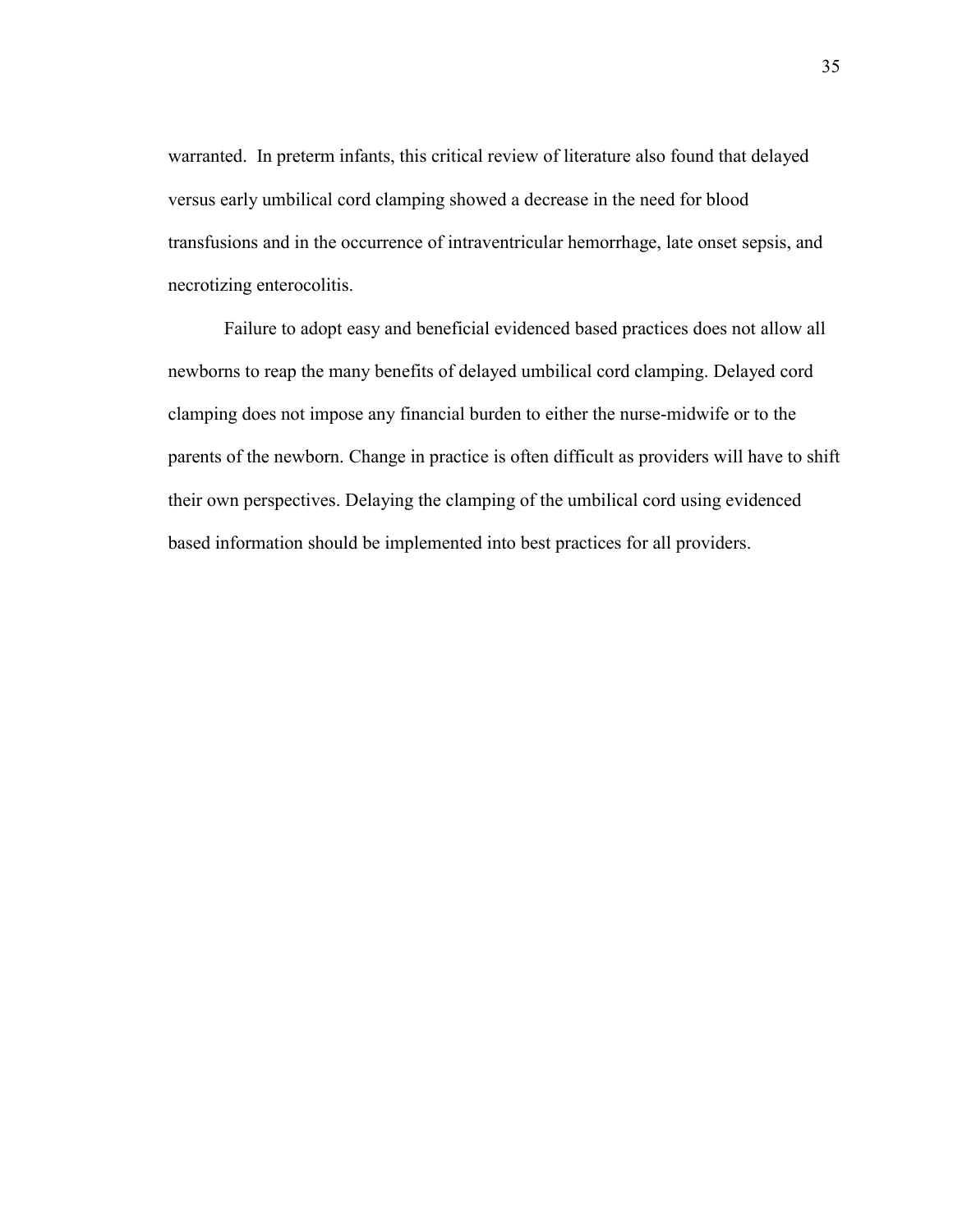| <b>Citation</b>                                                                                                                                                                                                                                                                                                | <b>Purpose</b>                                                                                                                                | <b>Sample</b>                                                                                                                                                                                                                                                                                                                                             | Design                         | <b>Measurement</b>                                                                                                                                                                                                                                                                     | <b>Results/Conclusions</b>                                                                                                                                                                                                                                           | <b>Recommendations</b>                                                                              | Level &                  |
|----------------------------------------------------------------------------------------------------------------------------------------------------------------------------------------------------------------------------------------------------------------------------------------------------------------|-----------------------------------------------------------------------------------------------------------------------------------------------|-----------------------------------------------------------------------------------------------------------------------------------------------------------------------------------------------------------------------------------------------------------------------------------------------------------------------------------------------------------|--------------------------------|----------------------------------------------------------------------------------------------------------------------------------------------------------------------------------------------------------------------------------------------------------------------------------------|----------------------------------------------------------------------------------------------------------------------------------------------------------------------------------------------------------------------------------------------------------------------|-----------------------------------------------------------------------------------------------------|--------------------------|
|                                                                                                                                                                                                                                                                                                                |                                                                                                                                               |                                                                                                                                                                                                                                                                                                                                                           |                                |                                                                                                                                                                                                                                                                                        |                                                                                                                                                                                                                                                                      |                                                                                                     | <b>Ouality</b>           |
| Andersson, O., Westas-<br>Hellstrom, L.,<br>Andersson, D., &<br>Domellof, M. (2011).<br>Effect of delayed vs.<br>early umbilical cord<br>clamping on neonatal<br>outcomes and iron<br>status at 4 months: A<br>randomized controlled<br>trial. British Medical<br>Journal, 343, 1-12.<br>doi:10.1136/bmj.d7157 | Delayed cord clamping was<br>compared to early cord<br>clamping with regard to iron<br>statuses at 4 months of age in<br>a European hospital. | 382 newborn<br>full term infants<br>born to mothers<br>who had a low<br>risk pregnancy<br>were<br>randomized<br>into delayed<br>cord clamping<br>$($ or equal to<br>180 seconds)<br>and early cord<br>clamping $(<$ or<br>equal to 10<br>seconds) after<br>the delivery<br>(Andersson,<br>Westas-<br>Hellstrom,<br>Andersson, &<br>Domellof.<br>$2011$ ). | Randomized<br>controlled trial | Venous and arterial<br>blood samples were<br>drawn on the sample<br>newborns to assess<br>acid base status at 30<br>seconds from<br>unclamping the cord<br>in the delayed group<br>and 10 minutes with<br>the early group. At 4<br>months, venous<br>samples were then<br>reevaluated. | Delayed cord clamping<br>resulted in improved<br>ferritin levels and reduced<br>levels of iron deficiencies<br>at 4 months, and there<br>were no incidences of<br>respiratory difficulties,<br>polycythemia, or<br>hyperbilirubinemia that<br>required phototherapy. | Further research:<br>Examine the long-term<br>outcomes of delayed<br>versus early cord<br>clamping. | Level I, High<br>Quality |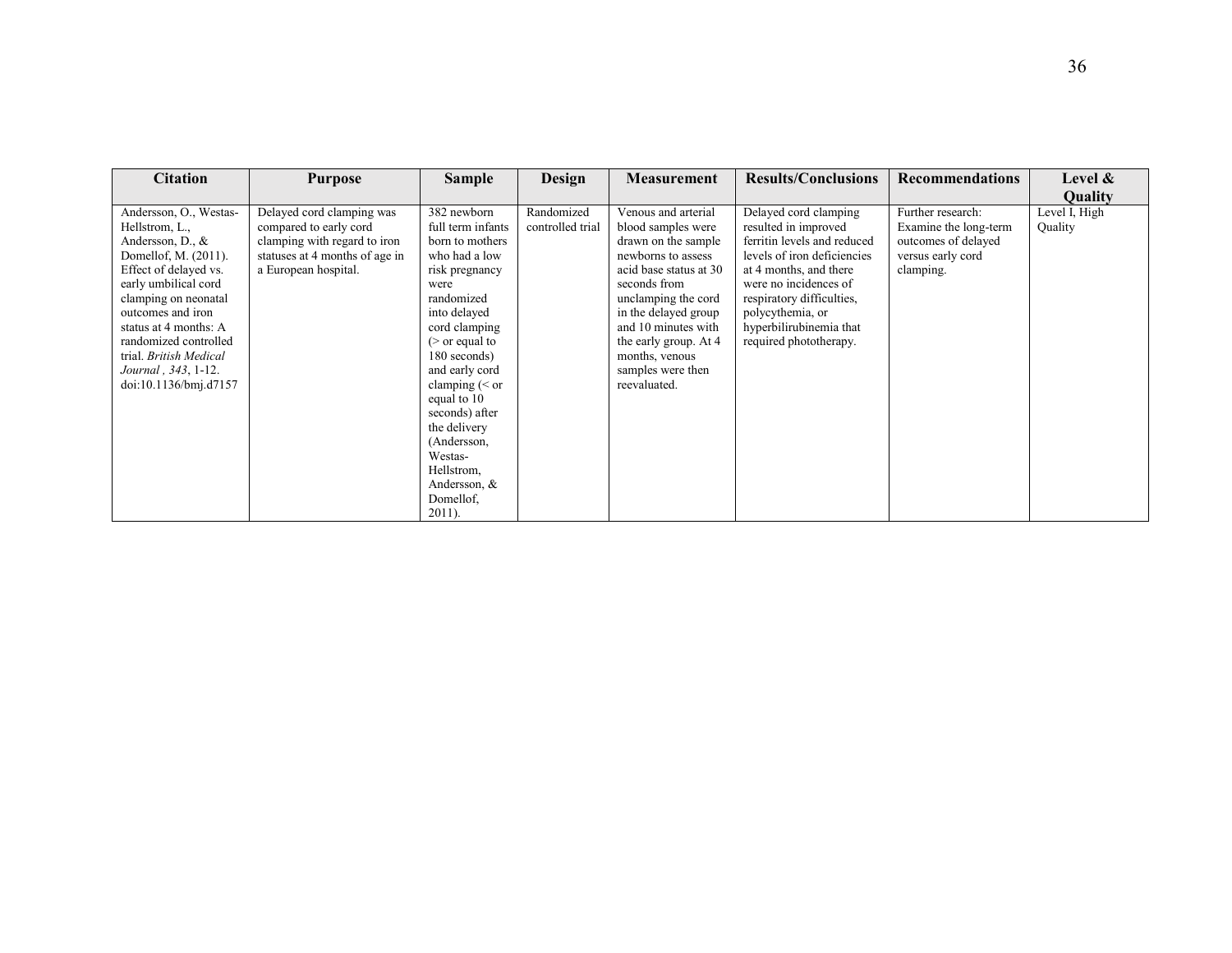| <b>Citation</b>                                                                                                                                                                                                                                                                                                                  | <b>Purpose</b>                                                                                                                                                                       | <b>Sample</b>                                                                                                                                                           | Design                         | <b>Measurement</b>                                                                                                                                                                                                                                                                        | <b>Results/Conclusions</b>                                                                                                                                                                                                                                                                                                                                                                                                                             | <b>Recommendations</b>                                                                                                                                                                                                                | Level &                  |
|----------------------------------------------------------------------------------------------------------------------------------------------------------------------------------------------------------------------------------------------------------------------------------------------------------------------------------|--------------------------------------------------------------------------------------------------------------------------------------------------------------------------------------|-------------------------------------------------------------------------------------------------------------------------------------------------------------------------|--------------------------------|-------------------------------------------------------------------------------------------------------------------------------------------------------------------------------------------------------------------------------------------------------------------------------------------|--------------------------------------------------------------------------------------------------------------------------------------------------------------------------------------------------------------------------------------------------------------------------------------------------------------------------------------------------------------------------------------------------------------------------------------------------------|---------------------------------------------------------------------------------------------------------------------------------------------------------------------------------------------------------------------------------------|--------------------------|
|                                                                                                                                                                                                                                                                                                                                  |                                                                                                                                                                                      |                                                                                                                                                                         |                                |                                                                                                                                                                                                                                                                                           |                                                                                                                                                                                                                                                                                                                                                                                                                                                        |                                                                                                                                                                                                                                       | Quality                  |
| Andersson, O.,<br>Domellof, M.,<br>Andersson, D., &<br>Hellstrom-Westas, L.<br>$(2014)$ . Effect of<br>delayed vs early<br>umbilical cord<br>clamping on iron status<br>and neurodevelopment<br>at age 12 months: A<br>randomized clinical<br>trial. $JAMA$ , $160(6)$ ,<br>547-554.<br>doi:10.1001/jamapediat<br>rics.2013.4639 | The purpose of the study was<br>to research the effects of<br>delayed cord clamping and<br>early clamping on an infant's<br>iron status and<br>neurodevelopment at age 12<br>months. | 382 full-term<br>infants with<br>delayed cord<br>clamping $(>180$<br>seconds after<br>delivery) and<br>early cord<br>clamping $(\leq 10$<br>seconds after<br>delivery). | Randomized<br>controlled trial | Follow up<br>evaluations at 12<br>months of ferritin<br>level, transferrin<br>saturation, transferrin<br>receptor level,<br>reticulocyte<br>hemoglobin level,<br>and mean cell<br>volume with a<br>parental assessment<br>of neurodevelopment<br>by the Ages and<br>Stages Questionnaire. | <b>Results</b><br>The delayed cord clamping<br>group did not show a<br>significant difference in the<br>iron status or<br>neurodevelopment at age<br>12 months. In both<br>outcomes boys scored<br>lower results.<br>Conclusions<br>Delayed cord clamping did<br>not change the results of<br>iron stores or<br>neurodevelopment at 12<br>months. One's sex may<br>influence the effects on an<br>infant's development after<br>delayed cord clamping. | Further research should<br>be on the<br>neurodevelopment at later<br>ages and on the effects of<br>delayed cord clamping on<br>iron status and<br>neurodevelopment in<br>areas with higher rates of<br>iron deficiency and<br>anemia. | Level I, High<br>Quality |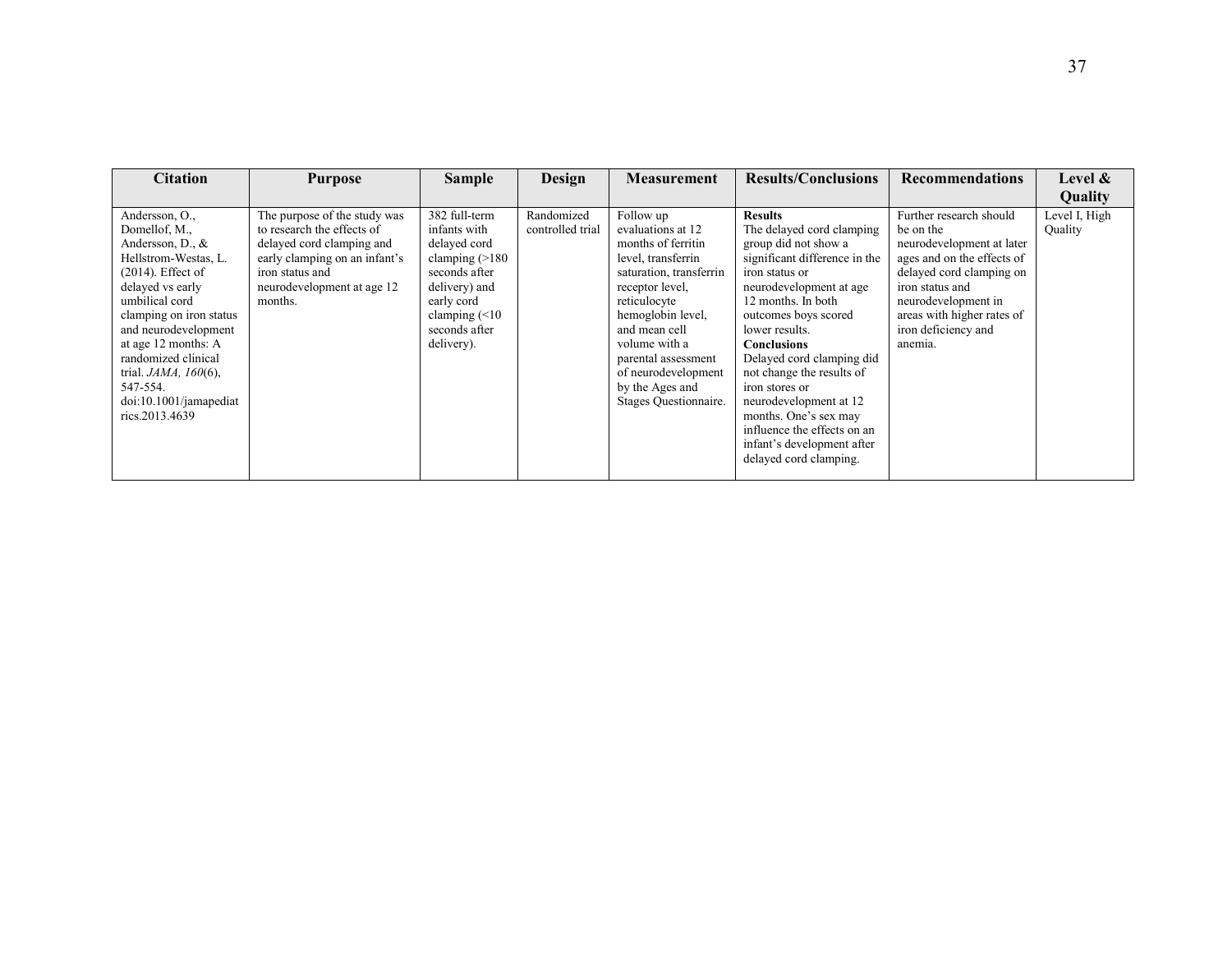| <b>Citation</b>                                                                                                                                                                                                                                                                                                                        | <b>Purpose</b>                                                                                                                        | <b>Sample</b>                                                                                                                                                                                                  | Design                         | <b>Measurement</b>                                                                                                                                                                                                                                                                | <b>Results/Conclusions</b>                                                                                                    | <b>Recommendations</b>                                                                                                                                                                                                          | Level $\&$               |
|----------------------------------------------------------------------------------------------------------------------------------------------------------------------------------------------------------------------------------------------------------------------------------------------------------------------------------------|---------------------------------------------------------------------------------------------------------------------------------------|----------------------------------------------------------------------------------------------------------------------------------------------------------------------------------------------------------------|--------------------------------|-----------------------------------------------------------------------------------------------------------------------------------------------------------------------------------------------------------------------------------------------------------------------------------|-------------------------------------------------------------------------------------------------------------------------------|---------------------------------------------------------------------------------------------------------------------------------------------------------------------------------------------------------------------------------|--------------------------|
|                                                                                                                                                                                                                                                                                                                                        |                                                                                                                                       |                                                                                                                                                                                                                |                                |                                                                                                                                                                                                                                                                                   |                                                                                                                               |                                                                                                                                                                                                                                 | <b>Ouality</b>           |
| Andersson, O.,<br>Lindquist, B.,<br>Lindgren, M.,<br>Stjernqvist, K.,<br>Domellof, M., &<br>Hellstrom-Westas, L.<br>$(2015)$ . Effect of<br>delayed cord clamping<br>on neurodevelopment<br>at 4 years of age: A<br>randomized clinical<br>trial. JAMA Pediatrics.<br>$169(7)$ , 631-638. doi:<br>10.1001/jamapediatrics.<br>2015.0358 | The purpose of the study was<br>to investigate the effects of<br>delayed cord clamping with<br>neurodevelopment at 4 years<br>of age. | 382 full-term<br>infants with<br>delayed cord<br>clamping $(>180$<br>seconds after<br>delivery) and<br>early cord<br>clamping $(\leq 10$<br>seconds after<br>delivery). 263<br>children at the<br>4-year mark. | Randomized<br>controlled trial | Parents of the<br>selected groups were<br>contacted 4 years<br>after original study<br>and were asked to<br>record their child's<br>development using<br>the Ages and Stages<br>Ouestionnaire and<br>behavior using the<br>Strengths and<br><b>Difficulties</b><br>Ouestionnaire. | Both delayed and early<br>clamping improved the<br>children's scores in fine<br>motor and social domain at<br>4 years of age. | Future research should<br>look at studying<br>development at later<br>ages and assess long-<br>term effects of delayed<br>cord clamping on iron<br>status in areas that have<br>a higher rate of iron<br>deficiency and anemia. | Level I, High<br>Quality |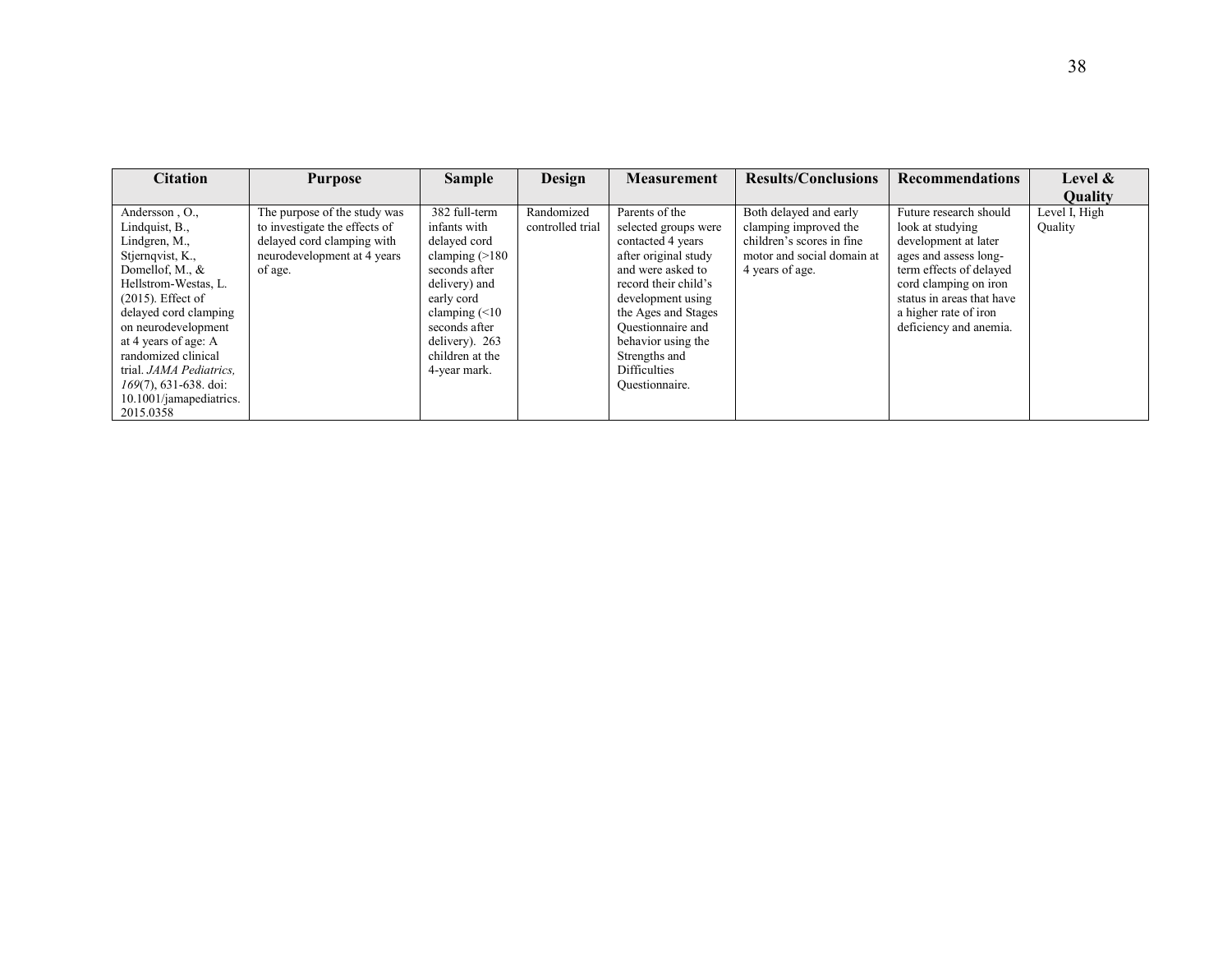| <b>Citation</b>                                                                                                                                                                                                                                                                                                                                                      | <b>Purpose</b>                                                                                                                                                                                 | <b>Sample</b>                                                                                                                                                                                               | Design                      | <b>Measurement</b>                                                                                                                                  | <b>Results/Conclusions</b>                                                                                                                                                                                                                                                  | <b>Recommendations</b>                                                            | Level $\&$               |
|----------------------------------------------------------------------------------------------------------------------------------------------------------------------------------------------------------------------------------------------------------------------------------------------------------------------------------------------------------------------|------------------------------------------------------------------------------------------------------------------------------------------------------------------------------------------------|-------------------------------------------------------------------------------------------------------------------------------------------------------------------------------------------------------------|-----------------------------|-----------------------------------------------------------------------------------------------------------------------------------------------------|-----------------------------------------------------------------------------------------------------------------------------------------------------------------------------------------------------------------------------------------------------------------------------|-----------------------------------------------------------------------------------|--------------------------|
|                                                                                                                                                                                                                                                                                                                                                                      |                                                                                                                                                                                                |                                                                                                                                                                                                             |                             |                                                                                                                                                     |                                                                                                                                                                                                                                                                             |                                                                                   | <b>Quality</b>           |
| Andersson, O.,<br>Hellstrom-Westas, L.,<br>Andersson, D.,<br>Clausen, J., &<br>Domellof, M. (2013).<br>Effects of delayed<br>compared with early<br>umbilical cord<br>clamping on maternal<br>postpartum hemorrhage<br>and cord gas sampling:<br>A randomized trial.<br>Obstetricia Et<br>Gynecologica, 92, 567-<br>574.<br>doi:10.1111/j.1600-<br>0412.2012.01530.x | The purpose of the study was<br>to investigate the effects of<br>delayed cord clamping<br>compared to early cord<br>clamping on postpartum<br>hemorrhage and umbilical<br>cord blood sampling. | 382 term<br>deliveries that<br>were low risk<br>were<br>randomized to a<br>delayed cord<br>clamp group<br>$(>180$ seconds,<br>$n=193$ ) or early<br>cord clamping<br>group $(<10$<br>seconds.<br>$n=189$ ). | Randomized<br>control trial | After the birth, the<br>midwives estimated<br>the blood loss in both<br>the delayed cord<br>clamping group and<br>the early cord<br>clamping group. | Results: The incidence of<br>postpartum hemorrhage<br>between both groups was<br>small to non-significant.<br>Conclusions: No significant<br>effect on maternal<br>postpartum hemorrhage was<br>seen with regard to delayed<br>cord clamping versus early<br>cord clamping. | Future meta-analysis<br>may be beneficial<br>looking at postpartum<br>hemorrhage. | Level I, High<br>Quality |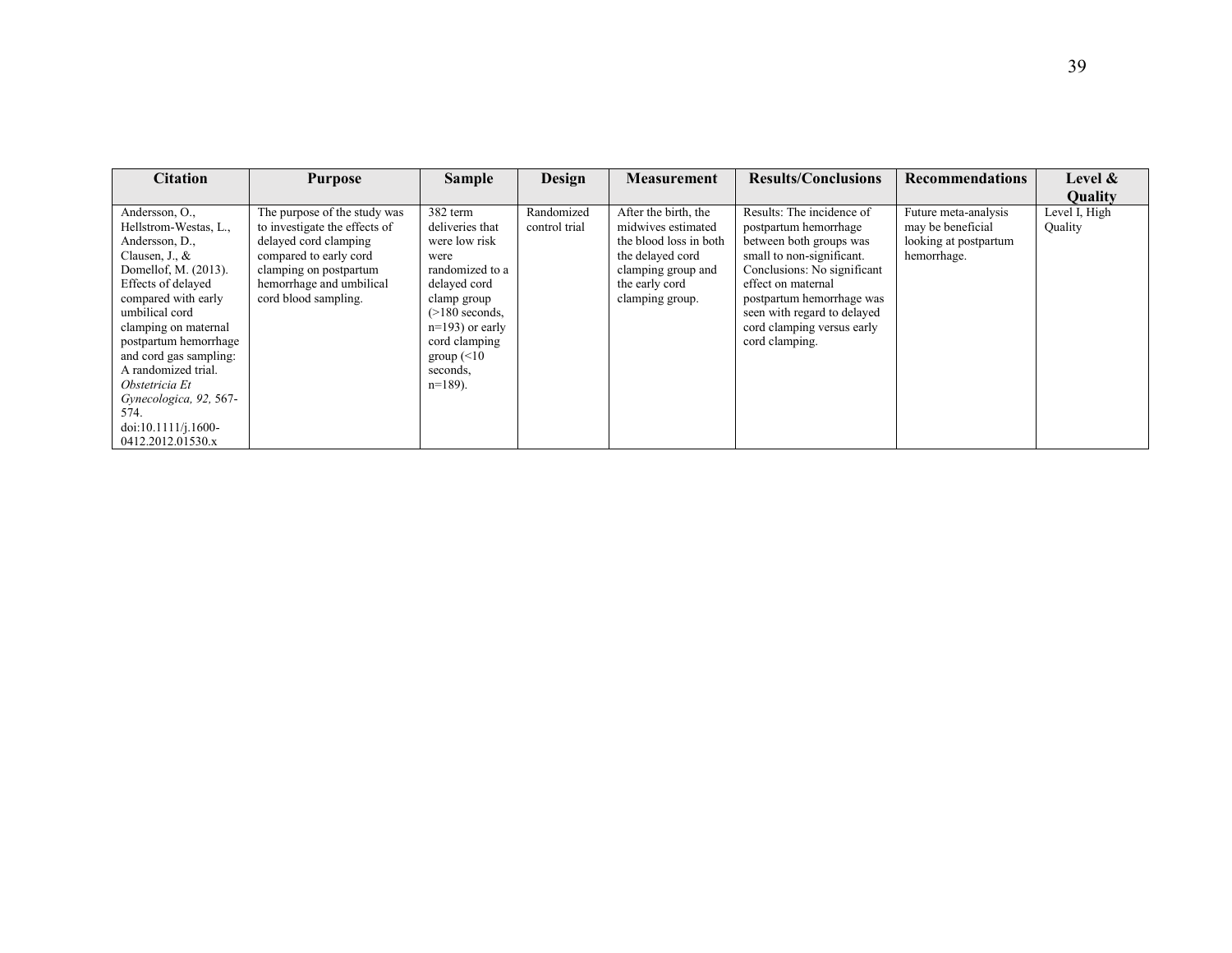| <b>Citation</b>                                                                                                                                                                                                                                                                                                    | <b>Purpose</b>                                                                                                                                     | <b>Sample</b>                                                                                            | <b>Design</b>                  | <b>Measurement</b>                                                                                                                                                                                                                                                                                                                                                                                                                                                                        | <b>Results/Conclusions</b>                                                                                                                                                                                                                                                                                                                                                                                                                                                                                                                                                                                                                                                                                                                                              | <b>Recommendations</b>                                                                                                                  | Level &<br>Quality       |
|--------------------------------------------------------------------------------------------------------------------------------------------------------------------------------------------------------------------------------------------------------------------------------------------------------------------|----------------------------------------------------------------------------------------------------------------------------------------------------|----------------------------------------------------------------------------------------------------------|--------------------------------|-------------------------------------------------------------------------------------------------------------------------------------------------------------------------------------------------------------------------------------------------------------------------------------------------------------------------------------------------------------------------------------------------------------------------------------------------------------------------------------------|-------------------------------------------------------------------------------------------------------------------------------------------------------------------------------------------------------------------------------------------------------------------------------------------------------------------------------------------------------------------------------------------------------------------------------------------------------------------------------------------------------------------------------------------------------------------------------------------------------------------------------------------------------------------------------------------------------------------------------------------------------------------------|-----------------------------------------------------------------------------------------------------------------------------------------|--------------------------|
| Backes, C., Huang, H.,<br>Cua, C., Garg, V.,<br>Smith, C., Yin, H., $\dots$<br>Hoffman, T. (2015).<br>Early versus delayed<br>cord clamping in<br>infants with congenital<br>heart disease: A pilot,<br>randomized, controlled<br>trial. Journal of<br>Perinatology, 35(10),<br>826-831.<br>doi:10.1038/jp.2015.89 | The purpose of the study was<br>to establish safety and<br>feasibility with delayed cord<br>clamping in neonates with<br>congenital heart disease. | 188 mother /<br>infant pairs > 37<br>weeks'<br>gestation were<br>included in the<br>randomized<br>study. | Randomized<br>controlled trial | Women included in<br>the study were<br>enrolled in the<br>delayed and early<br>cord clamping groups<br>randomly. In the<br>early cord clamping<br>group, the<br>obstetrician clamped<br>the umbilical cord<br>immediately<br>following the birth<br>$(<10$ seconds) and in<br>the delayed cord<br>clamping group the<br>obstetrician clamped<br>the cord 110-130<br>seconds after the<br>birth of the infant. At<br>72 hours of birth, a<br>hematocrit was<br>obtained on both<br>groups. | <b>Results</b><br>A higher peak serum<br>bilirubin trend was noted<br>with the delayed versus the<br>early cord clamping group.<br>Similar bilirubin serum<br>trends were noted later in<br>both groups. Hematocrit<br>levels were higher in the<br>delayed cord clamping<br>group versus the early<br>clamped group within the<br>first 72 hours of life. The<br>proportion of infants who<br>did not receive blood<br>transfusions in the hospital<br>were included in the<br>delayed cord clamping<br>group compared to the<br>early clamped group.<br>Conclusion<br>Delayed cord clamping<br>with infants born with<br>congenital heart disease is<br>both safe and feasible.<br>Infants with delayed cord<br>clamping were exposed to<br>fewer blood transfusions. | Further research should<br>include consideration of<br>maternal outcomes<br>(hemorrhage) with delayed<br>versus early cord<br>clamping. | Level I, High<br>Quality |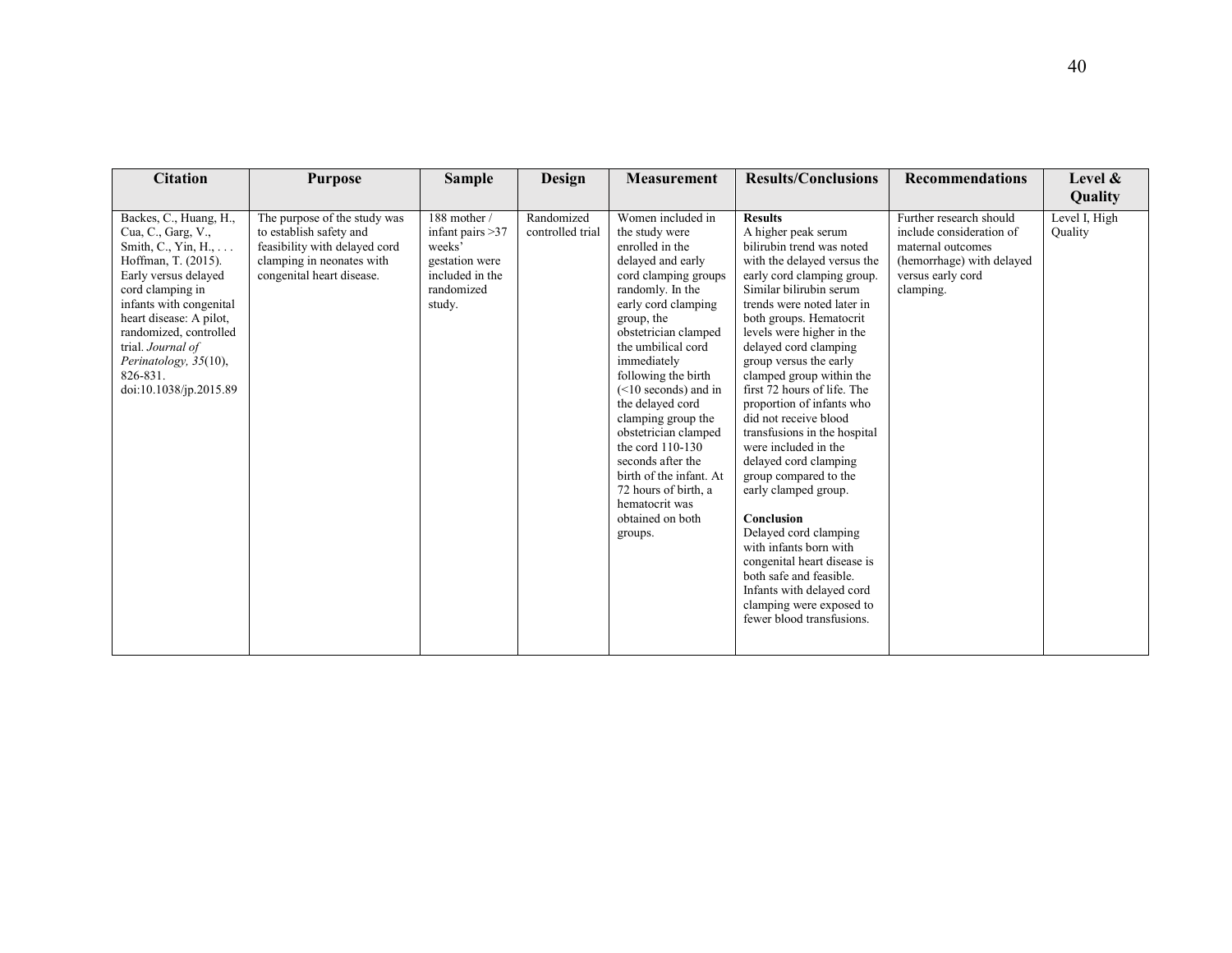| <b>Citation</b>                             | <b>Purpose</b>                                              | <b>Sample</b>                | Design                         | <b>Measurement</b>                           | <b>Results/Conclusions</b>                         | <b>Recommendations</b>            | Level $\&$               |
|---------------------------------------------|-------------------------------------------------------------|------------------------------|--------------------------------|----------------------------------------------|----------------------------------------------------|-----------------------------------|--------------------------|
|                                             |                                                             |                              |                                |                                              |                                                    |                                   | Quality                  |
| Begum, F., Zaman, T.,<br>& Khan, R. (2012). | The purpose of the study was<br>to compare maternal and     | 200 infants<br>were randomly | Randomized<br>controlled trial | Group one was<br>clamped and cut             | <b>Results</b><br>In the delayed cord              | No recommendations<br>were given. | Level I, High<br>Quality |
| Effect of early and                         | neonatal effects of early                                   | grouped into                 |                                | within one minute.                           | clamping group, the                                |                                   |                          |
| delayed umbilical cord                      | (within 1 minute) and delayed                               | the early                    |                                | Group two infants                            | newborns' hemoglobin and                           |                                   |                          |
| clamping of term<br>infants on mothers and  | cord clamping (2 minutes after<br>delivery) in term infants | clamped and<br>delayed       |                                | were immediately<br>dried and wrapped        | ferritin levels at the<br>seventh day were         |                                   |                          |
| neonates. International                     | (Begum, Zaman, & Khan,                                      | clamped                      |                                | and handed to the                            | significantly higher. No                           |                                   |                          |
| Journal of Gynecology                       | $2012$ ).                                                   | groups.                      |                                | mother to initiate                           | significant differences                            |                                   |                          |
| & Obstetrics, 119, 295.                     |                                                             |                              |                                | breastfeeding with                           | were found in both groups                          |                                   |                          |
| doi: 10.1016/S0020-<br>7292(12)60527-X      |                                                             |                              |                                | the cord being cut at<br>two minutes. The    | with postpartum<br>hemorrhage, retained            |                                   |                          |
|                                             |                                                             |                              |                                | mothers were asked                           | placenta, need for maternal                        |                                   |                          |
|                                             |                                                             |                              |                                | to return in seven                           | blood transfusions, clinical                       |                                   |                          |
|                                             |                                                             |                              |                                | days to obtain                               | jaundice, or need for                              |                                   |                          |
|                                             |                                                             |                              |                                | hemoglobin and<br>ferritin levels. The       | phototherapy.<br><b>Conclusions</b>                |                                   |                          |
|                                             |                                                             |                              |                                | results were then                            | Delayed cord clamping                              |                                   |                          |
|                                             |                                                             |                              |                                | compared in the two                          | may be beneficial to areas                         |                                   |                          |
|                                             |                                                             |                              |                                | groups.                                      | that have increased                                |                                   |                          |
|                                             |                                                             |                              |                                | Secondary outcomes                           | incidences of anemia, such                         |                                   |                          |
|                                             |                                                             |                              |                                | were occurrences of<br>postpartum            | as in Bangladesh or other<br>developing countries. |                                   |                          |
|                                             |                                                             |                              |                                | hemorrhage, retained                         |                                                    |                                   |                          |
|                                             |                                                             |                              |                                | placenta, need for                           |                                                    |                                   |                          |
|                                             |                                                             |                              |                                | maternal blood                               |                                                    |                                   |                          |
|                                             |                                                             |                              |                                | transfusions, clinical<br>jaundice, and need |                                                    |                                   |                          |
|                                             |                                                             |                              |                                | for phototherapy.                            |                                                    |                                   |                          |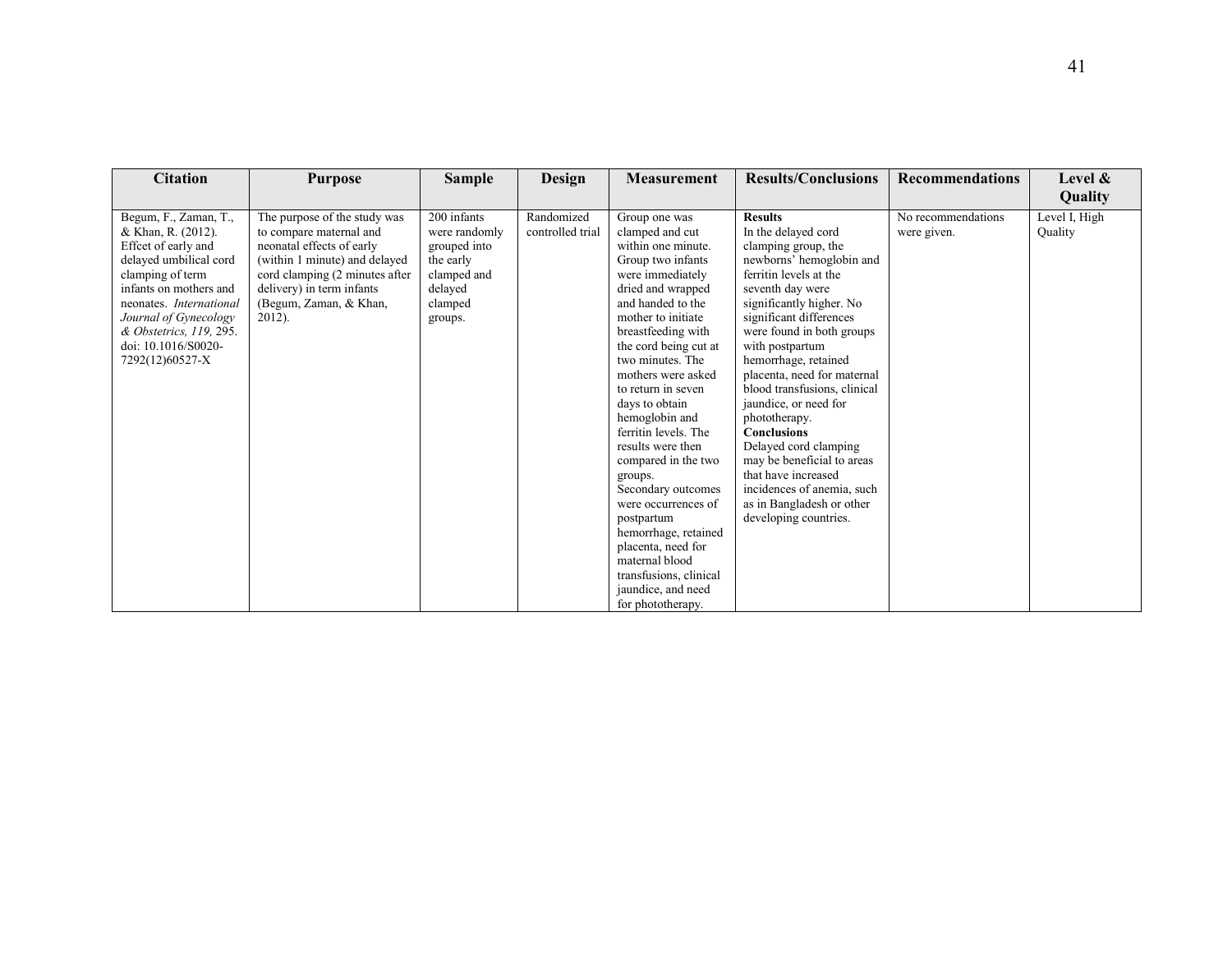| <b>Citation</b>                                                                                                                                                                                                                                                                                                                              | <b>Purpose</b>                                                                                                                                                                               | <b>Sample</b>                                                                                                                                                  | Design                            | <b>Measurement</b>                                                                                                                                                                                                                                                                                      | <b>Results/Conclusions</b>                                                                                                                             | <b>Recommendations</b>                                                                                                                                                              | Level $\&$               |
|----------------------------------------------------------------------------------------------------------------------------------------------------------------------------------------------------------------------------------------------------------------------------------------------------------------------------------------------|----------------------------------------------------------------------------------------------------------------------------------------------------------------------------------------------|----------------------------------------------------------------------------------------------------------------------------------------------------------------|-----------------------------------|---------------------------------------------------------------------------------------------------------------------------------------------------------------------------------------------------------------------------------------------------------------------------------------------------------|--------------------------------------------------------------------------------------------------------------------------------------------------------|-------------------------------------------------------------------------------------------------------------------------------------------------------------------------------------|--------------------------|
|                                                                                                                                                                                                                                                                                                                                              |                                                                                                                                                                                              |                                                                                                                                                                |                                   |                                                                                                                                                                                                                                                                                                         |                                                                                                                                                        |                                                                                                                                                                                     | <b>Quality</b>           |
| Cernadas, J., Carroli,<br>G., Pellegrini, L.,<br>Otano, L., Ferreira, M.,<br>Ricci, C., et al. (2015).<br>The effect of timing of<br>cord clamping on<br>neonatal venous<br>hematocrit values and<br>clinical outcome at<br>term: A randomized,<br>controlled trial.<br>Pediatrics, $117(4)$ ,<br>779-785.<br>doi:10.1542/peds.2005-<br>1156 | The purpose of the study was<br>to determine if in healthy<br>newborns delayed cord blood<br>clamping would increase<br>hematocrit levels with no<br>undue physiological harmful<br>effects. | 276 newborns<br>born (recruited<br>in pregnancy)<br>assigned to 3<br>groups:<br>1. Early cord<br>clamping<br>2. Delayed 1<br>minute<br>3. Delayed 3<br>minutes | Randomized<br>controlled<br>study | The three groups<br>were clamped at<br>different interval<br>times; then venous<br>samples were<br>obtained (for<br>hematocrit values)<br>from the newborns at<br>6 hours of birth.<br>Secondary<br>measurements were<br>to draw venous<br>samples from the<br>newborn at 24 $&$ 48<br>hours of life to | No physiological adverse<br>effects were noted with<br>delayed cord blood<br>clamping in the sample and<br>a decrease in neonatal<br>anemia was noted. | More follow up<br>controlled studies are<br>needed focusing on the<br>relationship between<br>delayed cord clamping<br>and the presence of<br>anemia and iron levels<br>in infants. | Level I, High<br>Quality |
|                                                                                                                                                                                                                                                                                                                                              |                                                                                                                                                                                              |                                                                                                                                                                |                                   | evaluate hematocrit<br>and bilirubin levels.                                                                                                                                                                                                                                                            |                                                                                                                                                        |                                                                                                                                                                                     |                          |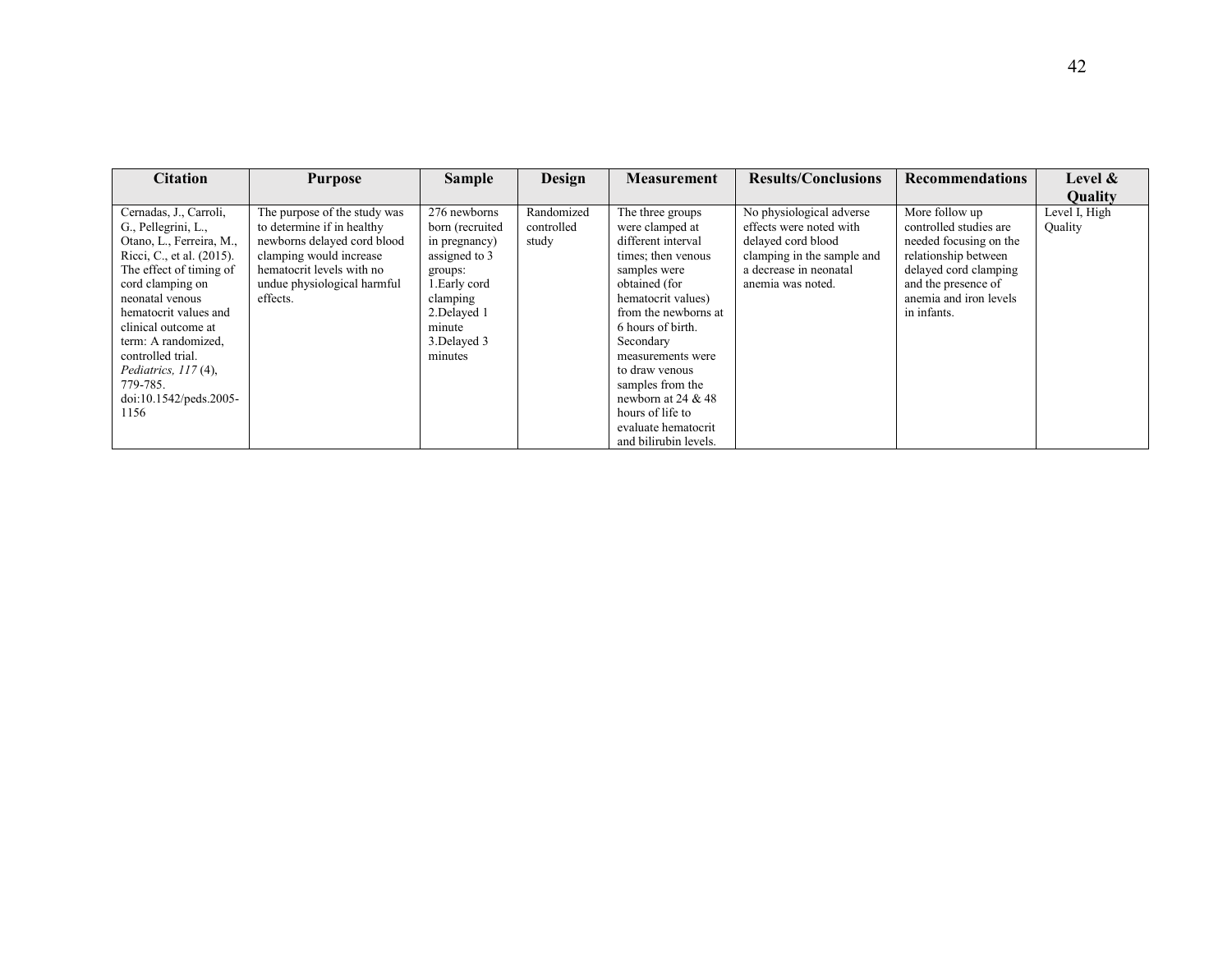| <b>Citation</b>                                                                                                                                                                                                                                                                                                                                                         | <b>Purpose</b>                                                                                                     | <b>Sample</b>                                                                                                                                                                                        | Design                      | <b>Measurement</b>                                                                                                                                                                                                                                                                                | <b>Results/Conclusions</b>                                                                                                                                                                                                                                                                                                                        | <b>Recommendations</b>                                                                   | Level &                  |
|-------------------------------------------------------------------------------------------------------------------------------------------------------------------------------------------------------------------------------------------------------------------------------------------------------------------------------------------------------------------------|--------------------------------------------------------------------------------------------------------------------|------------------------------------------------------------------------------------------------------------------------------------------------------------------------------------------------------|-----------------------------|---------------------------------------------------------------------------------------------------------------------------------------------------------------------------------------------------------------------------------------------------------------------------------------------------|---------------------------------------------------------------------------------------------------------------------------------------------------------------------------------------------------------------------------------------------------------------------------------------------------------------------------------------------------|------------------------------------------------------------------------------------------|--------------------------|
|                                                                                                                                                                                                                                                                                                                                                                         |                                                                                                                    |                                                                                                                                                                                                      |                             |                                                                                                                                                                                                                                                                                                   |                                                                                                                                                                                                                                                                                                                                                   |                                                                                          | Quality                  |
| Elimian, A., Goodman,<br>J., Escobedo, M.,<br>Nightingale, L.,<br>Knudtson, E., &<br>Williams, M. (2013). A<br>randomized controlled<br>trial of immediate<br>versus delayed cord<br>clamping in the preterm<br>neonate. American<br>Journal Of Obstetrics<br>& Gynecology, 124,<br>1075-1079. Retrieved<br>from<br>http://dx.doi.org/10.101<br>$6/$ i.ajog.2012.10.209 | The purpose of the study was<br>to determine short term effects<br>of delayed cord clamping in<br>preterm infants. | 200 preterm<br>infants were<br>randomized<br>$(24-34$ weeks).<br>99 were<br>assigned to the<br>delayed group<br>$(30-35$ seconds)<br>and 101 were<br>assigned to the<br>early group (5)<br>seconds). | Randomized<br>control study | The two groups were<br>compared for various<br>outcomes including<br>initial hematocrit.<br>need for blood<br>transfusion, number<br>and volume of blood<br>transfusions,<br>respiratory distress,<br>intraventricular<br>hemorrhage,<br>necrotizing<br>enterocolitis, and<br>neonatal mortality. | <b>Results</b><br>The initial hemoglobin and<br>hematocrit were<br>significantly higher in the<br>delayed group versus the<br>early clamped group.<br>Conclusion<br>Delayed cord clamping (30<br>seconds) in the preterm<br>infant increases the initial<br>hemoglobin/hematocrit.<br>No decrease in adverse<br>perinatal outcomes were<br>noted. | Studies in which an<br>increased duration of<br>delay in clamping the<br>cord is needed. | Level I, High<br>Quality |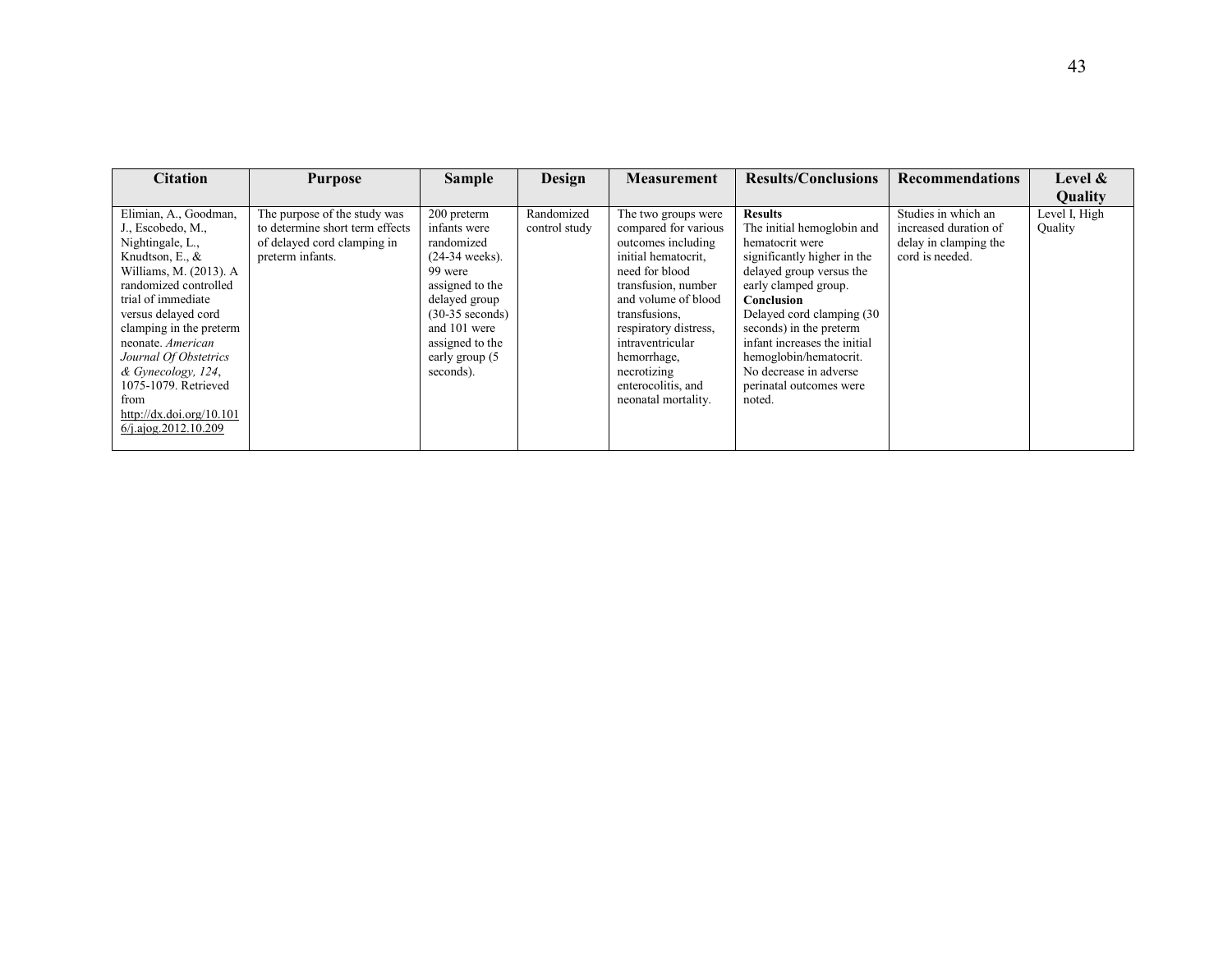| <b>Citation</b>                                                                                                                                                                                                                                                                            | <b>Purpose</b>                                                                                                                                     | <b>Sample</b>                                                                                                                                                                                 | Design                               | <b>Measurement</b>                                                                                                                                                                                                            | <b>Results/Conclusions</b>                                                                                                                                                                                                                                                                                                                                      | <b>Recommendations</b>                                                                                                                 | Level $\&$               |
|--------------------------------------------------------------------------------------------------------------------------------------------------------------------------------------------------------------------------------------------------------------------------------------------|----------------------------------------------------------------------------------------------------------------------------------------------------|-----------------------------------------------------------------------------------------------------------------------------------------------------------------------------------------------|--------------------------------------|-------------------------------------------------------------------------------------------------------------------------------------------------------------------------------------------------------------------------------|-----------------------------------------------------------------------------------------------------------------------------------------------------------------------------------------------------------------------------------------------------------------------------------------------------------------------------------------------------------------|----------------------------------------------------------------------------------------------------------------------------------------|--------------------------|
|                                                                                                                                                                                                                                                                                            |                                                                                                                                                    |                                                                                                                                                                                               |                                      |                                                                                                                                                                                                                               |                                                                                                                                                                                                                                                                                                                                                                 |                                                                                                                                        | <b>Ouality</b>           |
| Ertekin, A., Ozdemir,<br>N., Sahinoglu, Z.,<br>Gursoy, T., Erbil, N., $\&$<br>Kaya, E. (2015). Term<br>babies with delayed<br>cord clamping: An<br>approach in preventing<br>anemia. The Journal of<br>Maternal-Fetal and<br>Neonatal Medicine, 1-<br>doi:10.3109/1467058.2<br>015.1105951 | The purpose of the study was<br>to analyze the effects of<br>delayed and early cord<br>clamping and its<br>hematological status on the<br>neonate. | 150 neonates<br>were included<br>in the study.<br>Two groups<br>were formed.<br>Group one was<br>the early<br>clamping (30)<br>seconds) and<br>group two was<br>delayed (90-<br>120 seconds). | Prospective<br>case control<br>study | After the birth, blood<br>was drawn (venous)<br>on both groups<br>analyzing<br>hemoglobin,<br>hematocrit, ferritin<br>and iron.<br>Two months after the<br>births, the same<br>serum samples were<br>drawn in both<br>groups. | Delayed cord clamping in<br>term babies had no effect<br>on hematologic status at<br>birth; improved<br>hemoglobin, hematocrit<br>and iron levels at second<br>month without serious<br>complications (Ertekin,<br>Ozdemire, Sahinglu,<br>Gursoy, Erbil, & Kaya,<br>2015)<br>There was a small increase<br>in phototherapy use in the<br>delayed clamping group | The authors recommend<br>long-term follow up to<br>evaluate the effects of<br>higher iron levels on the<br>neurocognitive<br>outcomes. | Level I, High<br>Quality |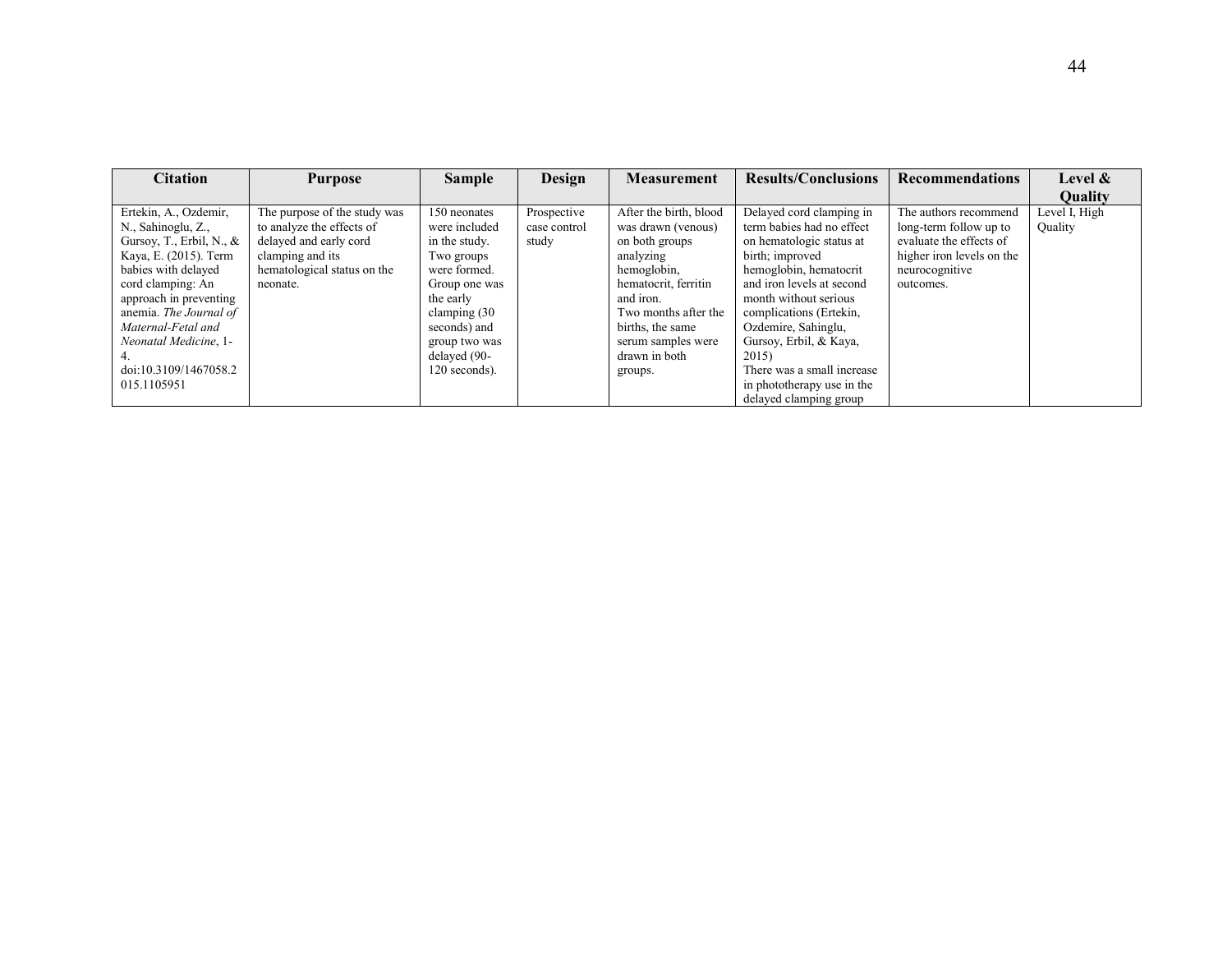| <b>Citation</b>                                                                                                                                                                                                                     | <b>Purpose</b>                                                                                                                                                                                                                                      | <b>Sample</b>                                                                                                                        | Design                      | <b>Measurement</b>                                                                                                                                                                                                                                                                                                                                                  | <b>Results/Conclusions</b>                                                                                                                                                                                                                                                                                                                                                                                     | <b>Recommendations</b>                                                                                                                                                                                                                                                         | Level &                  |
|-------------------------------------------------------------------------------------------------------------------------------------------------------------------------------------------------------------------------------------|-----------------------------------------------------------------------------------------------------------------------------------------------------------------------------------------------------------------------------------------------------|--------------------------------------------------------------------------------------------------------------------------------------|-----------------------------|---------------------------------------------------------------------------------------------------------------------------------------------------------------------------------------------------------------------------------------------------------------------------------------------------------------------------------------------------------------------|----------------------------------------------------------------------------------------------------------------------------------------------------------------------------------------------------------------------------------------------------------------------------------------------------------------------------------------------------------------------------------------------------------------|--------------------------------------------------------------------------------------------------------------------------------------------------------------------------------------------------------------------------------------------------------------------------------|--------------------------|
|                                                                                                                                                                                                                                     |                                                                                                                                                                                                                                                     |                                                                                                                                      |                             |                                                                                                                                                                                                                                                                                                                                                                     |                                                                                                                                                                                                                                                                                                                                                                                                                |                                                                                                                                                                                                                                                                                | Quality                  |
| Jahazi, A., Kordi, M.,<br>Mirbehbahani, N., &<br>Mazloom, S. (2008).<br>The effect of early and<br>late umbilical cord<br>clamping on neonatal<br>hematocrit. Journal of<br>Perinatology, 28, 523-<br>525.<br>doi:0.1038/jp.2008.55 | The purpose of<br>the study was to<br>compare the<br>effect of early<br>and delayed cord<br>clamping on the<br>newborn's<br>hematocrit at 2<br>hours and at 18<br>hours after the<br>birth (Jahazi,<br>Kordi,<br>Mirbehbahani, &<br>Mazloom, 2008). | 64 healthy<br>term<br>vaginally<br>born<br>neonates<br>were<br>broken into<br>groups of<br>early and<br>delayed<br>cord<br>clamping. | Randomized<br>control trial | One group was early<br>cord clamping (30)<br>seconds) and delayed<br>clamping (3 minutes).<br>Prior to clamping the<br>cord in both groups,<br>the newborns were<br>held supine at the level<br>of the introitus.<br>The newborn's venous<br>hemoglobin and<br>hematocrit was<br>evaluated at 2 hours<br>after birth and 18 hours<br>after birth in both<br>groups. | <b>Result</b><br>The hematocrit in both groups in<br>the interval times were not<br>significantly different, nor was<br>polycythemia was noticed.<br>There was an increase in the<br>estimated neonatal blood volume<br>in the delayed cord clamping<br>group.<br>Conclusion<br>Delayed cord clamping does not<br>lead to an increase in the<br>neonate's hematocrit or raises the<br>chance for polycythemia. | More trials are needed to<br>evaluate more positions the<br>neonate is held in after the<br>birth to determine if this would<br>result in more significant<br>results and a longer time of<br>delaying the cord clamping<br>(Jahazi, Kordi, Mirbehbahani,<br>& Mazloom, 2008). | Level I, High<br>Quality |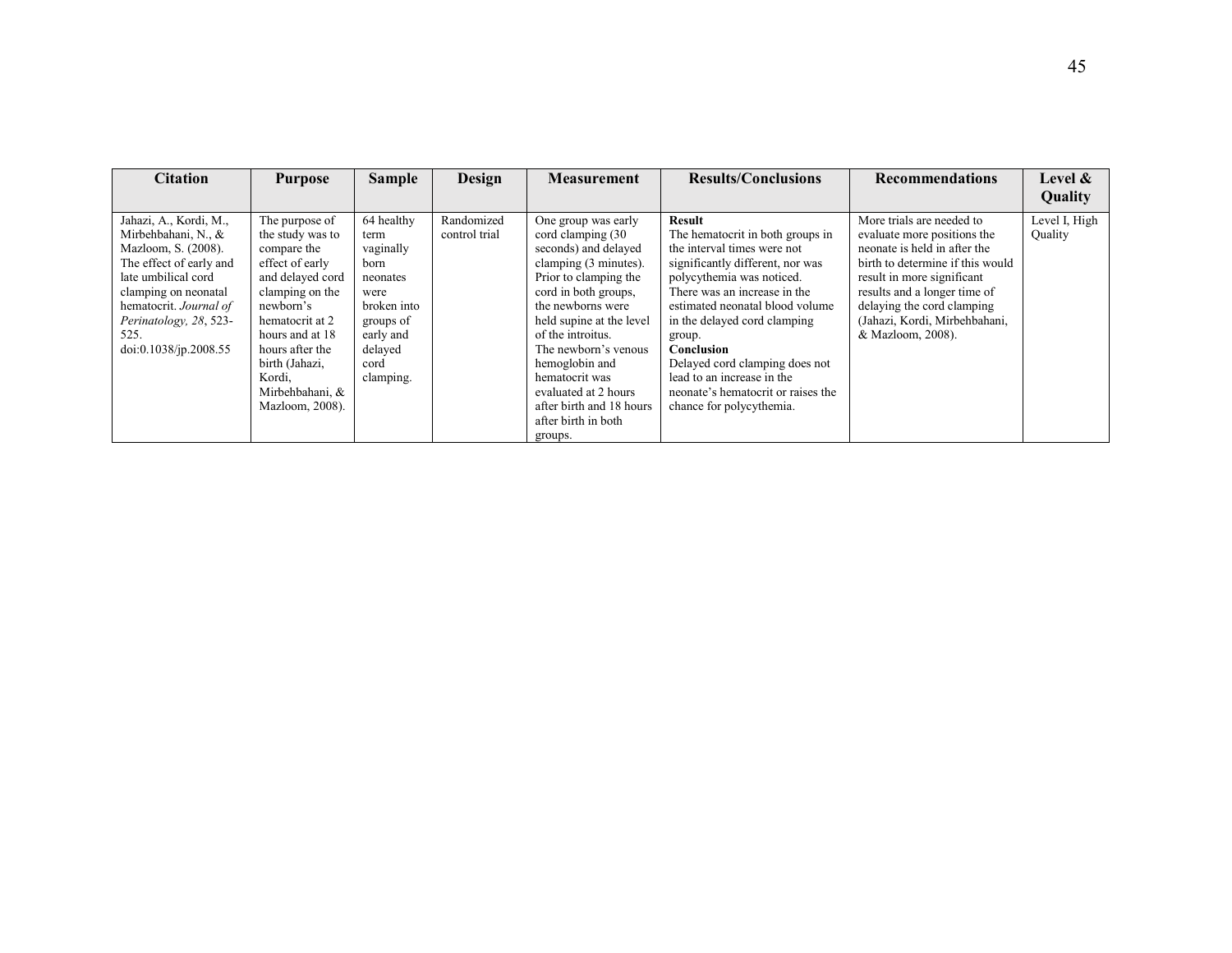| <b>Citation</b>                                                                                                                                                                                                                                                                                                          | <b>Purpose</b>                                                                                                                                                                                                                   | <b>Sample</b>                                                                                                                                                          | Design              | <b>Measurement</b>                                                                                                                                                                                                                                                                                                                   | <b>Results/Conclusions</b>                                                                                                                                                                                                                                                                                                                                                                                                                                                                           | <b>Recommendations</b>                                                                                        | Level $\&$               |
|--------------------------------------------------------------------------------------------------------------------------------------------------------------------------------------------------------------------------------------------------------------------------------------------------------------------------|----------------------------------------------------------------------------------------------------------------------------------------------------------------------------------------------------------------------------------|------------------------------------------------------------------------------------------------------------------------------------------------------------------------|---------------------|--------------------------------------------------------------------------------------------------------------------------------------------------------------------------------------------------------------------------------------------------------------------------------------------------------------------------------------|------------------------------------------------------------------------------------------------------------------------------------------------------------------------------------------------------------------------------------------------------------------------------------------------------------------------------------------------------------------------------------------------------------------------------------------------------------------------------------------------------|---------------------------------------------------------------------------------------------------------------|--------------------------|
|                                                                                                                                                                                                                                                                                                                          |                                                                                                                                                                                                                                  |                                                                                                                                                                        |                     |                                                                                                                                                                                                                                                                                                                                      |                                                                                                                                                                                                                                                                                                                                                                                                                                                                                                      |                                                                                                               | <b>Ouality</b>           |
| Ranjit, T., Nesargi, S., Rao,<br>S., Sahoo, J., Ashok, C.,<br>Chandrakala, B., & Bhat, S.<br>$(2015)$ . Effect of early<br>versus delayed cord<br>clamping on hematological<br>status of preterm infants at 6<br>weeks of age. Indian<br>Journal Of Pediatrics,<br>$82(1)$ , 29-34.<br>doi:10.1007/s12098-013-<br>1329-8 | The purpose of the study<br>was to compare the effect<br>of early cord clamping<br>versus delayed cord<br>clamping on hematocrit<br>and serum ferritin at 6<br>weeks of life in preterm<br>infants (Ranjit, et al.,<br>$2015$ ). | 100 preterm<br>infants $300/7$ -<br>$366/7$ weeks<br>were included<br>in the study and<br>placed into<br>groups of<br>delayed and<br>early umbilical<br>cord clamping. | Randomized<br>study | The umbilical cord in<br>the early group was<br>clamped immediately<br>after the birth whereas<br>in the delayed group<br>the cord was clamped<br>beyond 2 minutes after<br>the birth. At the 6<br>weeks follow up<br>appointment serum<br>ferritin levels and<br>hematocrit levels were<br>obtained in both<br>groups and compared. | <b>Results</b><br>The mean serum<br>hematocrit and serum<br>ferratin levels were<br>significantly higher in the<br>delayed cord clamping<br>groups versus the early<br>cord clamped group. The<br>delayed group required<br>longer phototherapy and<br>had higher rates of<br>polycythemia than the<br>early cord clamped group.<br><b>Conclusions</b><br>Delayed cord clamping at<br>2 minutes has shown to<br>improve the hematocrit<br>levels at birth and<br>continued until 2 months<br>of age. | Larger studies are needed<br>to follow up on<br>neurodevelopmental<br>outcomes with delayed<br>cord clamping. | Level I, high<br>Quality |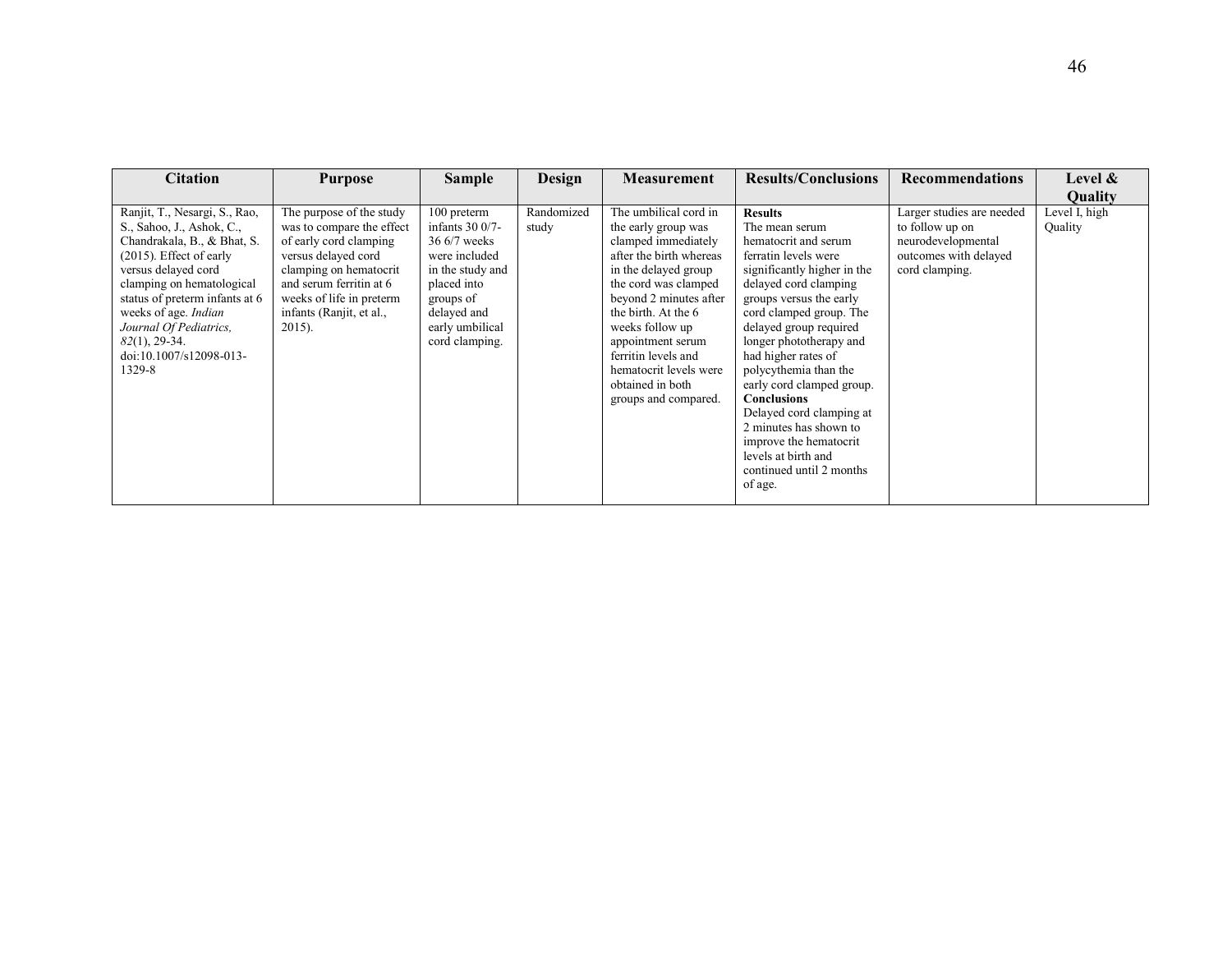| <b>Citation</b>                                                                                                                                                                                                                                                                                                            | <b>Purpose</b>                                                                                                                                                                                                                                                                             | <b>Sample</b>                                                                                                                                                                                                                                                                            | Design              | <b>Measurement</b>                                                                                                                                                                                                                                                                                                                                                                                | <b>Results/Conclusions</b>                                                                                                                                                                                                                                                                                                                                                                           | <b>Recommendations</b>                                                                                                                   | Level $\&$               |
|----------------------------------------------------------------------------------------------------------------------------------------------------------------------------------------------------------------------------------------------------------------------------------------------------------------------------|--------------------------------------------------------------------------------------------------------------------------------------------------------------------------------------------------------------------------------------------------------------------------------------------|------------------------------------------------------------------------------------------------------------------------------------------------------------------------------------------------------------------------------------------------------------------------------------------|---------------------|---------------------------------------------------------------------------------------------------------------------------------------------------------------------------------------------------------------------------------------------------------------------------------------------------------------------------------------------------------------------------------------------------|------------------------------------------------------------------------------------------------------------------------------------------------------------------------------------------------------------------------------------------------------------------------------------------------------------------------------------------------------------------------------------------------------|------------------------------------------------------------------------------------------------------------------------------------------|--------------------------|
|                                                                                                                                                                                                                                                                                                                            |                                                                                                                                                                                                                                                                                            |                                                                                                                                                                                                                                                                                          |                     |                                                                                                                                                                                                                                                                                                                                                                                                   |                                                                                                                                                                                                                                                                                                                                                                                                      |                                                                                                                                          | Quality                  |
| EL-Moneim, A.,<br>Fawzy, A., Moustafa,<br>A., Kassar, Y., Swelem,<br>M., El-Agwany, A., et<br>al. $(2015)$ . Early versus<br>delaye cord clamping<br>of term births in shatby<br>maternity university<br>hospital. Progresos de<br>Obstetricia Y<br>Ginecologi, $58(9)$ ,<br>389-392.<br>doi:10.1016/j.pog.2015.<br>05.001 | The purpose of the study was<br>to compare the potential<br>benefits and harms of early<br>cord clamping versus delayed<br>cord clamping assessing<br>Apgar score, hemoglobin,<br>random blood sugar, O2<br>saturation by pulse oximetry,<br>and bilirubin (EL-Moneim, et<br>al., $2015$ ) | $100$ term<br>pregnant<br>women at<br>Shatby<br>Maternity<br>Hospital<br>admitted in<br>labor were<br>included in the<br>study. They<br>were assigned<br>to groups $(50$<br>each) of early<br>cord clamping<br>and delayed<br>cord clamping<br>(until the cord)<br>ceased<br>pulsation). | Randomized<br>study | After the births of the<br>two groups of<br>newborns, Apgar<br>scores were assigned,<br>hemoglobin levels and<br>random blood sugars<br>were analyzed, and $O_2$<br>saturations were<br>obtained by a pulse<br>oximeter (no timing)<br>was noted on the<br>serum draws). Three<br>days after the birth.<br>bilirubin levels were<br>assessed at the follow<br>up in the pediatrician's<br>office. | In the study, the<br>hemoglobin, Apgar score,<br>and the blood sugar did not<br>differ from one group to<br>the other. The study did<br>show an increase or<br>improvement in the $O2$<br>saturation between the two<br>groups when there was<br>delayed cord clamping.<br>In regard to the bilirubin<br>levels, no significant<br>findings toward causation<br>of neonatal jaundice was<br>noticed. | Delayed cord blood<br>clamping is noted to be<br>safe and should be<br>implemented in labor<br>management (EL-<br>Moneim, et al., 2015). | Level I, Good<br>Quality |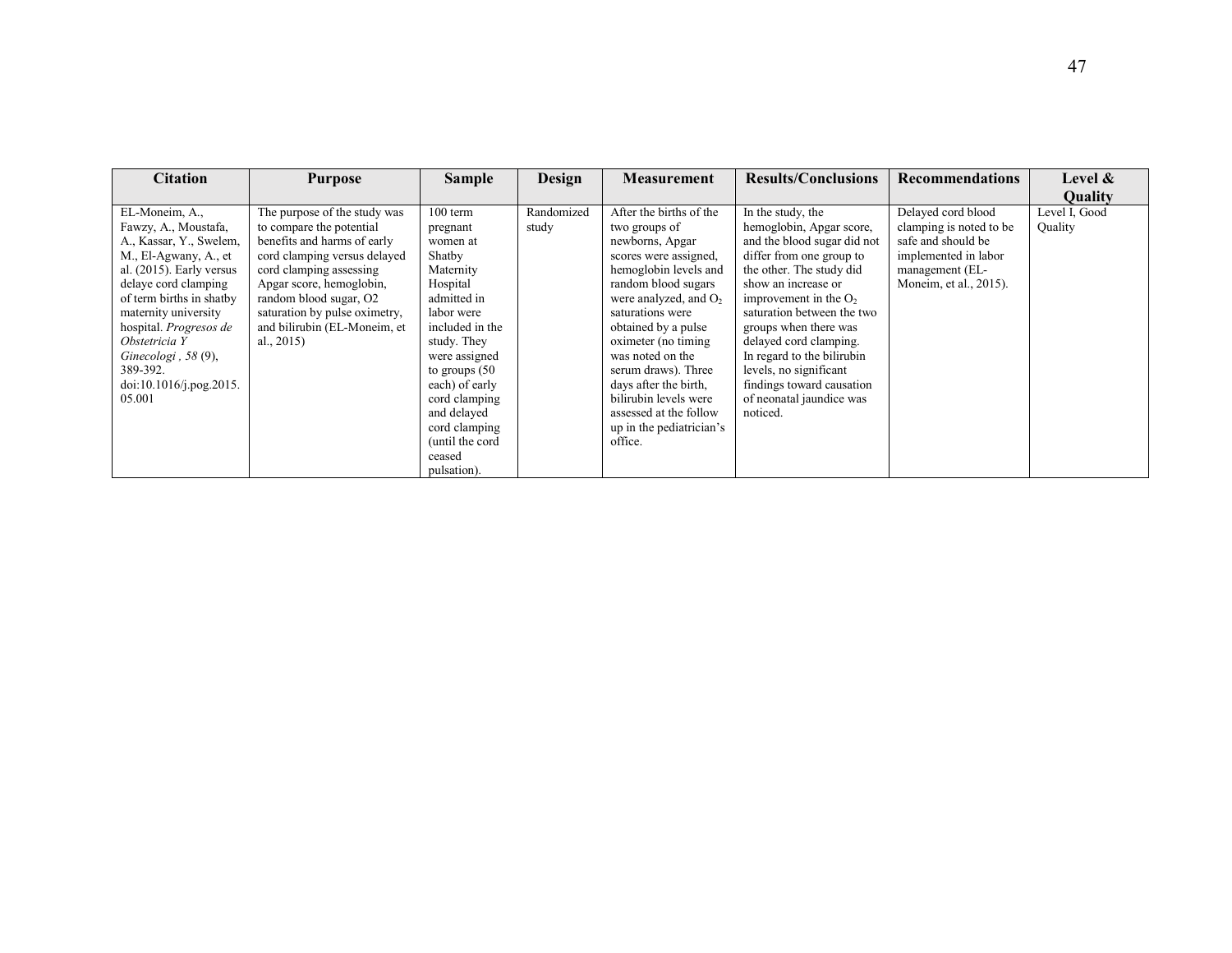| <b>Citation</b>                                                                                                                                                                                                                                                                                   | <b>Purpose</b>                                                                                                          | <b>Sample</b>                                                                                                                                               | Design                      | <b>Measurement</b>                                                                                      | <b>Results/Conclusions</b>                                                                                                                                                                                                                                                                                                                             | <b>Recommendations</b>                              | Level $\&$               |
|---------------------------------------------------------------------------------------------------------------------------------------------------------------------------------------------------------------------------------------------------------------------------------------------------|-------------------------------------------------------------------------------------------------------------------------|-------------------------------------------------------------------------------------------------------------------------------------------------------------|-----------------------------|---------------------------------------------------------------------------------------------------------|--------------------------------------------------------------------------------------------------------------------------------------------------------------------------------------------------------------------------------------------------------------------------------------------------------------------------------------------------------|-----------------------------------------------------|--------------------------|
|                                                                                                                                                                                                                                                                                                   |                                                                                                                         |                                                                                                                                                             |                             |                                                                                                         |                                                                                                                                                                                                                                                                                                                                                        |                                                     | <b>Quality</b>           |
| Malhi, K., Kakar, F., &<br>Jaffar, M. (2015). Early<br>versus late clamping of<br>the umbilical cord in<br>full-term neonates.<br>Pakistan Journal of<br>Medical & Health<br>Sciences, 9(3), 1083-<br>1085. Retrieved from<br>www.sciencedirect.com<br>/science/article/pii/S169<br>540330570134X | The purpose of the study was<br>to compare benefits and harms<br>of early versus late cord<br>clamping in term infants. | 100 infants<br>were selected<br>and placed into<br>two groups,<br>which were a<br>delayed cord<br>clamping group<br>and an early<br>cord clamping<br>group. | Randomized<br>control trial | After the birth, serum<br>samples were obtained<br>from both groups to<br>compare hematocrit<br>levels. | <b>Results</b><br>In both groups hematocrit<br>levels were recorded. In<br>the early cord clamping<br>group hematocrit levels<br>were 46.88% compared to<br>the delayed group which<br>were 53.42%.<br><b>Conclusions</b><br>The benefits of delayed<br>cord clamping outweigh<br>the rare occurrence of<br>jaundice and the need for<br>phototherapy. | No recommendations<br>were given by the<br>authors. | Level I, Good<br>Quality |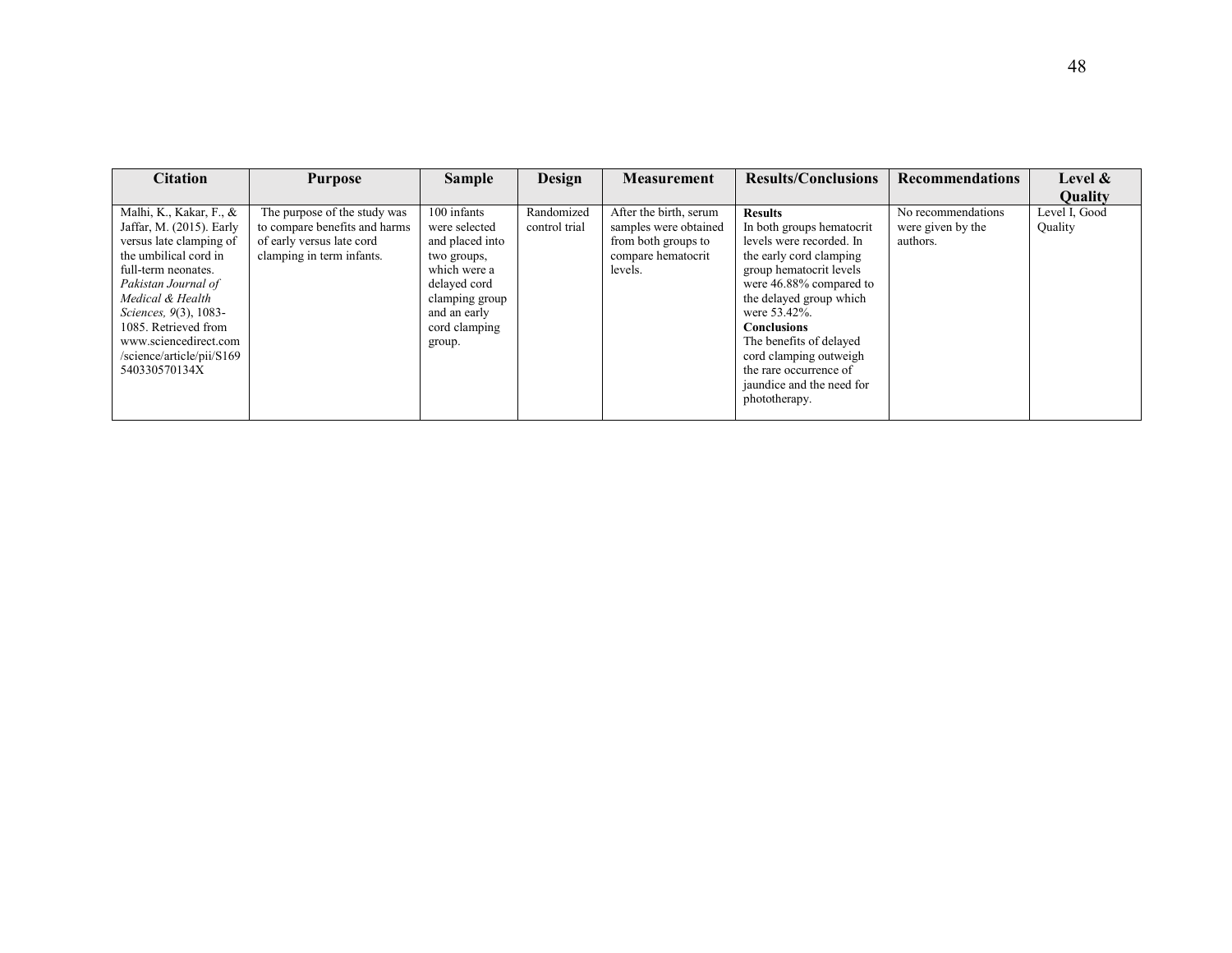| <b>Citation</b>                                                                                                                                                                                                                                                                  | <b>Purpose</b>                                                                                                                                                                                                 | <b>Sample</b>                                                                                                                                                                                                                                                 | <b>Design</b>               | <b>Measurement</b>                                                                                                                                                                                                                                                                                                                                                                                                                                                                                                                                                                                                           | <b>Results/Conclusions</b>                                                                                                                                                                                                                                                                                                                                                                                                   | <b>Recommendations</b>                                          | Level &                 |
|----------------------------------------------------------------------------------------------------------------------------------------------------------------------------------------------------------------------------------------------------------------------------------|----------------------------------------------------------------------------------------------------------------------------------------------------------------------------------------------------------------|---------------------------------------------------------------------------------------------------------------------------------------------------------------------------------------------------------------------------------------------------------------|-----------------------------|------------------------------------------------------------------------------------------------------------------------------------------------------------------------------------------------------------------------------------------------------------------------------------------------------------------------------------------------------------------------------------------------------------------------------------------------------------------------------------------------------------------------------------------------------------------------------------------------------------------------------|------------------------------------------------------------------------------------------------------------------------------------------------------------------------------------------------------------------------------------------------------------------------------------------------------------------------------------------------------------------------------------------------------------------------------|-----------------------------------------------------------------|-------------------------|
|                                                                                                                                                                                                                                                                                  |                                                                                                                                                                                                                |                                                                                                                                                                                                                                                               |                             |                                                                                                                                                                                                                                                                                                                                                                                                                                                                                                                                                                                                                              |                                                                                                                                                                                                                                                                                                                                                                                                                              |                                                                 | Quality                 |
| Mansaray, A., Yetman,<br>R., & Berens, P.<br>$(2015)$ . Effect of<br>delayed cord clamping<br>above versus below the<br>perineum on neonatal<br>hematocrit: A<br>randomized control<br>trial. Breastfeeding<br>Medicine, 10 (10), 464-<br>467. doi:<br>10.1089/bfm.2015.010<br>9 | The purpose of the study was<br>to see if there was a difference<br>in neonatal hematocrit at 24<br>hours of life in full term<br>infants who had delayed cord<br>clamping above versus below<br>the perineum. | 53 patients<br>completed the<br>study who were<br>$>37$ weeks'<br>gestation. 27<br>were assigned<br>to the delayed<br>cord clamping<br>group<br>positioned<br>above the<br>perineum and<br>another group<br>with $26$<br>positioned<br>below the<br>perineum. | Randomized<br>control trial | Group A was<br>delivered and placed<br>on the mother's<br>abdomen, the cord<br>was clamped 60-75<br>seconds after<br>delivery. In the<br>second group, the<br>infant was delivered.<br>held below the<br>perineum (at least 10)<br>cm below the<br>mother's perineum).<br>and the cord was<br>clamped after 60-75<br>seconds after birth.<br>Blood samples to<br>assess the hematocrit<br>were obtained at the<br>routine newborn's<br>screening via a heel-<br>stick and at 24 hours<br>of life.<br>Secondary objectives<br>were to determine the<br>need for NICU<br>admission, blood<br>transfusion, and<br>phototherapy. | <b>Results</b><br>The above the perineum<br>group had a mean<br>hematocrit of 52.7% and<br>the below the perineum<br>group had a mean<br>hematocrit of 55.8%. The<br>two were not significant.<br>Also, no significance was<br>shown with the secondary<br>objectives.<br><b>Conclusions</b><br>When comparing the 2<br>groups and the results,<br>there are no significant<br>differences in the above<br>and below groups. | Further studies should be<br>conducted with preterm<br>infants. | Level I, Low<br>Quality |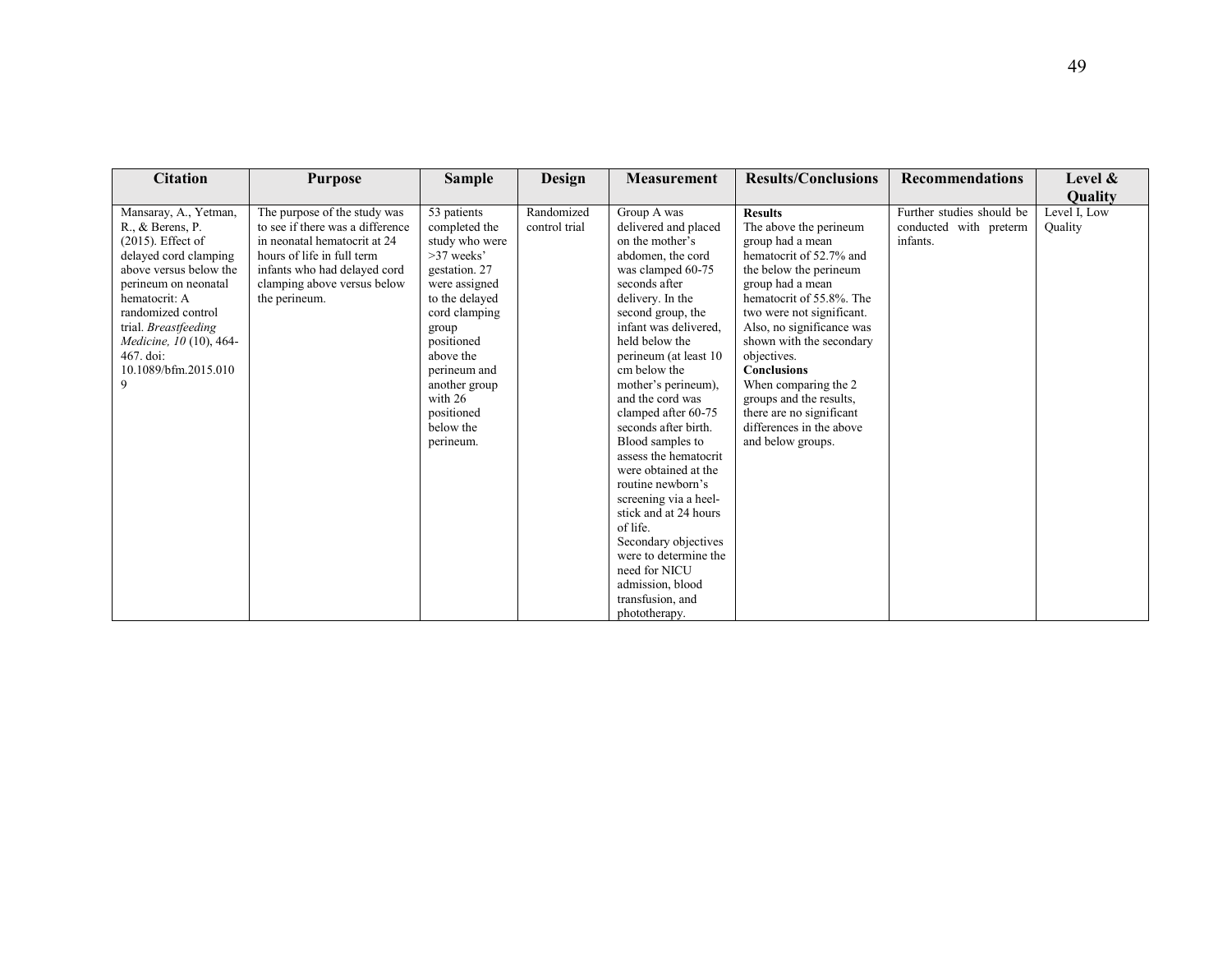| <b>Citation</b>                                                                                                                                                                                                                                                                                                                                       | <b>Purpose</b>                                                                                                                                                                                                     | <b>Sample</b>                                                                                                                          | Design                          | <b>Measurement</b>                                                                                                                                                                                                                                                                      | <b>Results/Conclusions</b>                                                                                                             | <b>Recommendations</b>                                                                                       | <b>Level &amp;</b>        |
|-------------------------------------------------------------------------------------------------------------------------------------------------------------------------------------------------------------------------------------------------------------------------------------------------------------------------------------------------------|--------------------------------------------------------------------------------------------------------------------------------------------------------------------------------------------------------------------|----------------------------------------------------------------------------------------------------------------------------------------|---------------------------------|-----------------------------------------------------------------------------------------------------------------------------------------------------------------------------------------------------------------------------------------------------------------------------------------|----------------------------------------------------------------------------------------------------------------------------------------|--------------------------------------------------------------------------------------------------------------|---------------------------|
|                                                                                                                                                                                                                                                                                                                                                       |                                                                                                                                                                                                                    |                                                                                                                                        |                                 |                                                                                                                                                                                                                                                                                         |                                                                                                                                        |                                                                                                              | Quality                   |
| Blouin, B., Penny, M.,<br>Casapia, M., Aguilar,<br>E., Silva, H., Creed-<br>Kanashiro, $H_{1}, \ldots$<br>Maheu-Giroux, M.<br>$(2013)$ . Timing of<br>umbilical cord-<br>clamping and infant<br>anaemia: The role of<br>maternal anaemia.<br>Pediatrics and<br>International Child<br>Health, 33(2), 79-85.<br>doi:10.1179/204690551<br>2Y.0000000036 | The purpose of the study was<br>to determine the effect of<br>maternal anemia at delivery<br>and the association between<br>the timing of umbilical cord<br>clamping and infant anemia at<br>4 to 8 months of age. | A group of<br>pregnant<br>women $(n=224)$<br>were recruited<br>for the study<br>where all<br>subjects had<br>delayed cord<br>clamping. | Ouasi-<br>experimental<br>study | Maternal hemoglobin<br>levels were obtained<br>prior to delivery, and<br>the time between<br>delivery and cord<br>clamping was<br>obtained and<br>recorded. The mother<br>and infant pairs were<br>followed up on at 4<br>and 8 months where<br>new samples were<br>drawn and analyzed. | Delayed cord clamping had<br>a greater effect on infants<br>born to anemic versus non-<br>anemic mothers (Blouin, et<br>al., $2013$ ). | Future studies should<br>include the effects of<br>delayed cord clamping on<br>jaundice and<br>polycythemia. | Level II, High<br>Quality |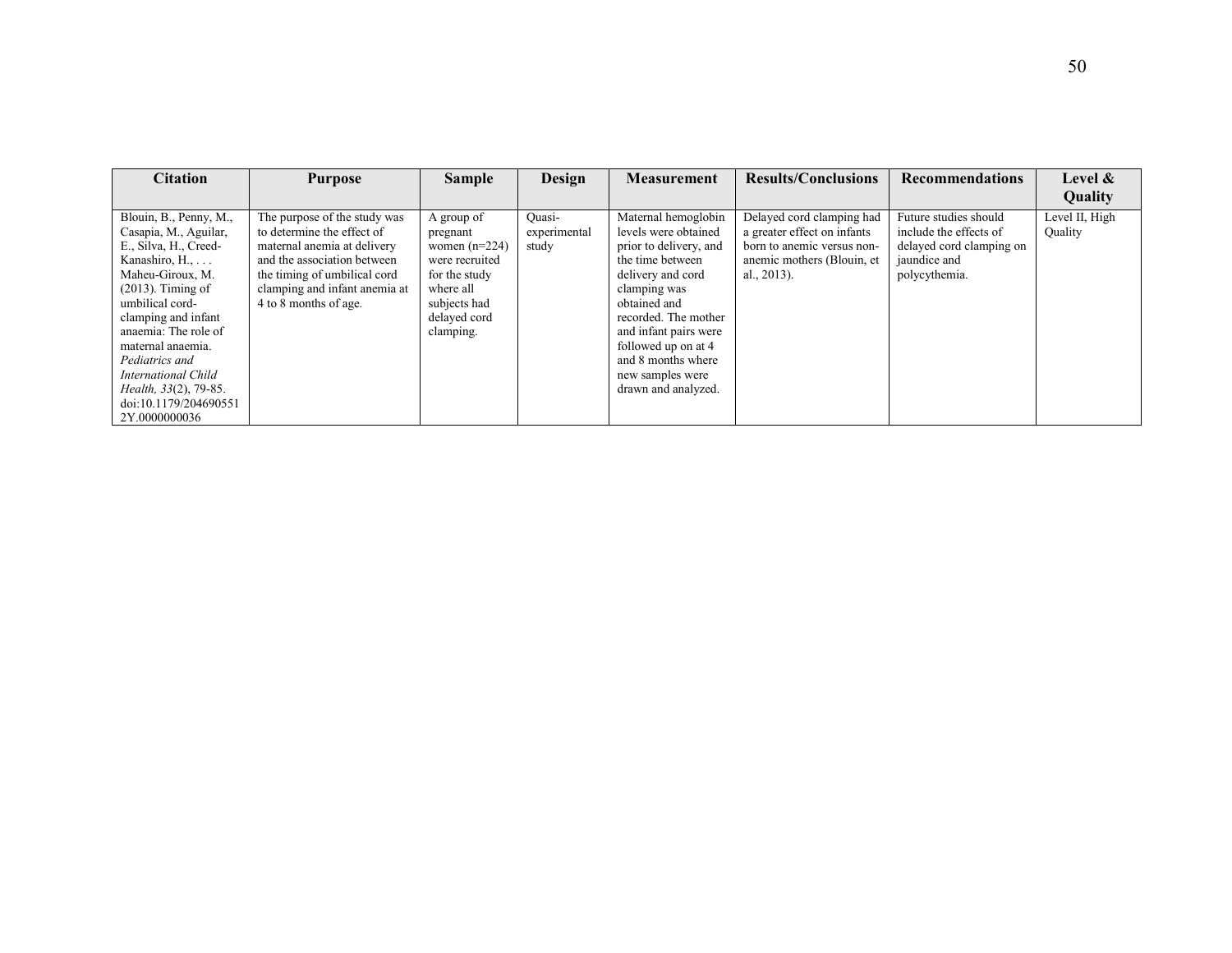| <b>Citation</b>                                                                                                                                                                                                                                                                                   | <b>Purpose</b>                                                                                                                                                                                                             | <b>Sample</b>                                                                                                                                                       | Design                                             | <b>Measurement</b>                                                                                                                                                                                                                                                                     | <b>Results/Conclusions</b>                                                                                                                                                                                                                                                                                                                                                                                                                                                                                                                                                                                                                                                                                                                                                                                  | <b>Recommendations</b>                                                                                                                                                          | Level &                    |
|---------------------------------------------------------------------------------------------------------------------------------------------------------------------------------------------------------------------------------------------------------------------------------------------------|----------------------------------------------------------------------------------------------------------------------------------------------------------------------------------------------------------------------------|---------------------------------------------------------------------------------------------------------------------------------------------------------------------|----------------------------------------------------|----------------------------------------------------------------------------------------------------------------------------------------------------------------------------------------------------------------------------------------------------------------------------------------|-------------------------------------------------------------------------------------------------------------------------------------------------------------------------------------------------------------------------------------------------------------------------------------------------------------------------------------------------------------------------------------------------------------------------------------------------------------------------------------------------------------------------------------------------------------------------------------------------------------------------------------------------------------------------------------------------------------------------------------------------------------------------------------------------------------|---------------------------------------------------------------------------------------------------------------------------------------------------------------------------------|----------------------------|
|                                                                                                                                                                                                                                                                                                   |                                                                                                                                                                                                                            |                                                                                                                                                                     |                                                    |                                                                                                                                                                                                                                                                                        |                                                                                                                                                                                                                                                                                                                                                                                                                                                                                                                                                                                                                                                                                                                                                                                                             |                                                                                                                                                                                 | Quality                    |
| Chiruvolu, A., Tolia,<br>V., Qin, H., Stone, G.,<br>Rich, D., Conant, R., et<br>al. (2015). Effect of<br>delayed cord clamping<br>on very preterm infants.<br>American Journal Of<br>Obstetrics &<br>Gynecology, 213, 676-<br>681. Retrieved from<br>http://dx.org/10.1016/j.<br>ajog.2015.07.016 | The objective of the study was<br>to determine if a departmental<br>protocol (delayed cord<br>clamping in their institution<br>with very preterm infants)<br>would reduce the incidence of<br>intraventricular hemorrhage. | Sample size for<br>retrospective<br>study was 88<br>infants and 60<br>in the<br>prospective<br>study. All<br>infants included<br>were $>32$<br>weeks'<br>gestation. | Retrospective<br>study and<br>prospective<br>study | Delayed cord<br>clamping was done<br>(45 seconds) to the<br>groups. Neonatal<br>process and their<br>outcomes were<br>documented until<br>discharge. In the<br>historical group,<br>infants born had<br>immediate cord<br>clamping done. Data<br>between both groups<br>were compared. | <b>Results</b><br>There were no differences<br>found between both groups<br>on Apgar scores or<br>admission temperature. A<br>smaller number of infants<br>in the delayed group were<br>intubated in the delivery<br>room, had respiratory<br>distress, received a blood<br>transfusion in the first<br>week of life compared to<br>the historical group. A<br>large reduction was noted<br>in the incidence in<br>intraventricular<br>hemorrhage compared to<br>the historical group.<br>Conclusion<br>Delayed cord clamping<br>was associated with a<br>decrease in intraventricular<br>hemorrhage and early<br>blood transfusions.<br>Delayed cord clamping in<br>very early infants has been<br>proven to be safe, feasible,<br>and effective with no<br>adverse outcomes<br>(Chiruvolu, et al., 2015). | Further research is<br>needed for the technique<br>and timing of delayed<br>cord clamping on long-<br>term<br>neurodevelopmental<br>outcomes in very early<br>preterm neonates. | Level III, High<br>Ouality |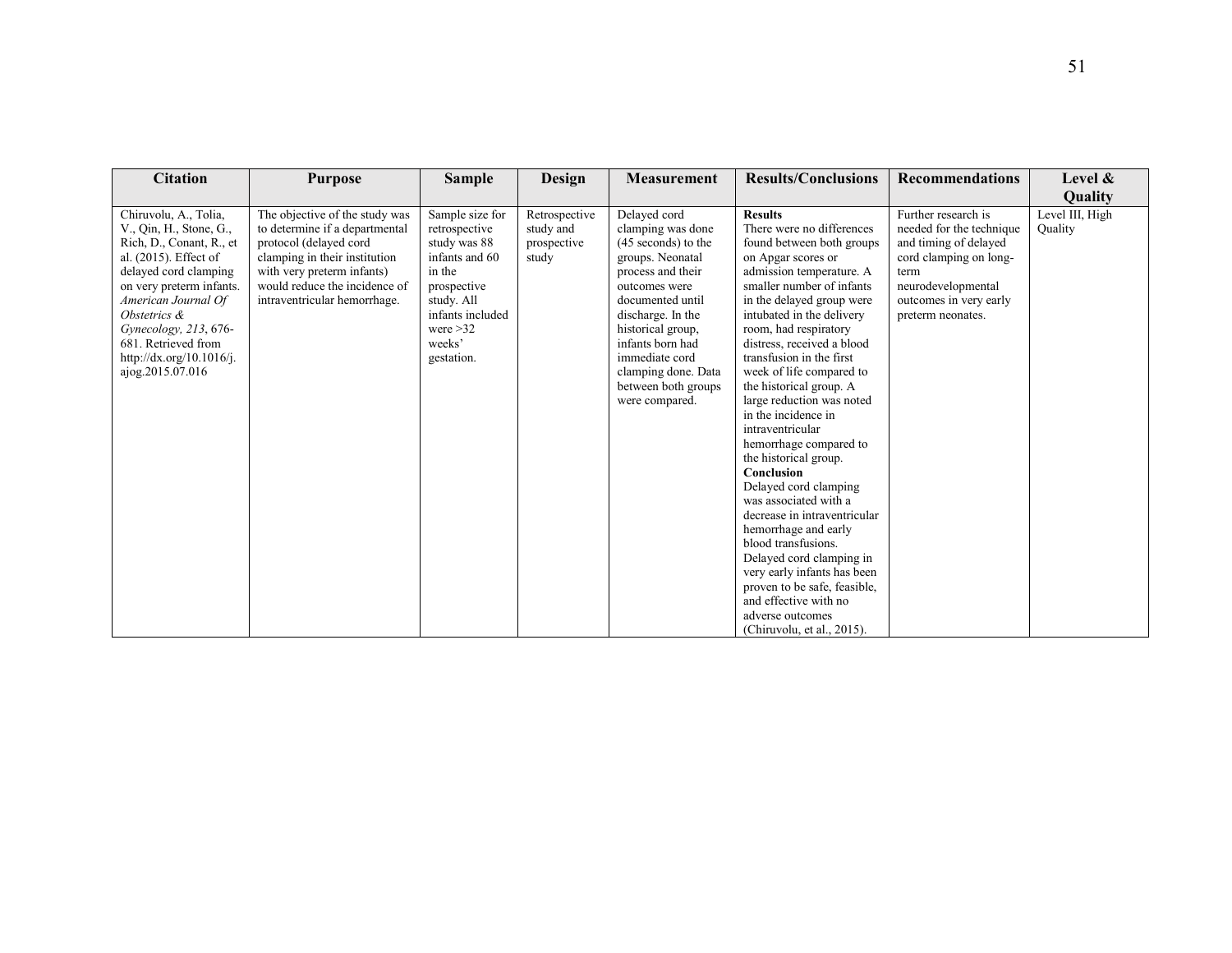| <b>Citation</b>                                                                                                                                                                                                                                                                                                                                                                             | <b>Purpose</b>                                                                                                                                                                                                               | <b>Sample</b>                                                                                          | Design              | <b>Measurement</b>                                                                                                                                                                                                                                                                                                                                                                                                                                          | <b>Results/Conclusions</b>                                                                                                                                                                                                                                                                                                                                                                                                                                                                                                                                                     | <b>Recommendations</b>                                                                                                                | Level $\&$<br><b>Ouality</b> |
|---------------------------------------------------------------------------------------------------------------------------------------------------------------------------------------------------------------------------------------------------------------------------------------------------------------------------------------------------------------------------------------------|------------------------------------------------------------------------------------------------------------------------------------------------------------------------------------------------------------------------------|--------------------------------------------------------------------------------------------------------|---------------------|-------------------------------------------------------------------------------------------------------------------------------------------------------------------------------------------------------------------------------------------------------------------------------------------------------------------------------------------------------------------------------------------------------------------------------------------------------------|--------------------------------------------------------------------------------------------------------------------------------------------------------------------------------------------------------------------------------------------------------------------------------------------------------------------------------------------------------------------------------------------------------------------------------------------------------------------------------------------------------------------------------------------------------------------------------|---------------------------------------------------------------------------------------------------------------------------------------|------------------------------|
| Gyorkos, T., Maheu-<br>Giroux, M., Blouin, B.,<br>Creed-Kanashiro, H.,<br>Casapia, M., Aguilar,<br>E., et al. (2012). A<br>hospital policy change<br>toward delayed cord<br>clamping is effective in<br>improving hemoglobin<br>levels and anemia<br>status of 8-month-old<br>Peruvian infants.<br>Journal Of Tropical<br>Pediatrics, 58 (6), 435-<br>440.<br>doi:10/1093/tropej/fms<br>012 | The objective of the study was<br>to assess the effectiveness of<br>an institutional policy change<br>of delayed cord clamping<br>versus early cord clamping on<br>hemoglobin levels and anemia<br>at 4 and 8 months of age. | 224 mother and<br>infant pairs<br>$(\text{pre}$<br>intervention<br>and post-<br>intervention<br>group) | Historical<br>study | Two groups were<br>created (cord<br>clamping at 57<br>seconds and 170<br>seconds). The first<br>group was<br>implemented and<br>tested with both<br>delayed cord<br>clamping and early<br>cord clamping prior<br>to the hospital policy<br>change. The second<br>group was tested<br>after the policy<br>change for both<br>delayed cord<br>clamping and early<br>cord clamping. At<br>ages of 4 and 8<br>months of age<br>hemoglobin levels<br>were taken. | <b>Results</b><br>With the pre-intervention<br>at the 4 month and 8 month<br>follow up there were<br>similar findings of anemia<br>noted. In the post<br>intervention group at 4<br>months there were no<br>changes in the prevalence<br>of neonatal anemia. In the<br>8 month post intervention<br>group higher levels of<br>hemoglobin and lower<br>anemia was noted.<br><b>Conclusions</b><br>With the post-intervention<br>group at 8 months<br>increasing their<br>hemoglobin levels, the<br>hospital policy change can<br>improve hemoglobin levels<br>and lower anemia. | Further research should<br>be done on the benefits<br>of delayed cord<br>clamping that extend<br>into infancy and early<br>childhood. | Level III, High<br>Quality   |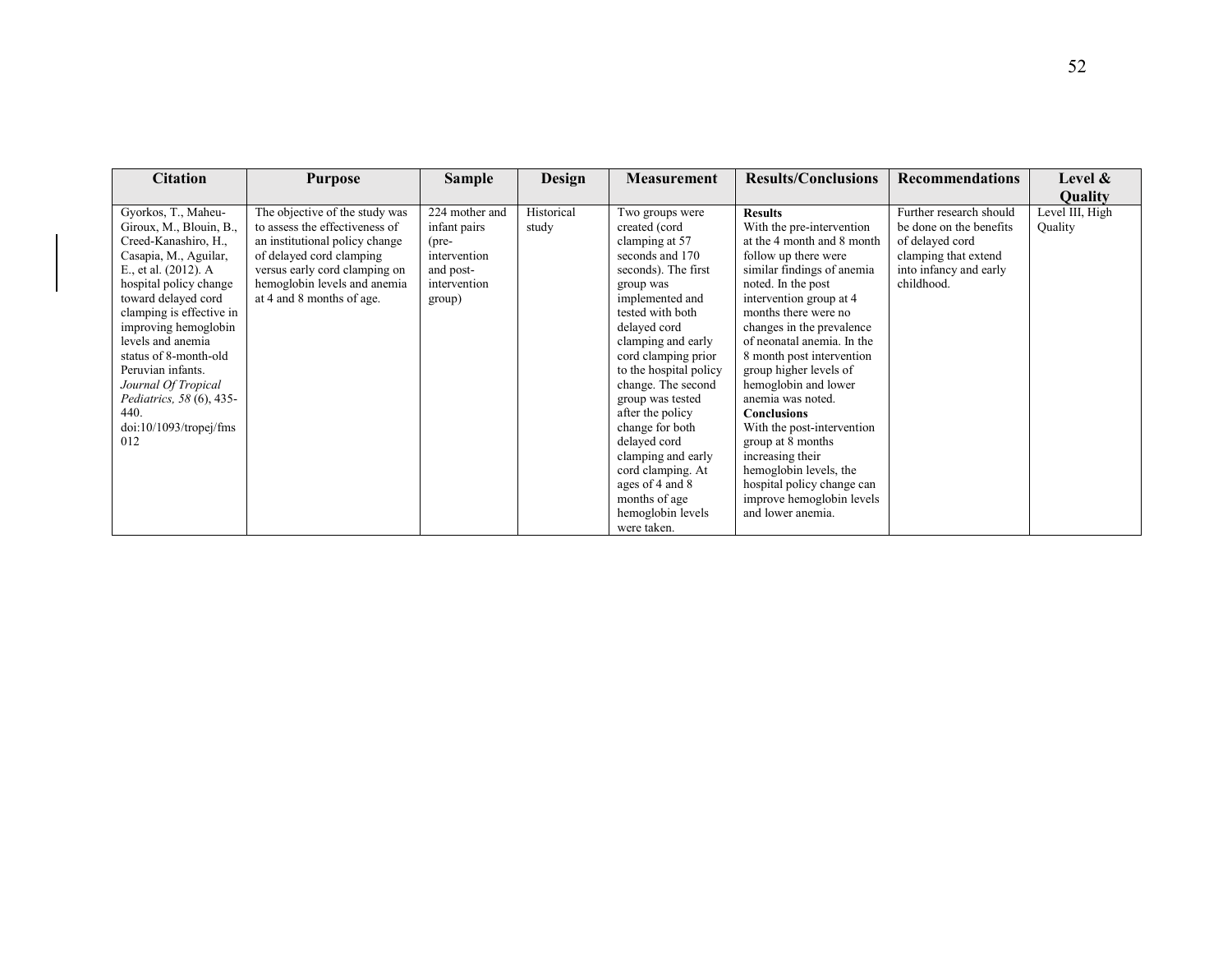| <b>Citation</b>                                                                                                                                                                                                                                                         | <b>Purpose</b>                                                                                                                                                                                                        | <b>Sample</b>                                                                                                                                                                                                                               | Design              | Measurement                                                                                                                                                                                                                                                                                     | <b>Results/Conclusions</b>                                                                                                                                                                                                                                                                                                                                                                                                                  | <b>Recommendations</b>                                                                                                                        | Level $\&$<br>Quality      |
|-------------------------------------------------------------------------------------------------------------------------------------------------------------------------------------------------------------------------------------------------------------------------|-----------------------------------------------------------------------------------------------------------------------------------------------------------------------------------------------------------------------|---------------------------------------------------------------------------------------------------------------------------------------------------------------------------------------------------------------------------------------------|---------------------|-------------------------------------------------------------------------------------------------------------------------------------------------------------------------------------------------------------------------------------------------------------------------------------------------|---------------------------------------------------------------------------------------------------------------------------------------------------------------------------------------------------------------------------------------------------------------------------------------------------------------------------------------------------------------------------------------------------------------------------------------------|-----------------------------------------------------------------------------------------------------------------------------------------------|----------------------------|
| Nevill, E., & Meyer, M.<br>(2015). Effect of delayed<br>cord clamping (dcc) on<br>breathing and transition at<br>birth on very preterm<br>infants. Early Human<br>Development, 91, 407-411.<br>Retrieved from<br>http://dx.doi.org/10.1016/j.e<br>arlhumdey.2015.04.013 | The purpose of the<br>study was to review<br>the effects of delayed<br>cord clamping on very<br>preterm infants<br>(condition and<br>breathing effort,<br>resuscitation measures.<br>and their neonatal<br>outcomes). | 124 infants ( $\leq$<br>20 weeks'<br>gestation)<br>were included<br>in the study.<br>Two groups<br>were formed.<br>Group one<br>$(n=62)$ had<br>delayed cord<br>clamping and<br>group two<br>$(n=62)$ had<br>immediate<br>cord<br>clamping. | Historical<br>study | A chart audit was done<br>viewing historical data.<br>Two groups were created.<br>Group one $(n=62)$ had<br>delayed cord clamping of<br>40-60 seconds on infants<br>born in group one and<br>immediate cord clamping<br>$(n=62)$ with group two.<br>On day one both groups<br>were reevaluated. | <b>Results</b><br>No significant Apgar scores<br>were noted between the two<br>groups, admission<br>temperatures were no<br>different, the need for<br>phototherapy was not<br>significantly higher in either<br>group, and day one<br>hemoglobin levels were<br>significantly higher in the<br>delayed group.<br><b>Conclusions</b><br>Delayed cord clamping in<br>very preterm infants is well<br>tolerated (Nevill & Meyer,<br>$2015$ ). | Further research is<br>needed for infants who<br>did not spontaneously<br>breathe during transition<br>and received delayed<br>cord clamping. | Level III, High<br>Quality |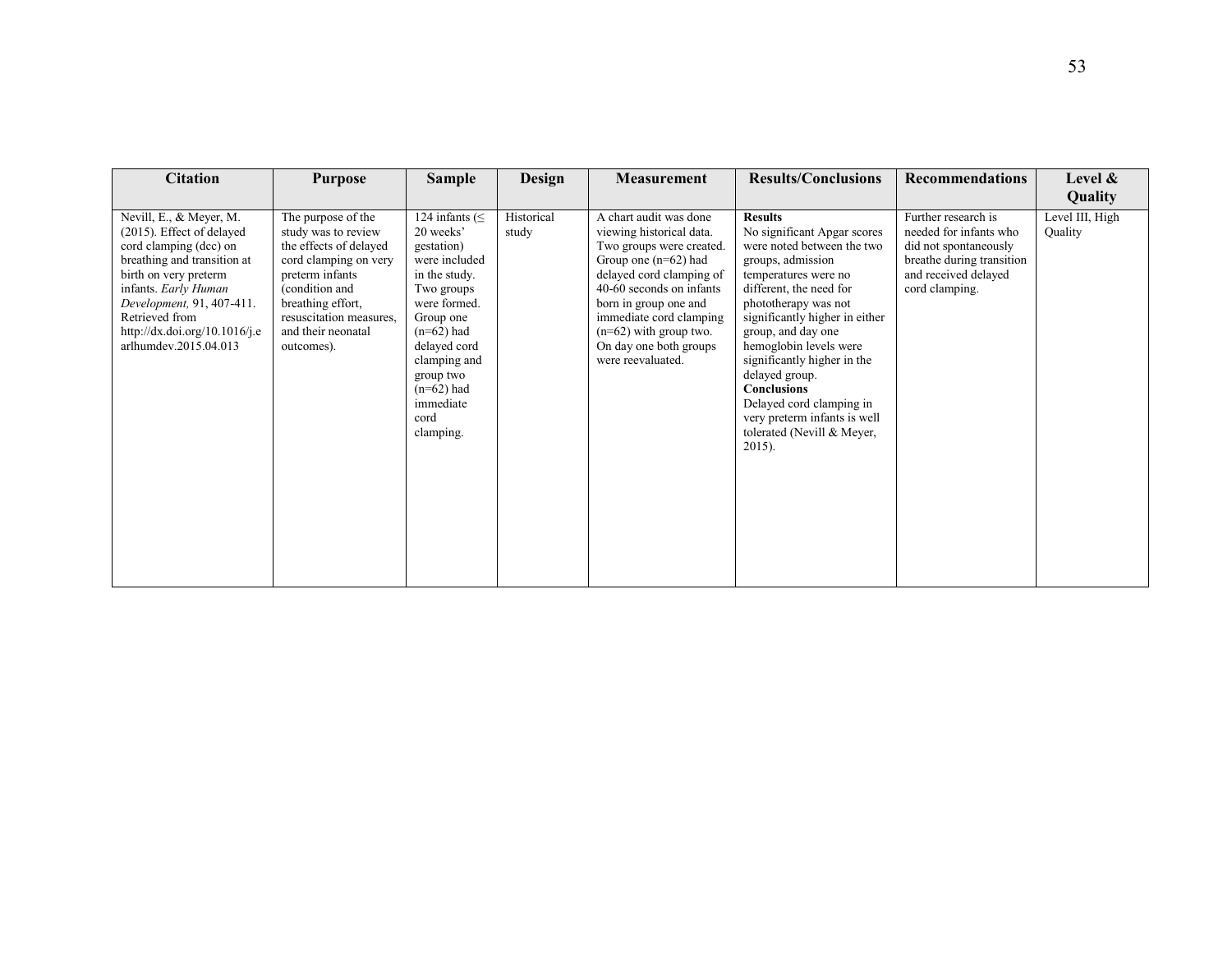| <b>Citation</b>                                                                                                                                                                                                                                                                                         | <b>Purpose</b>                                                                                                                                                                     | <b>Sample</b>                                    | Design                                  | <b>Measurement</b>                                                                                                                                                                                                                                                         | <b>Results/Conclusions</b>                                                                                                                                                                                                                                                                                                                                                                                                                                                                                                                                           | <b>Recommendations</b>                                                                                                                            | Level &<br>Quality         |
|---------------------------------------------------------------------------------------------------------------------------------------------------------------------------------------------------------------------------------------------------------------------------------------------------------|------------------------------------------------------------------------------------------------------------------------------------------------------------------------------------|--------------------------------------------------|-----------------------------------------|----------------------------------------------------------------------------------------------------------------------------------------------------------------------------------------------------------------------------------------------------------------------------|----------------------------------------------------------------------------------------------------------------------------------------------------------------------------------------------------------------------------------------------------------------------------------------------------------------------------------------------------------------------------------------------------------------------------------------------------------------------------------------------------------------------------------------------------------------------|---------------------------------------------------------------------------------------------------------------------------------------------------|----------------------------|
| Rincon, D., Foguet, A.,<br>Rojas, M., Segarra, E.,<br>Sacristan, E., Teixidor,<br>R., et al. (2014). Time<br>of cord clamping and<br>neonatal complications,<br>a prospective study.<br>Anales Pediatria,<br>$81(3)$ , 142-148.<br>Retrieved from<br>http://dx.doi.org/10.101<br>6/j.anpedi.2013.10.051 | The study assessed the<br>effects of early or late<br>cord clamping in term<br>infants and the effects on<br>hemoglobin, hematocrit,<br>and ferritin (Rincon, et<br>al., $2014$ ). | 242 women<br>and their<br>newborn term<br>babies | A descriptive<br>correlational<br>study | Hemoglobin, hematocrit,<br>and ferritin was drawn at 48<br>hours of birth on the three<br>groups. Group one was<br>clamped early (<60<br>seconds), group two was<br>intermediately clamped (1 to<br>$<$ 2 minutes), and group<br>three was clamped late (2-3)<br>minutes). | <b>Results</b><br>With regards to delayed<br>cord clamping, first group<br>(first test) showed a large<br>increase in the ferratin<br>levels. In the second<br>testing the hemoglobin,<br>hematocrit, and ferratin<br>was significantly higher. In<br>the third group, there was<br>an increased number of<br>newborns with<br>polycythemia.<br><b>Conclusions</b><br>Late cord clamping has<br>been proven to increase<br>hemoglobin, hematocrit,<br>and ferratin at 48 hours of<br>life. Also, there was an<br>increased number of cases<br>of polycythemia noted. | Clear and safe protocols<br>are needed to establish<br>umbilical cord clamping<br>which takes into<br>consideration any<br>special circumstances. | Level III, High<br>Quality |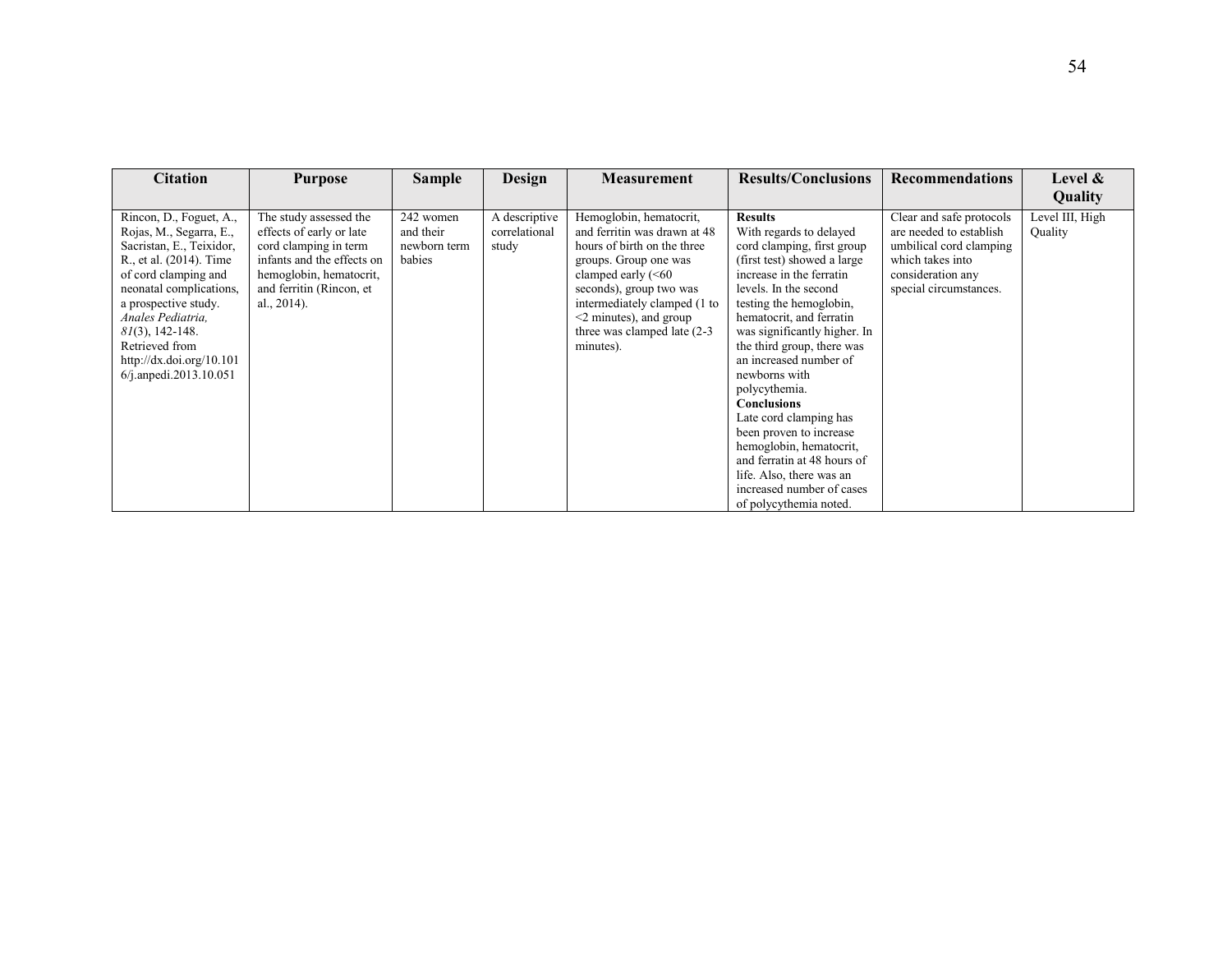| <b>Citation</b>                                                                                                                                                                                                                                                             | <b>Purpose</b>                                                                                                                                                                                                                                 | <b>Sample</b>                       | Design                        | <b>Measurement</b>                                                                                                                                                                                                                                                                                                                            | <b>Results/Conclusions</b>                                                                                                                                                                                                                                                                                                                                                                                                                                              | <b>Recommendations</b>                           | Level $\&$                 |
|-----------------------------------------------------------------------------------------------------------------------------------------------------------------------------------------------------------------------------------------------------------------------------|------------------------------------------------------------------------------------------------------------------------------------------------------------------------------------------------------------------------------------------------|-------------------------------------|-------------------------------|-----------------------------------------------------------------------------------------------------------------------------------------------------------------------------------------------------------------------------------------------------------------------------------------------------------------------------------------------|-------------------------------------------------------------------------------------------------------------------------------------------------------------------------------------------------------------------------------------------------------------------------------------------------------------------------------------------------------------------------------------------------------------------------------------------------------------------------|--------------------------------------------------|----------------------------|
|                                                                                                                                                                                                                                                                             |                                                                                                                                                                                                                                                |                                     |                               |                                                                                                                                                                                                                                                                                                                                               |                                                                                                                                                                                                                                                                                                                                                                                                                                                                         |                                                  | Quality                    |
| Shirvani, F.,<br>Radfar, M.,<br>Hashemieh, M.,<br>Soltanzadeh, M.,<br>Khaledi, H., &<br>Mogadam, M.<br>$(2010)$ . Effect of<br>timing of<br>umbilical cord<br>clamp on neborns'<br>iron status and its<br>relation to<br>delivery type.<br>Archives of<br>Iranian Medicine, | The purpose<br>of the study<br>was to<br>determine the<br>hematological<br>effects on<br>delayed versus<br>early cord<br>clamping in<br>the newborn in<br>term infants<br>delivered and<br>at 48 hours of<br>life (Shirvani,<br>et al., 2010). | 100<br>newborns<br>were<br>selected | Observational<br>cohort study | Two groups were<br>assigned to the sample.<br>Group one was early at $\leq$<br>or = to 15 seconds ( $n=30$ )<br>and the second group was<br>late cord clamping $> 15$<br>seconds $(n=70)$ . Serum<br>hemoglobin, hematocrit,<br>and ferritin levels were<br>obtained from the<br>newborns at the time of<br>birth and also 48 hours<br>after. | <b>Results:</b><br>There was an increase in the<br>hemoglobin and hematocrit (at<br>48 hrs) in the newborns tested<br>in the late cord clamping group<br>compared to the early group.<br>There were no significant<br>differences in the serum ferritin<br>levels in both groups.<br>Vaginally delivered infants had<br>significantly more delayed cord<br>clamp time. (Shirvani, Radfar,<br>Hashemieh, Soltanzdeh,<br>Khaledi, & Mogadam, 2010)<br><b>Conclusions:</b> | No recommendations were<br>given by the authors. | Level III, Good<br>Quality |
| $13(5)$ , 420-425.<br>doi:010135/AIM.0<br>010                                                                                                                                                                                                                               |                                                                                                                                                                                                                                                |                                     |                               |                                                                                                                                                                                                                                                                                                                                               | Delayed cord clamping<br>increases red cell mass in the<br>newborns in the study and has<br>no differences in the serum<br>ferritin levels.                                                                                                                                                                                                                                                                                                                             |                                                  |                            |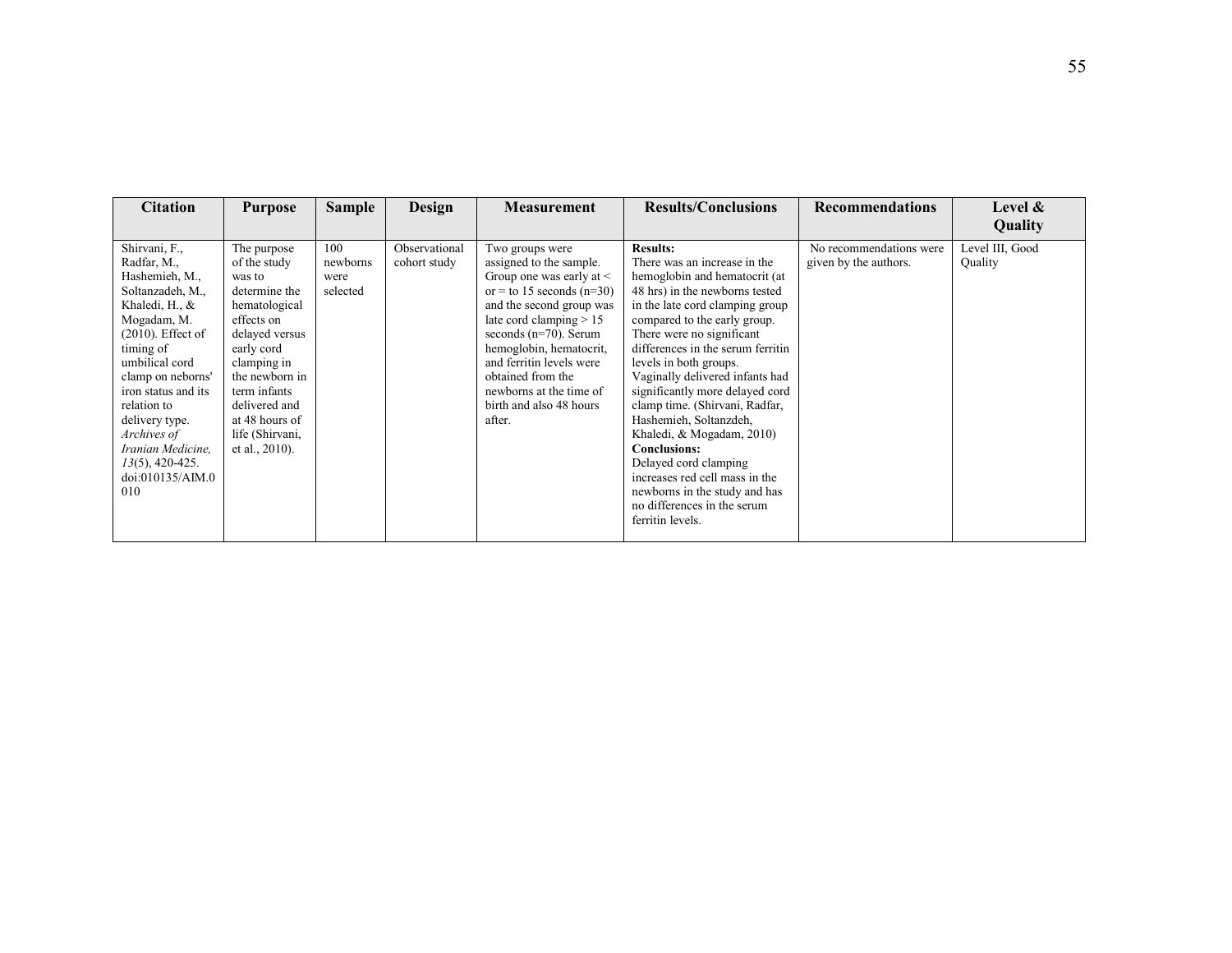| <b>Citation</b>                                                                                                                                                                                                                                                                                                 | <b>Purpose</b>                                                                                                                                                                                             | <b>Sample</b>                                                                              | Design                                 | Measurement                                                                                                                                                                                                                                                                                                                                                                                                                                                                                                                                                                                                                                                        | <b>Results/Conclusions</b>                                                                                                                                                                                                                                                                                                                                                                                                           | <b>Recommendations</b>                          | Level &                    |
|-----------------------------------------------------------------------------------------------------------------------------------------------------------------------------------------------------------------------------------------------------------------------------------------------------------------|------------------------------------------------------------------------------------------------------------------------------------------------------------------------------------------------------------|--------------------------------------------------------------------------------------------|----------------------------------------|--------------------------------------------------------------------------------------------------------------------------------------------------------------------------------------------------------------------------------------------------------------------------------------------------------------------------------------------------------------------------------------------------------------------------------------------------------------------------------------------------------------------------------------------------------------------------------------------------------------------------------------------------------------------|--------------------------------------------------------------------------------------------------------------------------------------------------------------------------------------------------------------------------------------------------------------------------------------------------------------------------------------------------------------------------------------------------------------------------------------|-------------------------------------------------|----------------------------|
|                                                                                                                                                                                                                                                                                                                 |                                                                                                                                                                                                            |                                                                                            |                                        |                                                                                                                                                                                                                                                                                                                                                                                                                                                                                                                                                                                                                                                                    |                                                                                                                                                                                                                                                                                                                                                                                                                                      |                                                 | Quality                    |
| Sommers, R.,<br>Stonestreet, B., Oh, W.,<br>Laptook, A., Yanowitz,<br>T., Ranker, C., et al.<br>(2012). Hemodynamic<br>effects of delayed cord<br>blood clamping in<br>premature infants.<br>Pediatrics, 129 (3),<br>667-672. Retrieved<br>from<br>http://www.ncbi.nlm.ni<br>h.gov/pmc/articles/PM<br>C3356138/ | The purpose of the study was<br>to compare the hemodynamic<br>differences between premature<br>infants in a study using<br>delayed cord clamping or<br>immediate cord clamping<br>(Sommers, et al., 2012). | 51 newborns<br>were included<br>in the study<br>gestational ages<br>of $24-31+6$<br>weeks. | A prospective,<br>descriptive<br>study | 2 groups were<br>created. One group<br>$(n=25)$ was included<br>in the delayed cord<br>clamping group and<br>another group $(n=26)$<br>was included in the<br>immediate cord<br>clamping group.<br>Serial Doppler<br>studies were<br>performed on the<br>infants in the study at<br>6, 24, 48, and 108<br>hours after birth.<br>Measurements<br>included: superior<br>vena cava blood<br>flow, right ventricle<br>output, middle<br>cerebral artery blood<br>flow velocity,<br>superior mesenteric<br>artery blood flow<br>velocity, left<br>ventricle shortening<br>fraction, and<br>presence of a<br>persistent ductus<br>arteriosus (Sommers,<br>et al., 2012). | The results demonstrated<br>significantly higher<br>superior vena cava blood<br>flow, greater right ventricle<br>output and right ventricular<br>stroke volumes at 48 hours<br>with delayed cord clamping<br>with no differences in<br>middle cerebral artery<br>blood flow velocity, mean<br>superior mesenteric artery<br>blood flow velocity,<br>shortening fraction and/or<br>the incidence of a<br>persistent ductus arteriosus | The author did not give<br>any recommendations. | Level III, Good<br>Ouality |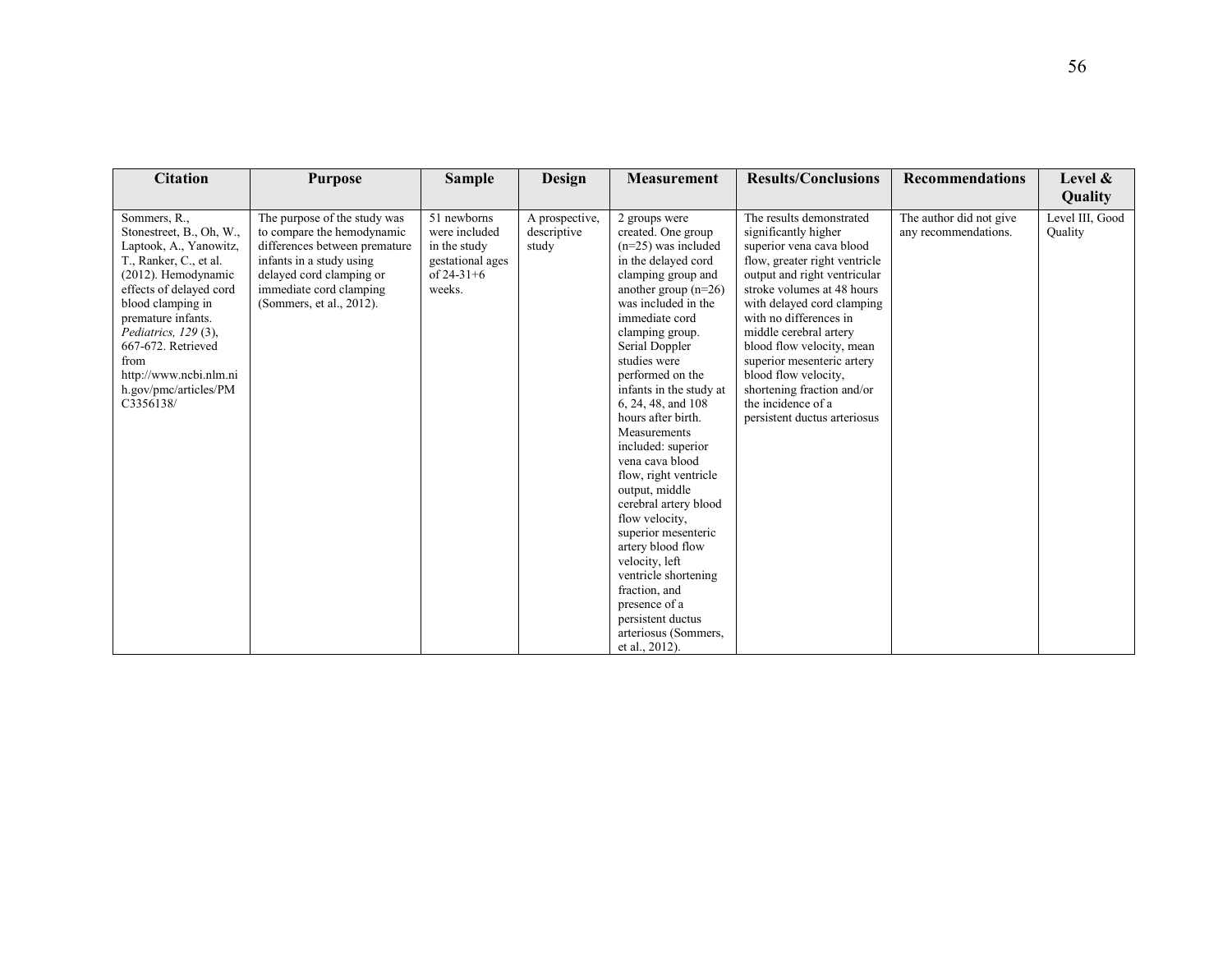| <b>Citation</b>                                                                                                                                                                                                                                       | <b>Purpose</b>                                                                                                                                                          | <b>Sample</b>                                                                                                       | Design                             | <b>Measurement</b>                                                                                                                                                | <b>Results/Conclusions</b>                                                                                                                                                                                                                                   | <b>Recommendations</b>                          | Level &                   |
|-------------------------------------------------------------------------------------------------------------------------------------------------------------------------------------------------------------------------------------------------------|-------------------------------------------------------------------------------------------------------------------------------------------------------------------------|---------------------------------------------------------------------------------------------------------------------|------------------------------------|-------------------------------------------------------------------------------------------------------------------------------------------------------------------|--------------------------------------------------------------------------------------------------------------------------------------------------------------------------------------------------------------------------------------------------------------|-------------------------------------------------|---------------------------|
|                                                                                                                                                                                                                                                       |                                                                                                                                                                         |                                                                                                                     |                                    |                                                                                                                                                                   |                                                                                                                                                                                                                                                              |                                                 | Quality                   |
| Nakagawa, M., Ishida,<br>Y., Nagaoki, Y., Ohta,<br>H., Shimabukuro, R.,<br>Hirata, $M_{1}, \ldots$<br>Kusakawa, I. (2015).<br>Correlation between<br>umbilical cord<br>hemoglobin and rate of<br><i>jaundice</i> requiring<br>phototherapy in healthy | The purpose was to study the<br>relationship between umbilical<br>cord hemoglobin and the rate<br>of jaundice requiring<br>phototherapy (Nakagawa, et<br>al., $2015$ ). | 896 infants<br>were included<br>$(28 \text{ in the})$<br>phototherapy<br>group and 868<br>in the control<br>group). | Oualitative<br>historical<br>study | Infants included in<br>the study had cord<br>hemoglobin drawn<br>and the rate of infants<br>who required<br>phototherapy was<br>obtained from<br>medical records. | <b>Results</b><br>When looking at the infants<br>who received phototherapy<br>and had high hemoglobin<br>levels, most received<br>delayed cord clamping.<br><b>Conclusions</b><br>The severity of neonatal<br>jaundice differs with race.<br>Since increased | The author did not give<br>any recommendations. | Level III, Low<br>Quality |
| newborns. Pediatrics<br>International, 57, 626-<br>628.<br>doi:10.1111/ped.12583                                                                                                                                                                      |                                                                                                                                                                         |                                                                                                                     |                                    |                                                                                                                                                                   | hemoglobin levels may<br>cause an increase in<br>neonatal jaundice in<br>newborns in Japan, delayed<br>cord clamping is not<br>suggested.                                                                                                                    |                                                 |                           |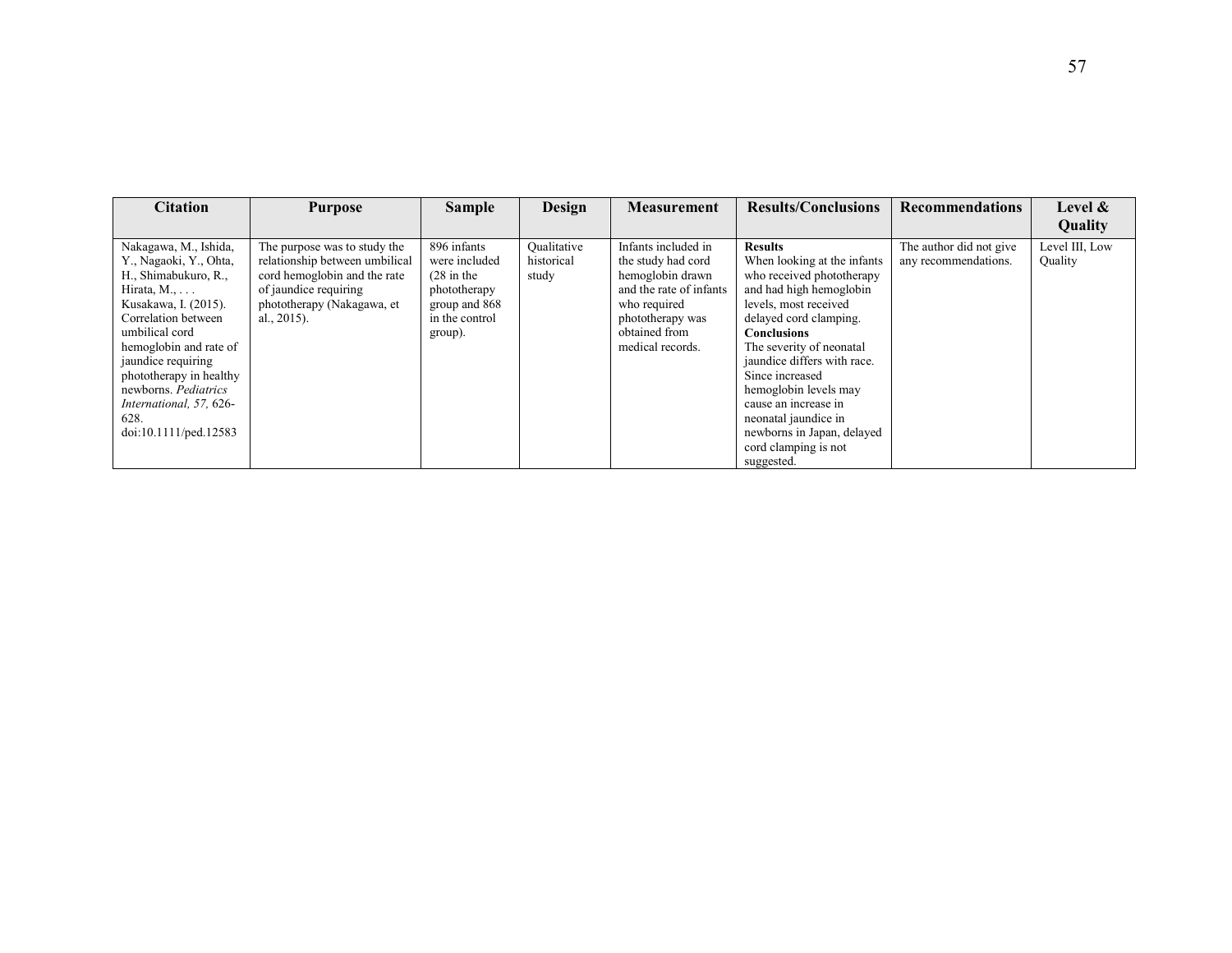#### **References**

- Andersson , O., Lindquist, B., Lindgren, M., Stjernqvist, K., Domellof, M., & Hellstrom-Westas, L. (2015). Effect of delayed cord clamping on neurodevelopment at 4 years of age a randomized clinical trial. *JAMA Pediatrics, 169*(7), 631-638. doi:10.1001/jamapediatrics.2015.0358
- Andersson, O., Domellof, M., Andersson, D., & Hellstrom-Westas, L. (2014). Effect of delayed vs early umbilical cord clamping on iron status and neurodevelopment at age 12 months a randomized clinical trial. *JAMA, 160*(6), 547-554. doi:10.1001/jamapediatrics.2013.4639
- Andersson, O., Hellstrom-Westas, L., Andersson, D., Clausen, J., & Domellof, M. (2013). Effects of delayed compared with early umbilical cord clamping on maternal postpartum hemorrhage and cord blood gas sampling: A randomized trial. *Obstetricia Et Gynecologica, 92*, 567-574. doi:10.1111/j.1600- 0412.2012.01530.x
- Andersson, O., Westas-Hellstrom, L., Andersson, D., & Domellof, M. (2011). Effect of delayed versus early umbilical cord clamping on neonatal outcomes and iron status at 4 months: A randomized controlled trial. *BMJ, 343*, 1-12. doi: 10.1136/bmj.d7157
- Anup, K., Rich, W., & Finer, N. (2016). Optimizing care of the preterm infant starting in the delivery room. *American Journal of Perinatology, 33*(3), 297-304. Retrieved from http://dx.doi.org/10.1055/s-0035-1570385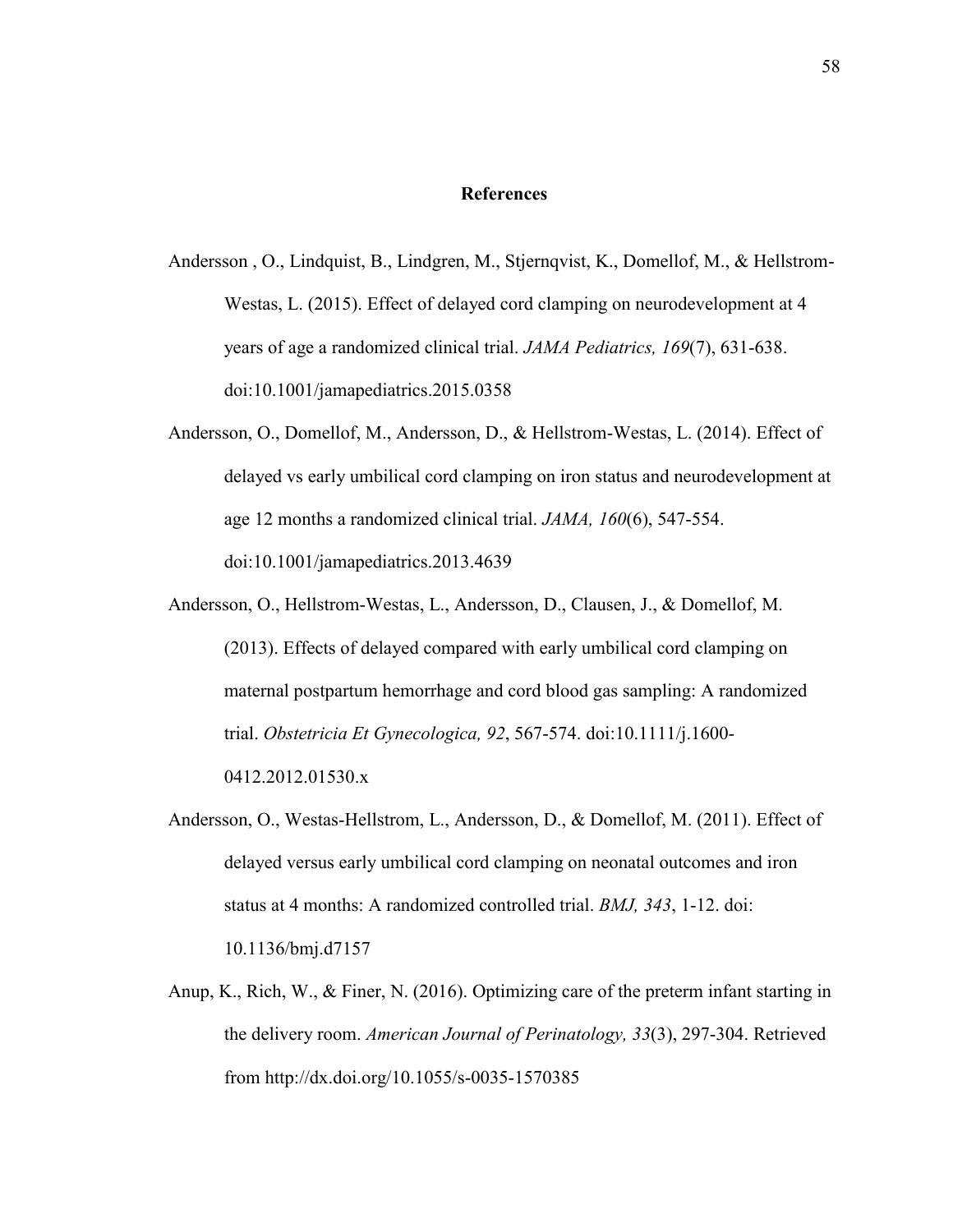Backes, C., Huang, H., Cua, C., Garg, V., Smith, C., Yin, H., Hoffman, T. (2015). Early versus delayed cord clamping in infants with congenital heart disease: A pilot, randomized, controlled trial. *Journal of Perinatology, 35*(10), 826-831. doi:10.1038/jp.2015.89

Bayer, K. (2016). Delayed umbilical cord clamping in the 21st century: Indications for practice. *Advances in Neonatal Care, 16*(1), 68-73. doi:10.1097/ANC.0000000000000247

- Bechard, J. (2015). Delayed umbilical cord clamping: Is it necessary to wait? *International Journal of Childbirth Education, 30*(2), 14-16. Retrieved from https://www.highbeam.com/doc/1P3-3672309321.html
- Begum, F., Zaman, T., & Khan, R. (2012). Effcet of early and delayed umbilical cord clamping of term infants on mothers and neonates. *International Journal of Gynecology & Obstetrics, 119*, 295. doi:10.1016/S0020-7292(12)60527-X
- Blouin, B., Penny, M., Casapia, M., Aguilar, E., Silva, H., Creed-Kanashiro, H., Maheu-Giroux, M. (2013). Timing of umbilical cord-clamping and infant anaemia: The role of maternal anaemia. *Pediatrics and International Child Health, 33*(2), 79- 85. doi:10.1179/2046905512Y.0000000036
- Buder, A. (2015). Implementation of delayed cord clamping in the active management of the third stage of labour. *MIDIRS Midwifery Digest, 25*(2), 211-217. Retrieved from https://issuu.comnctmidirs/doc/421-midirs-digital-digest-sample/14
- Cernadas, J., Carroli, G., Pellegrini, L., Otano, L., Ferreira, M., Ricci, C., Lardizabal, J. (2015). The effect of timing of cord clamping on neonatal venous hematocrit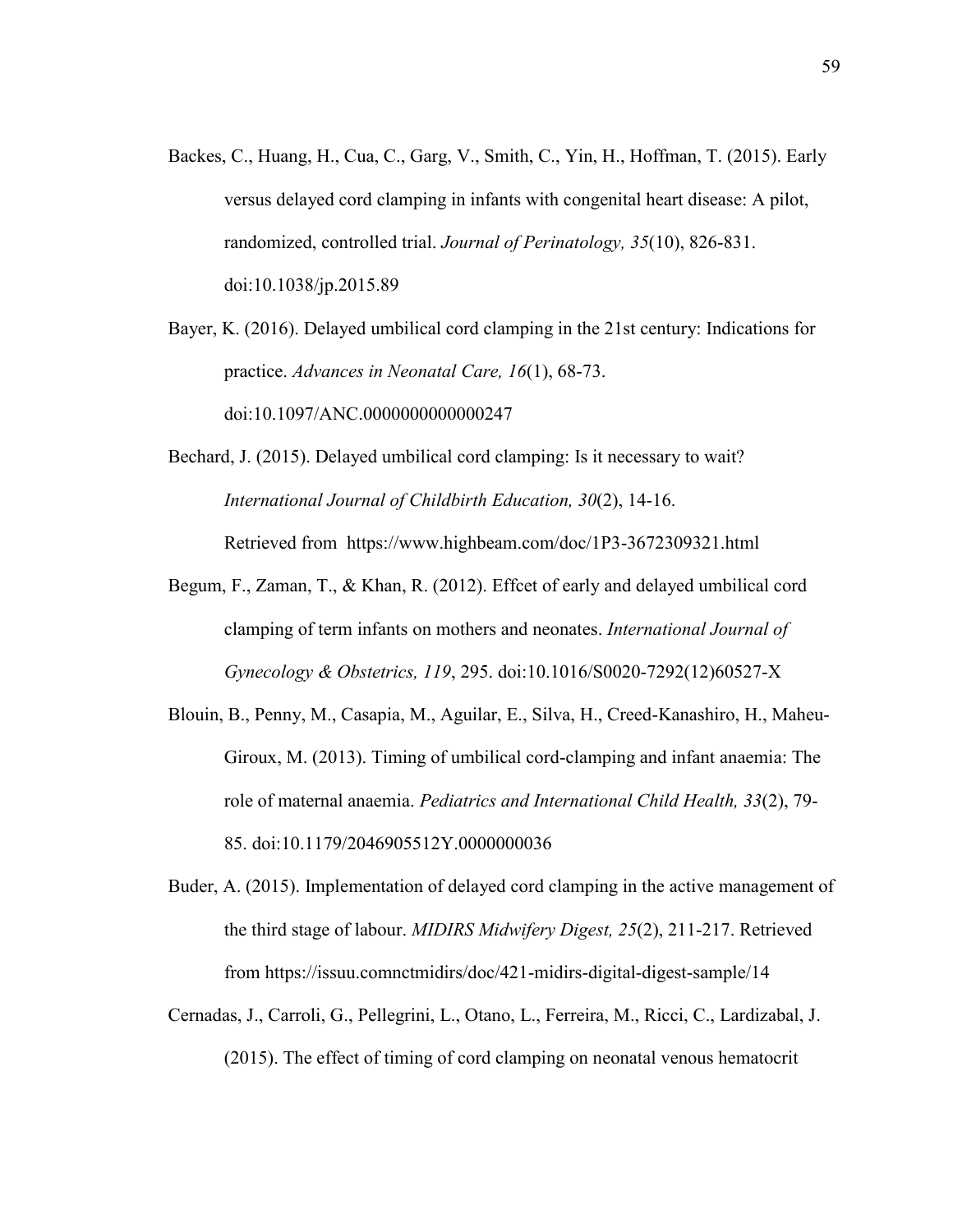values and clinical outcome at term: A randomized, controlled trial. *Pediatrics, 117*(4), 779-785. doi:10.1542/peds.2005-1156

- Chiruvolu, A., Tolia, V., Qin, H., Stone, G., Rich, D., Conant, R., & Inzer, R. (2015). Effect of delayed cord clamping on very preterm infants. *American Journal Of Obstetrics & Gynecology, 213*, 676-681. Retrieved from http://dx.org/10.1016/j.ajog.2015.07.016
- Cummings, S., Bridgman, T., & Brown, K. (2016). Unfreezing change as three steps: Rethinking Kurt Lewin's legacy for change management. *Human Relations, 69*(1), 33-60. doi:10.1177/0018726715577707
- Dearholt, S., & Dang, D. (2012). *John Hopkins nursing evidenced-based practice: Model and guidelines* (2nd ed.). Indianapolis, IN: Sigma Theta Tau International.
- EL-Moneim, A., Fawzy, A., Moustafa, A., Kassar, Y., Swelem, M., El-agwany, A., & Diab, D. (2015). Early versus delayed cord clamping of term births in Shatby Maternity University Hospital. *Progresos de Obstetricia Y Ginecologia, 58*(9), 389-392. doi:10.1016/j.pog.2015.05.001
- Ertekin, A., Ozdemir, N., Sahinoglu, Z., Gursoy, T., Erbil, N., & Kaya, E. (2015). Term babies with delayed cord clamping: An approach in preventing anemia. *The Journal of Maternal-Fetal and Neonatal Medicine*, 1-4. doi:10.3109/1467058.2015.1105951

Gruneberg, F., & Crozier, K. (2015). Delayed cord clamping in the compromised baby. *British Journal of Midwifery, 23*(2), 102-107. Retrieved from http://dx.doi.org/10.12968/bjom.2015.23.2.102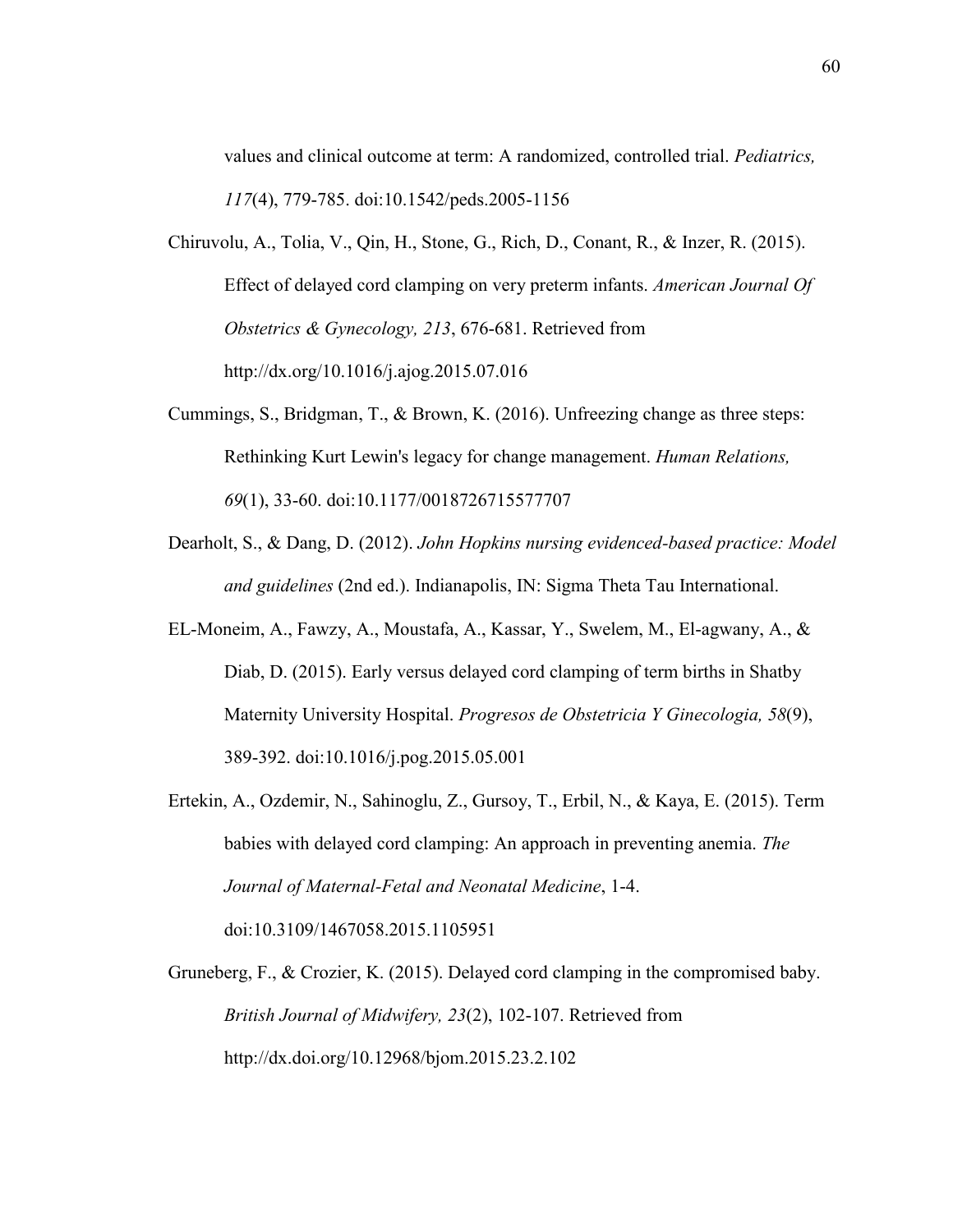- Hussain, S., Akram, S., Haider, M., Hussain, S., & Ali, M. (2016). Kurt Lewin's process model for organizational change: The role of leadership and employee involvement : A critical review. *Journal of Innovation & Knowledge, 26*, 1-7. Retrieved from http://dx.doi.org/10.1016/j.jik.2016.07.002
- Jahazi, A., Kordi, M., Mirbehbahani, N., & Mazloom, S. (2008). The effect of early and late umbilical cord clamping on neonatal hematocrit. *Journal of Perinatology, 28*, 523-525. doi:0.1038/jp.2008.55
- Leslie, M. (2015). Perspectives on implementing delayed cord clamping. *Nursing for Women's Health , 19*(2), 164-176. doi:10.1111/1751-486X.12188
- Malhi, K., Kakar, F., & Jaffar, M. (2015). Early versus late clamping of the umbilical cord in full-term neonates. *Pakistan Journal of Medical & Health Sciences, 9*(3), 1083-1085.

Retrieved from www.sciencedirect.com/science/article/pii/S169540330570134X

- Malqvist, M., Rana, N., Ranneberg, L., & Andersson, O. (2016). Effect of timing of umbilical cord clamping on anaemia at 8 and 12 months and later neurodevelopment in late pre-term and term infants: A facility-based, randomized trial in Nepal. *BMC Pediatrics, 16*(35), 1-12. doi:10.1186/s12887-016-0576-z
- McAdams, R. (2014). Time to implement delayed cord clamping. *Obstetrics & Gynecology, 123*(3), 549-552. doi:10.1097/AOG.0000000000000122
- McDonald, S., Middleton, P., Dowswell, T., & Morris, P. (2013). Effect on timing of umbilical cord clamping of term infants an maternal and neonatal outcomes. *Cochrane Database of Systematic Reviews,* (7), 1-43. doi:10.1002/14651858.CD004074.pub3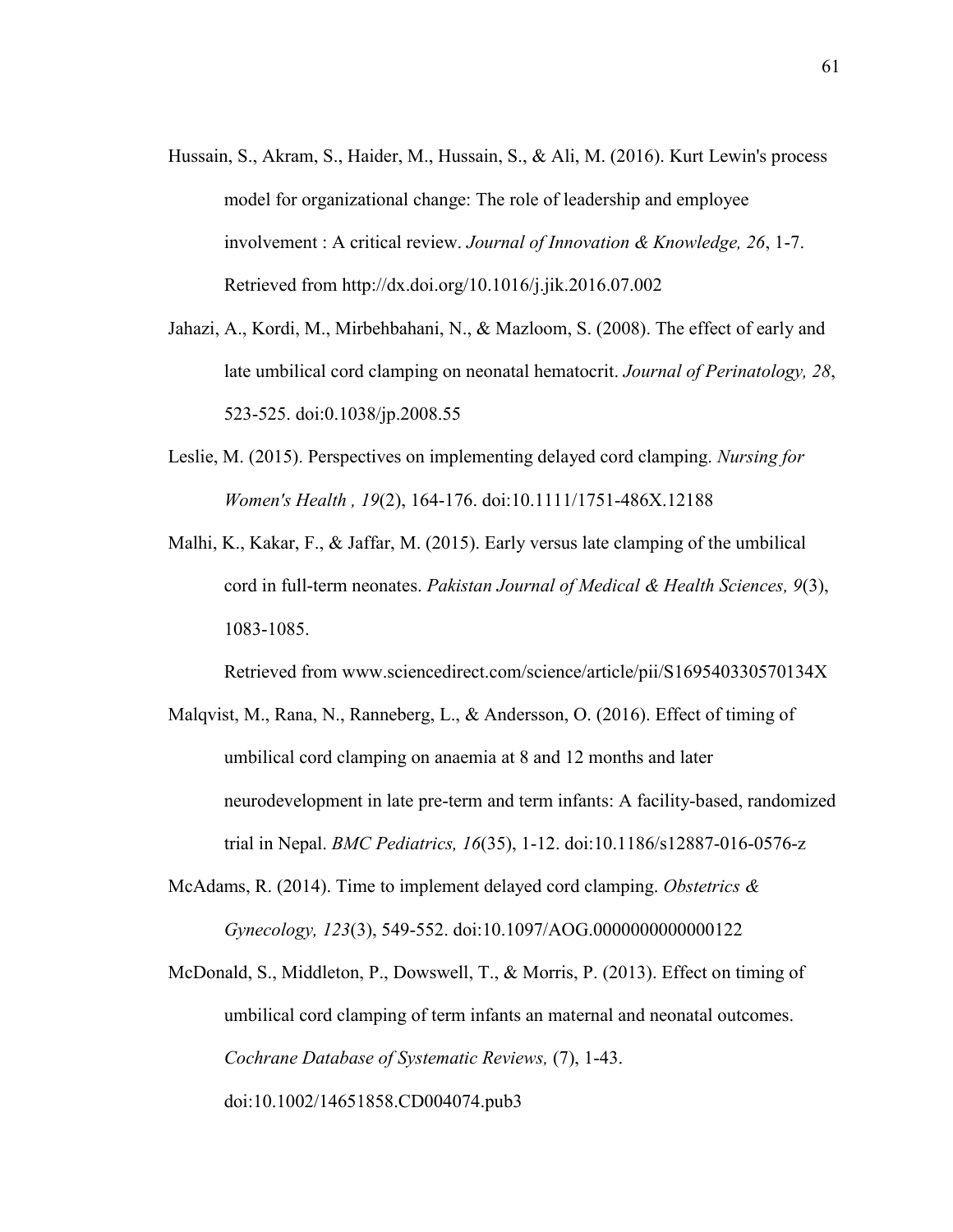- McGarry, D., Cashin, A., & Fowler, C. (2012). Child and adolescent psychiatric nursing and the plastic man: Reflections on the implementation of change drawing insights from lewin's theory of planned change. *Contemporary Nurse, 41*(2), 263- 270. doi:10.5172/conu.2012.41.2.263
- Mercer, J., Erickson-Owens, D., Collins, J., Barcelos, M., Parker, A., & Padbury, J. (2016). Effects of delayed cord clamping on residual placental blood volume, hemoglobin and bilirubin levels in term infants: A randomized controlled trial. *Journal of Perinatology 37*, 260-264. doi:10.1038/jp.2016.222
- Nakagawa, M., Ishida, Y., Nagaoki, Y., Ohta, H., Shimabukuro, R., Hirata, M., . . . Kusakawa, I. (2015). Correlation between umbilical cord hemoglobin and rate of jaundice requiring phototherapy in healthy newborns. *Pediatrics International, 57*, 626-628. doi:10.1111/ped.12583
- Nevill, E., & Meyer, M. (2015). Effect of delayed cord clamping (dcc) on breathing and transition at birth on very preterm infants. *Early Human Development, 91*, 407- 411. Retrieved from http://dx.doi.org/10.1016/j.earlhumdev.2015.04.013
- Raju,  $T_{\alpha}$ , & Singhal, N. (2012). Optimal timing for clamping the umbilical cord after birth. *Clinical Perinatology, 39*, 889-900. Retrieved from http://dx.doi.org/10.1016/j.clp.2012.09.006
- Ranjit, T., Nesargi, S., Rao, S., Sahoo, J., Ashok, C., Chandrakala, B., & Bhat, S. (2015). Effect of early versus delayed cord clamping on hematological status of preterm infants at 6 weeks of age. *Indian Journal of Pediatrics, 82*(1), 29-34. doi:10.1007/s12098-013-1329-8